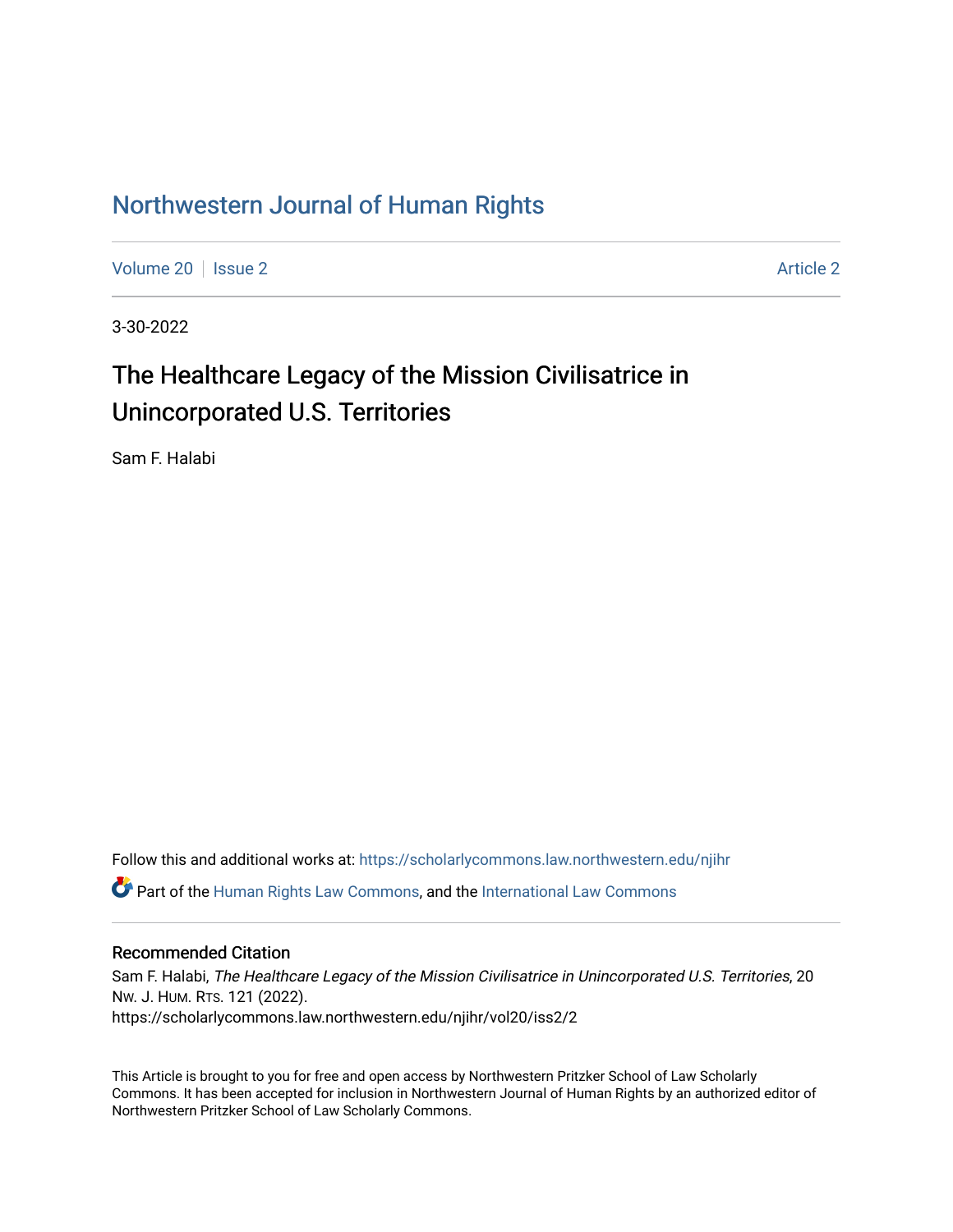## THE HEALTHCARE LEGACY OF THE *MISSION* CIVILISATRICE IN UNINCORPORATED U.S. **TERRITORIES**

#### Sam F. Halabi<sup>1\*</sup>

ABSTRACT—Individual and population health in unincorporated U.S. territories – American Samoa, Guam, the Northern Mariana Islands, Puerto Rico, and the U.S. Virgin Islands – lag terribly behind those in the 50 U.S. states and D.C. The populations in the territories – with drastically higher rates of poverty – suffer and die from chronic conditions like cancer, diabetes, and heart disease at far higher rates; must find facilities and doctors thousands of miles away for even moderately complex cases; and perpetually struggle to make access to basic services available. While scholars have long pointed to the disparate treatment of these populations by Congress – especially with respect to Medicaid reimbursement – this Essay argues that the disadvantages and health disparities experienced by territorial populations run far deeper. In fact, the entire structure of healthcare access and financing in unincorporated U.S. territories is fundamentally shaped by how the U.S. federal government occupied those territories, restructured healthcare practice and facilities to sustain the U.S. presence, and as those territories were transferred to the Department of the Interior, imposed financing and programming constraints that made dependency perpetual. This Essay argues for two immediate measures: parity in Congressional commitment to healthcare financing as between U.S. states and U.S. territories, and establishment of investigatory committees to identify and restore indigenous health practices destroyed by U.S. occupation modeled on the Native Hawaiian Healthcare Improvement Act.

<sup>&</sup>lt;sup>1</sup> \*Senior Scholar and Visiting Professor, O'Neill Institute for National and Global Health Law, Georgetown University Law Center; Professor, Colorado School of Public Health and Senior Associate Vice-President for Health Policy and Ethics, Colorado State University. JD Harvard, MPhil Oxford (St. Antony's College), B.A. Kansas State University.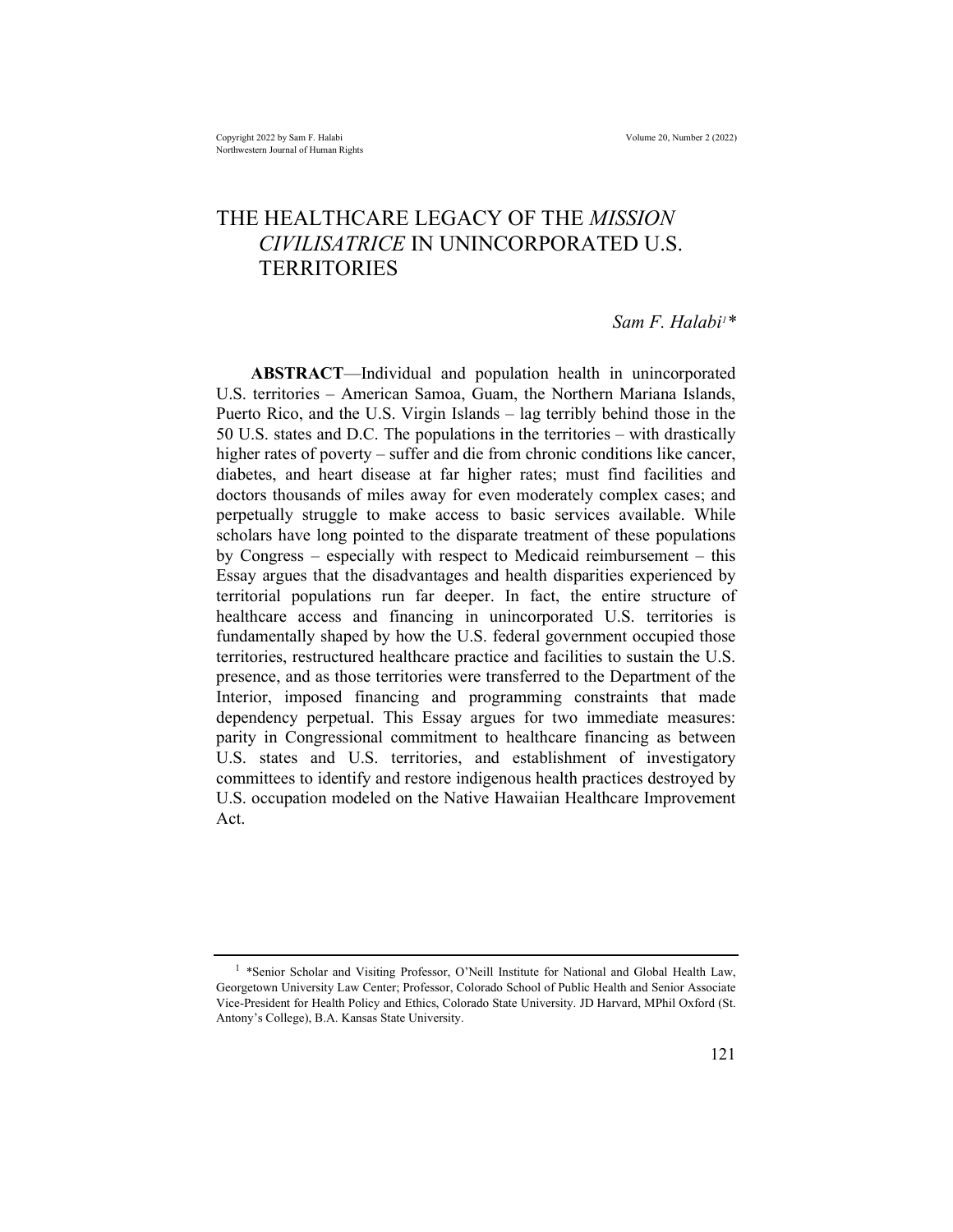#### NORTHWESTERN JOURNAL OF HUMAN RIGHTS

#### TABLE OF CONTENTS

|  | THE U.S. CONSTITUTION'S TERRITORIAL CLAUSE AND U.S.         |  |
|--|-------------------------------------------------------------|--|
|  |                                                             |  |
|  | II. HYGIENE, PUBLIC HEALTH, AND THE U.S. COLONIAL           |  |
|  |                                                             |  |
|  | III. THE LEGACY OF U.S. HEALTH POLICIES ON THE STRUCTURE    |  |
|  |                                                             |  |
|  |                                                             |  |
|  |                                                             |  |
|  |                                                             |  |
|  | D. The Northern Mariana Islands and the U.S. Virgin         |  |
|  |                                                             |  |
|  | IV. MEASURES TO ADDRESS THE RELATIONSHIP BETWEEN            |  |
|  |                                                             |  |
|  | A. Healthcare Parity between States and Territories and the |  |
|  |                                                             |  |
|  | B. Local Control over Healthcare Access Determinations  162 |  |
|  |                                                             |  |
|  |                                                             |  |

#### INTRODUCTION

In nearly all U.S. territorial islands, residents generally have access to a single hospital and patients with even moderately complex needs must seek care thousands of miles away.<sup>2</sup> Although the poverty rate in each of the U.S. territories is at least two or three times that of the 50 states and D.C. (and in some cases greater than 50% of the territory's population), Congress provides significantly less Medicaid reimbursement to the territories.<sup>3</sup> While Congress limits the reimbursement for territory Medicaid services at 55%, poor U.S. states, like Mississippi, receive 77.6%, and those states which expanded Medicaid under the Affordable Care Act receive even more.<sup>4</sup> With no meaningful representation in Congress, the

<sup>&</sup>lt;sup>2</sup> Medicaid and CHIP Payment and Access Commission Before the Health Subcommittee Committee on Energy and Commerce U.S. House of Representatives, 177th Leg., 1st Sess. 19-20 (2021), (statement of Anne L. Schwartz, PhD Executive Director), https://www.macpac.gov/wpcontent/uploads/2021/03/Testimony-Medicaid-and-CHIP-in-the-U.S.-Territories.pdf.

 $3$  Lina Stolyar & Robin Rudowitz, Implications of the Medicaid Fiscal Cliff for the U.S. Territories, KAISER FAM. FOUND. (Sept. 14, 2021), https://www.kff.org/medicaid/issue-brief/implications-of-themedicaid-fiscal-cliff-for-the-u-s-territories.

<sup>&</sup>lt;sup>4</sup> Robin Rudowitz et al., New Incentive for States to Adopt the ACA Medicaid Expansion: Implications for State Spending, KAISER FAM. FOUND., (Mar. 17, 2021), https://www.kff.org/ medicaid/issue-brief/new-incentive-for-states-to-adopt-the-aca-medicaid-expansion-implications-forstate-spending.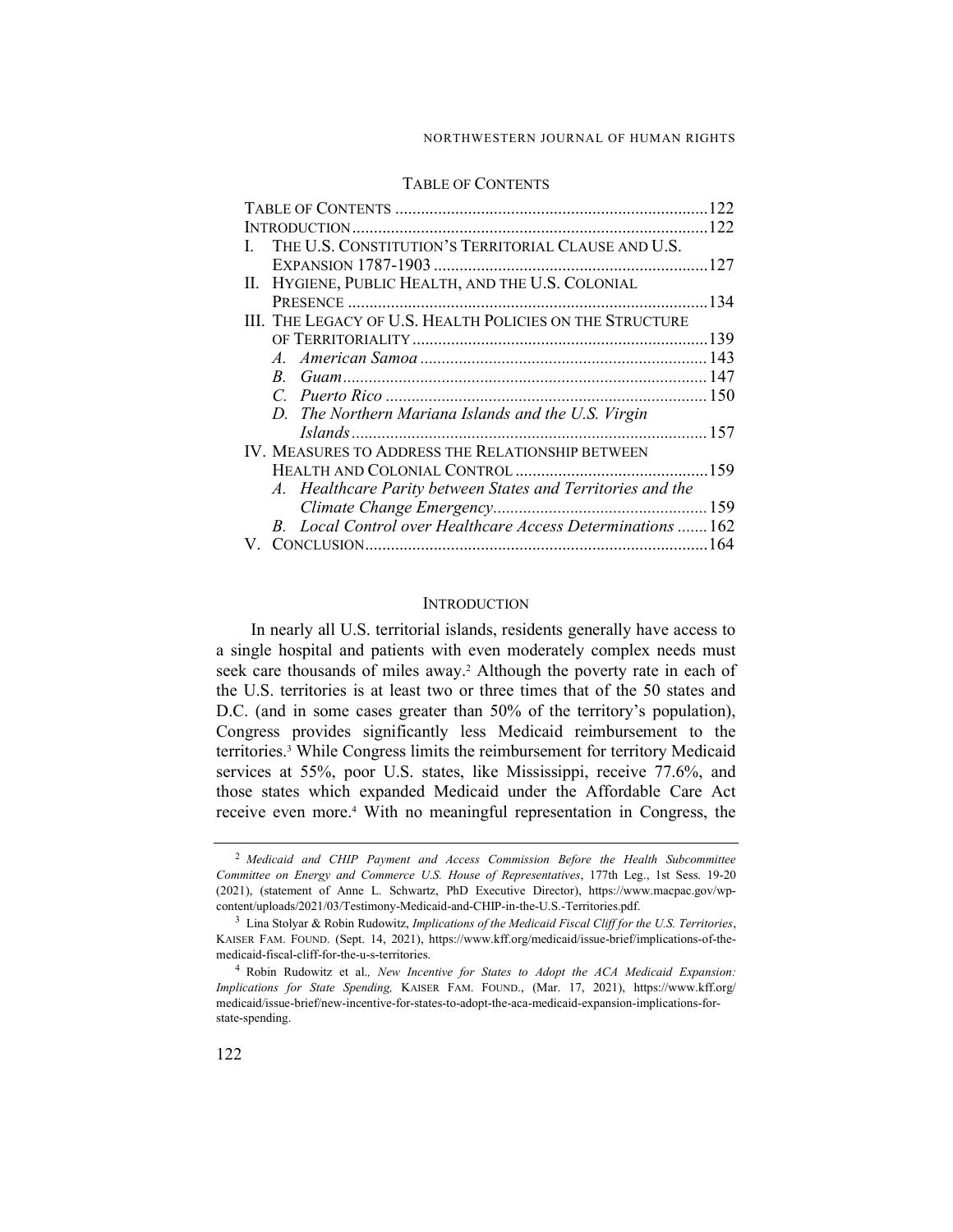territories rely upon sporadic and one-time commitments – like relief for COVID-19 – from an otherwise occupied legislature far removed from the reality of territorial life.<sup>5</sup> This Essay argues that the healthcare disadvantages experienced in unincorporated U.S. territories are neither recent nor coincidental. They are the predictable result of healthcare systems leveled then reorganized to accommodate a permanent U.S. military presence; their reorganization has worked to the long-term detriment of territorial populations; and their situation is sustained by current U.S. territorial health policy. Healthcare in the territories, in short, is reflective of, and sustained by, neocolonial policies that limit the capacity of territorial governments to improve the health of their citizens. Those same healthcare policies also subtly suppress self-determination alternatives that would be feasible were those governments not so constrained. The Essay advocates that Congress take two immediate measures – made more urgent by the climate change emergency – to address historical and present inequities, increase territorial healthcare access and implement meaningful territorial control: 1) a Congressional commitment to parity in the funding of healthcare for U.S. territories relative to U.S. states; and 2) a plan to restore evidence-based and effective health practices based in indigenous culture.

Although the United States Government has traditionally contested any characterization of its history as "colonial," its actual territorial acquisitions and treatment of populations in those territories largely tracks those of European powers more traditionally associated with colonialism.<sup>6</sup> The main distinction is that the U.S. conquered territories in contiguous North America for decades before its acquisitions overseas; and the peoples over which it exerted colonial authority were Native American tribes rather than indigenous peoples in Africa, Asia, Central and South America (even in that context, the Monroe doctrine made the U.S. a quasi-colonial power in countries like Granada, Guatemala and Nicaragua).<sup>7</sup>

<sup>&</sup>lt;sup>5</sup> Abraham Holtzman, *Empire and Representation: The U.S. Congress*, 11 LEGIS. STUD. Q. 249, 253 (1986).

<sup>6</sup> Edward Said, CULTURE AND IMPERIALISM xxviii (Chatto & Windus, 1993).

<sup>&</sup>lt;sup>7</sup> Ward Churchill, Indigenous Peoples of the United States: A Struggle Against Internal Colonialism, 16 BLACK SCHOLAR 29 (1984).

<sup>[</sup>O]ne of the major problems which has confronted us in attempting to articulate the status of the indigenous nations of this hemisphere has to do with the specific form of colonialism imposed upon us, "internal colonialism" . . . The conventional spectrum of analysis of the phenomenon of colonization ranges from that adopted by the United Nations (which requires definitionally that an ocean separate the colonizer from the colonized in order for a "true" condition of colonization to exist) . . . Internal colonialism does not occur, however, with the more typical forms of exploitation evident under imperialism. Rather, it is the result of a peculiarly virulent form of socio-economic penetration wherein the colonizing country literally exports a sufficient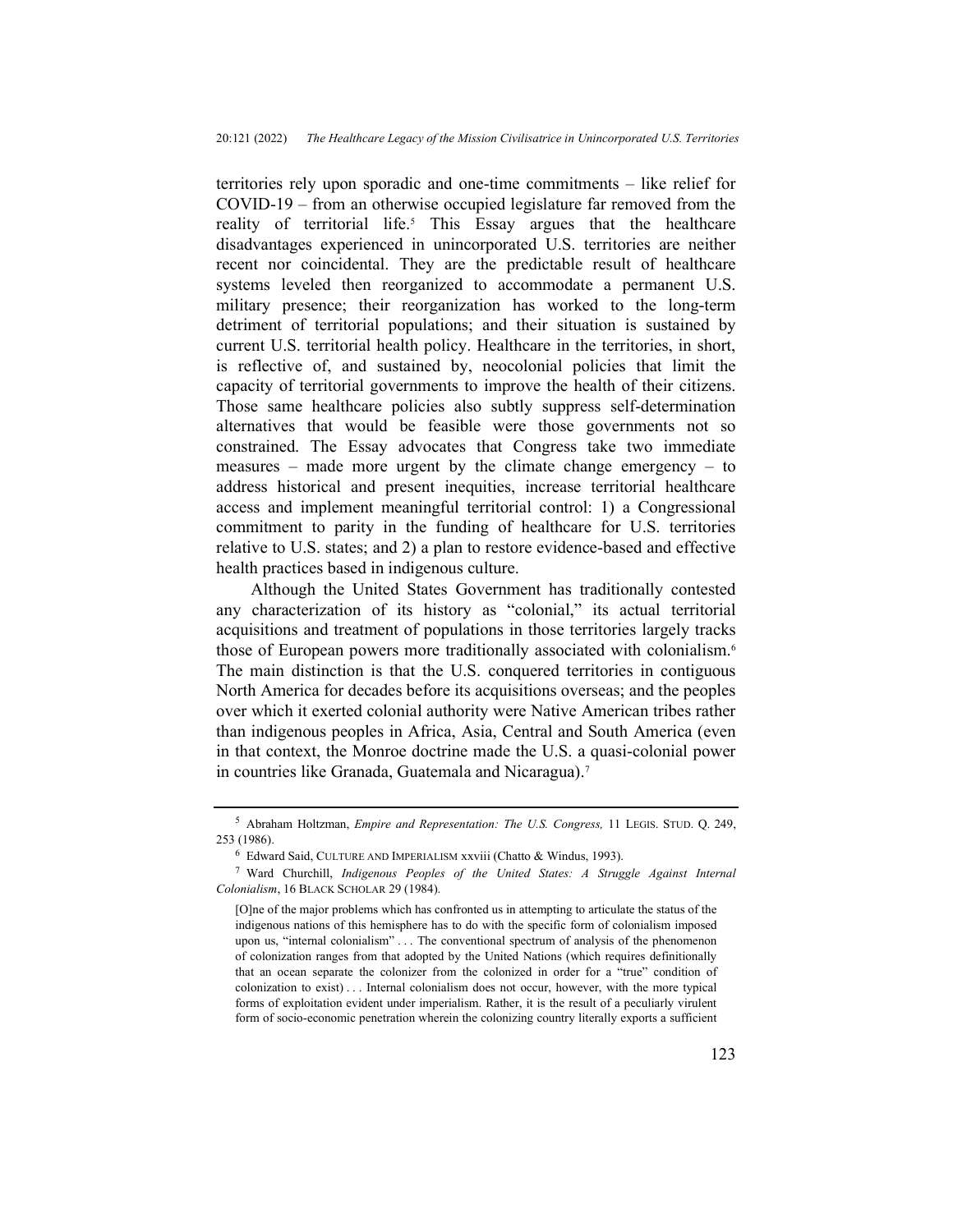This historiography of U.S. behavior is thoroughly researched and well-supported in the secondary literature, even if there is significant resistance to the narrative by those envisioning the United States as a City upon the Hill that was and is to emblemize civil rights, democracy, due process, and justice for others worldwide to follow.<sup>8</sup> What is less acknowledged is the role of human health as part of the colonial legacy generally, and the U.S. legacy specifically.

Hygiene, medicine, medical education, and healthcare facilities represented a primary justification for the imposition of violent, military control over "inferior" populations in all conquered territories. The ensuing restructuring of cultural, economic, and social spaces in the name of health entrenched colonial control. For the current unincorporated territories – American Samoa, Guam, the Northern Mariana Islands, Puerto Rico and the U.S. Virgin Islands – the legacy of that control is reflected in healthcare access and financing that effectively ensure a continuing limbo: neither meaningful independence nor full incorporation are feasible options in a world where Congress arbitrarily conditions access to health services and healthcare. This is doubly true for those territories acquired at the turn of the twentieth century when hygienic theories of racial superiority were at their apex: American Samoa, Guam, and Puerto Rico. In this sense, the histories of those territories have as much in common with Cuba (before the 1959 revolution), Hawaii (before statehood) and the Panama Canal Zone as with American Samoa, Guam, the Northern Mariana Islands, Puerto Rico and the U.S. Virgin Islands. To be sure, there are important differences between the experience of Cubans, Native Hawaiians and territorial populations, but there are important analogies between the position of, especially, Native Hawaiians, Samoans, Carolinians,

proportion of its population to supplant (rather than enslave) the indigenous population of the colony. Such a method has been termed elsewhere as "settler colonialism."

<sup>&</sup>lt;sup>8</sup> For a comprehensive analysis of existing secondary literature as a colonial power, see DANIEL IMMERWAHR, HOW TO HIDE AN EMPIRE: A HISTORY OF THE GREATER UNITED STATES (Farrar, Straus and Giroux, 2019); for a representative essay regarding the saccharine perspective on U.S. colonial history, see William Henderson, United States Policy and Colonialism, 26 PROCS. ACAD. POL. SCI., 53, 53 (1957) ("Opposition to colonial rule, and sympathy for the oppressed and downtrodden of all nations, have been among our proudest traditions."). See also Abram Van Engen, How America Became a "City Upon a Hill", 41 HUMANS. (2020), https://www.neh.gov/article/how-america-became-cityupon-hill.

That 1630 sermon by John Winthrop is now famous mainly for its proclamation that "we shall be as a city upon a hill." Beginning in the 1970s, Ronald Reagan placed that line, from that sermon, at the center of his political career. Tracing the story of America from John Winthrop forward, Reagan built a powerful articulation of American exceptionalism—the idea, as he explained, "that there was some divine plan that placed this great continent between two oceans to be sought out by those who were possessed of an abiding love of freedom and a special kind of courage."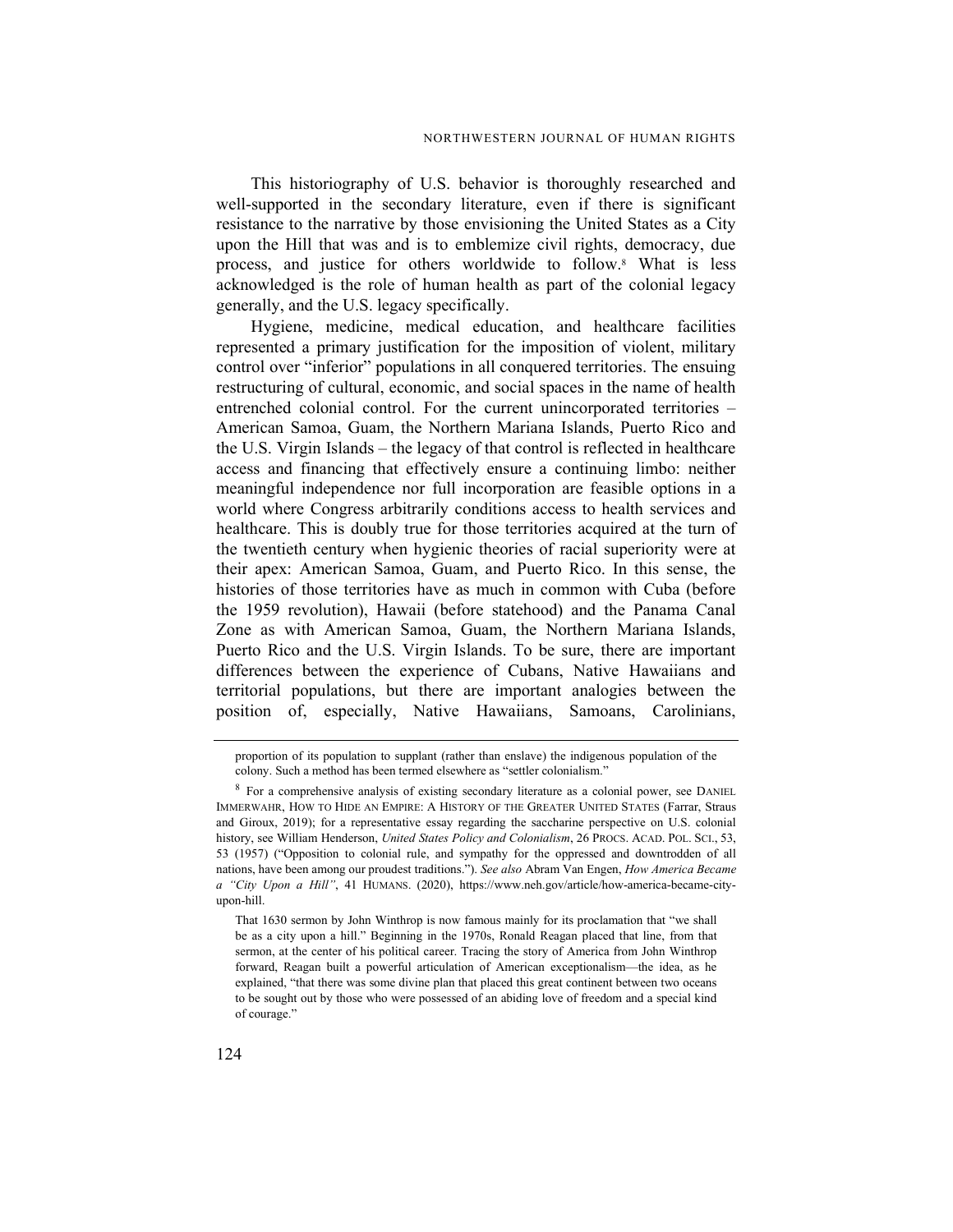Chamorros, and the practices in Puerto Rico and the U.S. Virgin Islands that predated U.S. occupation. For example, and of significant importance, Native Hawaiians were able to press for programming and funding after they had a Congressional delegation that could advance their interests.<sup>9</sup> Residents of territories, even U.S. citizens, are unable to do so. Because of some of these territorial idiosyncrasies, this Article is organized according to unincorporated territory, with integrated references to those territories that were eventually incorporated, like Hawaii, and those that gained independence, like the Philippines.

"Modern" forms of medicine and treatment (however scientifically specious in retrospect) served as key assertions of superiority by largely white populations from North America and Europe over indigenous peoples in Africa, Asia, Central, North, and South America.10 Hygiene was important in the colonial context for its link to the notion of mission civilisatrice or "civilizing mission," an aspect of medical ideology originating in France but quickly mimicked by other European powers and the United States.<sup>11</sup>

The central argument of this Essay is that the discourse around U.S. territorial possessions has unfolded with inadequate focus on one of the most important sources of assertion of U.S. superiority and justification for control: public health.

The U.S. uses its influence over medicine and medical knowledge to sustain its permanent control of the territories, with neither sovereignty nor equality meaningful aspirations. Though episodic, rhetorical acknowledgments that the U.S. territories should consider, accept, reject, or

<sup>&</sup>lt;sup>9</sup> Donna Salcedo, *Hawaiian Land Disputes*, 14 CARDOZO J. DISP. RES. 557, 570-72 (2013) (detailing how representation in Congress has allowed Native Hawaiians to advance a number of initiatives).

<sup>&</sup>lt;sup>10</sup> Patricia Lorcin, Imperialism, Colonial Identity, and Race in Algeria, 1830-1870: The Role of the French Medical Corps, 90 Isis 653, 654 (1999) ("Was the local population immune to certain diseases? Or, more important, did their lifestyle, culture, and morality influence the transmission of diseases and epidemics? Customs and mores thus became relevant subjects of inquiry."); Mary Nash, Social Eugenics and Nationalist Race Hygiene in Early Twentieth Century Spain, 15 HISTORY OF EUROPEAN IDEAS 741-48. (1992); Rosa Medina-Doménech, Scientific Technologies of National Identity as Colonial Legacies: Extracting the Spanish Nation from Equatorial Guinea, 39 SOC. STUD. OF SCI. 81, 84 (2009) ("Importantly, the Spanish racial science that Najera espoused was grounded not only in scientific discourse but also in the newly developed medical technologies."); see generally Alison Bashford, IMPERIAL HYGIENE: A CRITICAL HISTORY OF COLONIALISM, NATIONALISM AND PUBLIC HEALTH (2004).

<sup>&</sup>lt;sup>11</sup> Lorcin, *supra* note 10, at 655 ("By the time the Scientific Commission for the Exploration of Algeria was under way, the medical persona as civilizer as well as a healer had been created"); Leonardo Viniegra-Velázquez, Colonialism, science, and health. 77(4) BOL. MED. HOSP. INFANT MEX. 166-177 (2020); Helen Tilley, Medicine, Ethics, and Empires in Colonial Africa, 18 AMA J. ETHICS, (2016), https://journalofethics.ama-assn.org/article/medicine-empires-and-ethics-colonial-africa/2016-0 7.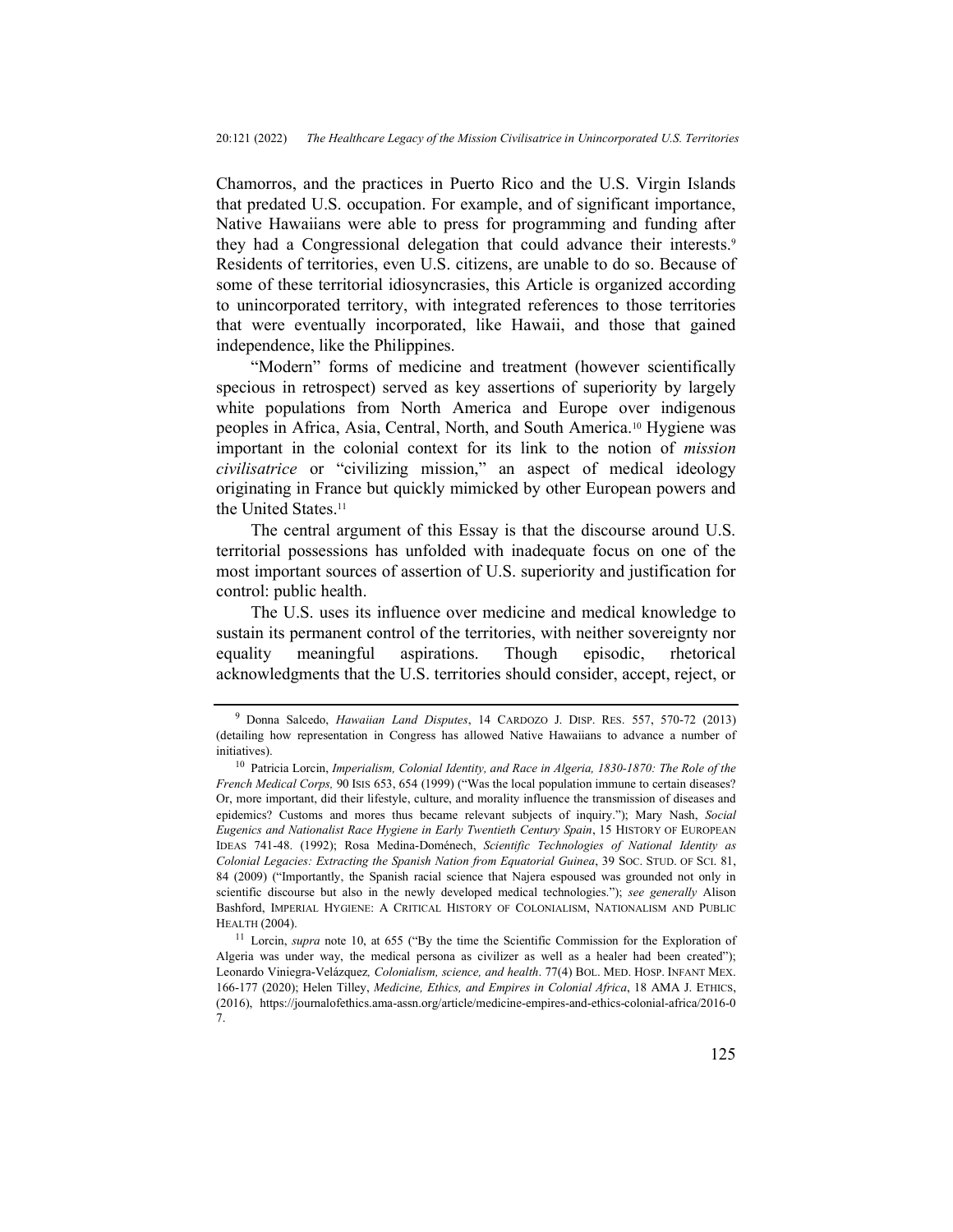otherwise condition independence from the United States have generally proceeded from abstract principles like self-determination, anticolonialism, or geopolitical spheres of influence.12 The reality is that not only was public health and the spread of medical knowledge an essential pretext for U.S. acquisition and control of these territories, but it has structured access to medicine and healthcare – now through Medicare and Medicaid more than direct intervention – such that discourse about independence or alternative forms of autonomy within the U.S. sphere of influence is effectively an empty distraction.

Exposing this aspect of U.S. territorial control does not facilitate easy answers to the problematic relationship between the U.S. and its territories. Given the extent to which territorial independence and constitutional equality have been shackled by the structure of U.S. financing and support for healthcare infrastructure, conversations about independence or alternative forms of autonomy are meaningless unless they place those structures at the center of the debate.

The underlying reality of American occupation and expansion within these territories (the Northern Mariana Islands and U.S. Virgin Islands represent only slightly different cases, more thoroughly analyzed below) means that they are, for now, suspended between equality as sovereigns or as federal units within a constitutional system. Congressional commitment to a level playing field, a special obligation imposed by the climate emergency (for which the United States bears significant responsibility), and an acknowledgement of the value of indigenous health practices suppressed by occupation are only starting points.

This Essay concludes with special focus upon the climate emergency as it has accelerated over the course of the late twentieth and early twentyfirst centuries. The United States has been the major contributor of carbon dioxide into the atmosphere; it has emitted around 400 billion tons since

<sup>&</sup>lt;sup>12</sup> See Timothy Maga, *The Citizenship Movement in Guam 1946-50*, 53 PACIFIC HIST. REV. 59 (1984); Ruben Berrios Martinez, Independence for Puerto Rico: the Only Solution, 55 FOREIGN AFFAIRS 561 (1977); Fitisemanu v. United States, 1 F.4th 862, 865 (10th Cir. 2021).

We instead recognize that Congress plays the preeminent role in the determination of citizenship in unincorporated territorial lands, and that the courts play but a subordinate role in the process. We further understand text, precedent, and historical practice as instructing that the prevailing circumstances in the territory be considered in determining the reach of the Citizenship Clause. It is evident that the wishes of the territory's democratically elected representatives, who remind us that their people have not formed a consensus in favor of American citizenship and urge us not to impose citizenship on an unwilling people from a courthouse thousands of miles away, have not been taken into adequate consideration. Such consideration properly falls under the purview of Congress, a point on which we fully agree with the concurrence. These circumstances advise against the extension of birthright citizenship to American Samoa.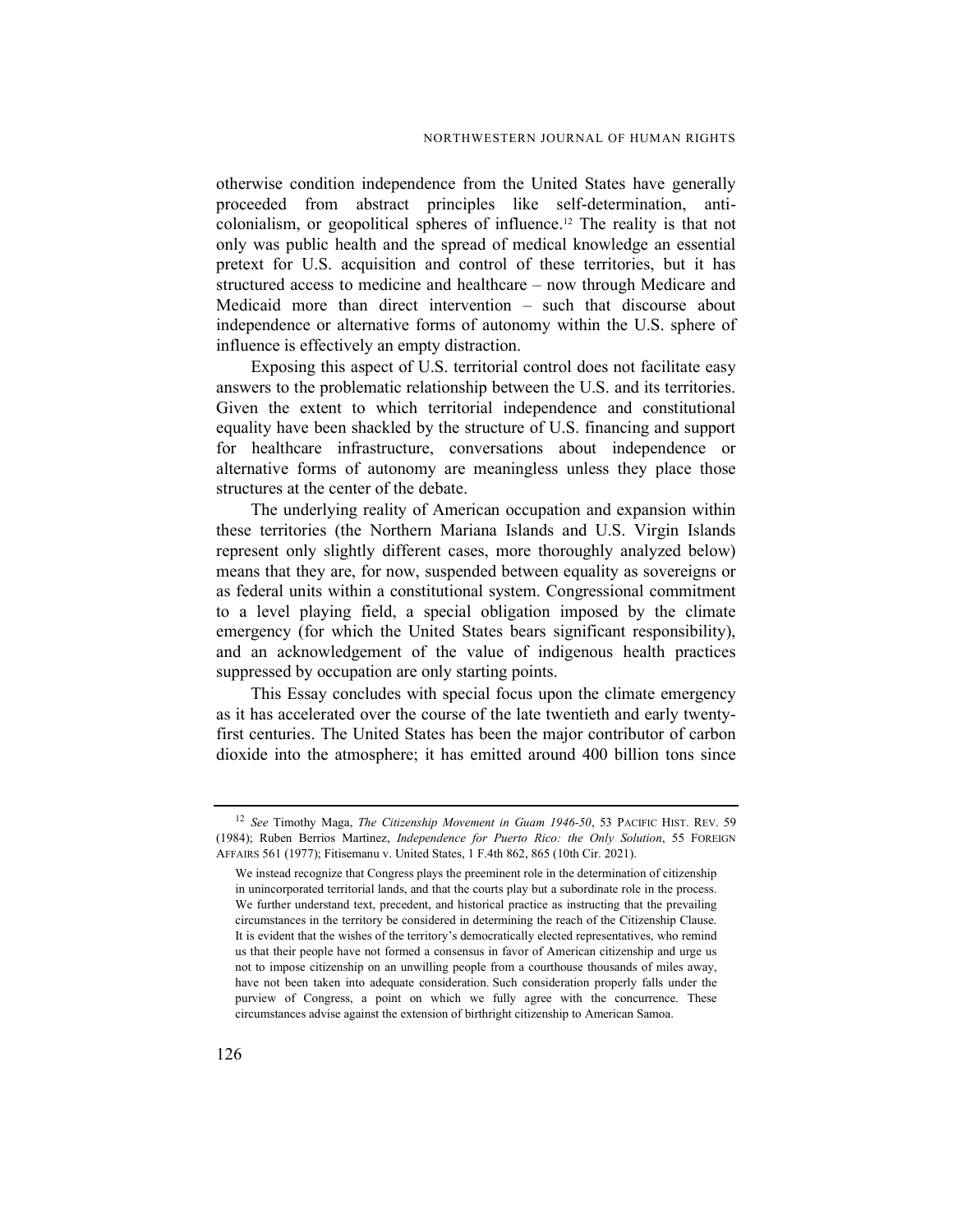1751 and it is responsible for 25% of historical emissions.13 Much of this emission occurred at the same time that the United States acquired territories that are now among the most at risk for disaster, disease, and public health emergency as a result of climate change.14 U.S. policy has correspondingly limited the ability of territories to prepare for these circumstances and hobbled their ability to respond when they inevitably occur.

Part I of this Essay outlines the broader relationship between racialized conceptions of hygiene, healthcare, and disease prevention that characterized European exploration and colonization era contemporaneously with U.S. internal expansion on the North American continent. Part II analyzes the U.S. government's adoption of those conceptions as it made its major acquisitions in the Caribbean and Pacific at the turn of the 20th century, including in Cuba, Hawaii, and the Philippines. Part III analyzes the destruction of indigenous health practices by the U.S. Army and U.S. Navy during periods of occupation, the reorganization of healthcare systems to sustain U.S. presence, and the pernicious effects of those reorganizations now sustained by the structure of Congressional entitlement policies. Part IV argues for the adoption of two discrete and feasible measures to address the adverse effects of U.S. territorial healthcare policy: 1) parity in funding and eligibility for healthcare entitlements as between U.S. states and unincorporated territories; and 2) establishment of research committees, based on the Native Hawaiian Healthcare Improvement Act, to resurrect culturally relevant indigenous practices and enhance local control over the structure, location, and content of territorial healthcare.

## I. THE U.S. CONSTITUTION'S TERRITORIAL CLAUSE AND U.S. EXPANSION 1787-1903

The Territorial Clause of the United States Constitution gives Congress the power "to dispose of and make all needful Rules and Regulations respecting the Territory or other Property belonging to the United States."15 The clause was, from its origin, part of expansionist and colonial expectations of the U.S. federal constitution.16 Through this clause,

<sup>&</sup>lt;sup>13</sup> Hannah Ritchie, Who Has Contributed Most to Global CO2 Emissions?, OUR WORLD IN DATA (Oct. 1, 2019), https://ourworldindata.org/contributed-most-global-co2.

<sup>&</sup>lt;sup>14</sup> Gabriele Hegerl, *The Early 20th Century Warming: Anomalies, Causes, and Consequences*, 9 WIREs CLIM. CHANGE. 4 (2018).

<sup>&</sup>lt;sup>15</sup> Susan K. Serrano, *Elevating the Perspectives of the U.S. Territorial Peoples: Why The Insular* Cases Should Be Taught in Law School, 21 J. GENDER RACE & JUST. 395, 402 (2018).

<sup>&</sup>lt;sup>16</sup> Henry Wolf Biklé, *The Constitutional Power of Congress over the Territory of the United States*, 49 U. PA. L. REV. 11, 13 (1901).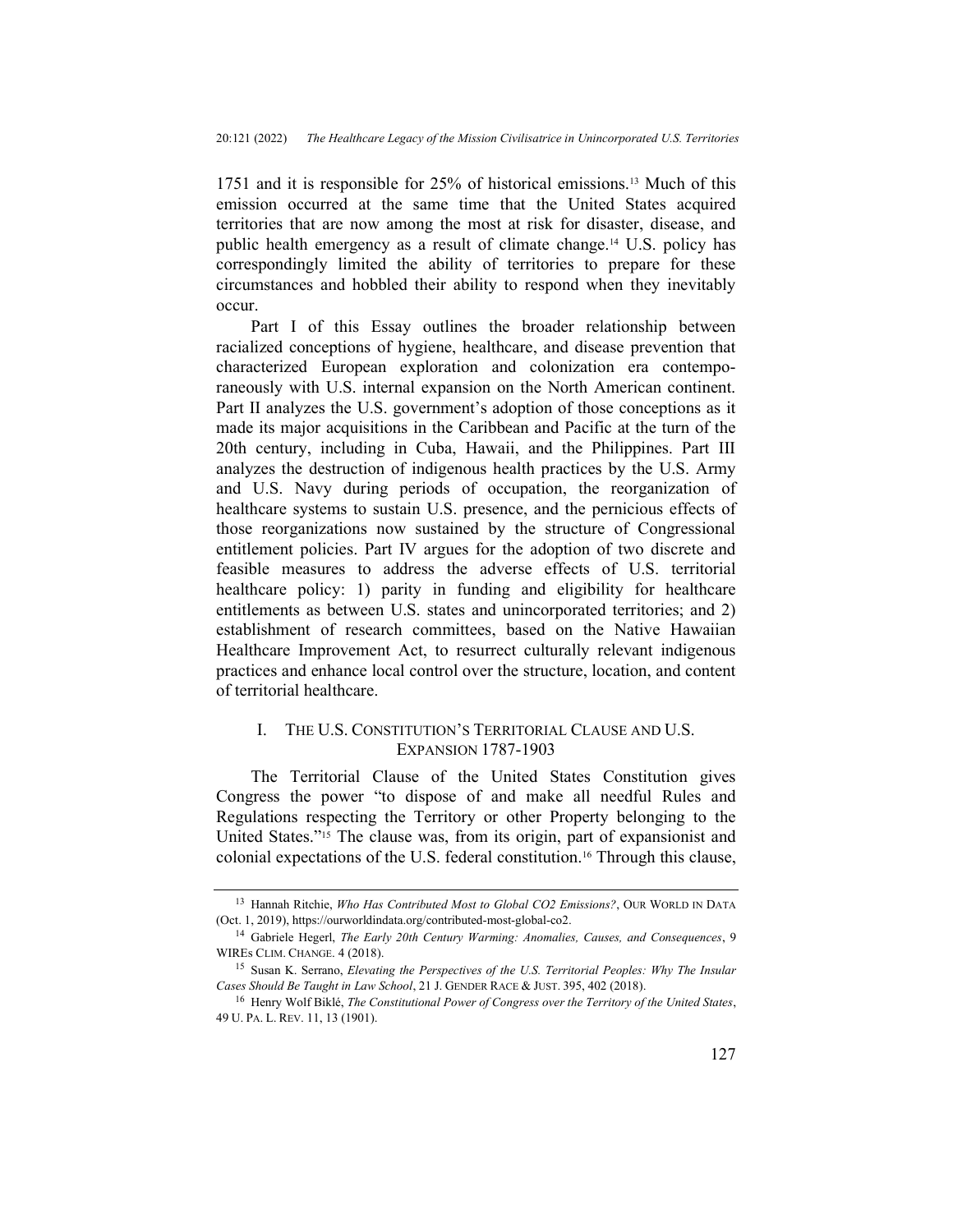the United States accomplished most of its late-nineteenth century colonial conquests.17 The United States territories of Guam, Puerto Rico, American Samoa, North Mariana Islands, and the United States Virgin Islands are governed through the Territorial Clause, and the U.S. Supreme Court has given Congress virtually unfettered discretion in territories.18 These five unincorporated territories "exercise self-governance, while still sitting subject to the U.S. Congress's plenary power."<sup>19</sup>

The 1783 Treaty of Paris establishing the terms of peace between the new United States and the United Kingdom also transferred authority over the Northwest Territory to the new government.20 The Northwest Ordinance, one of the first acts of Congress under the Articles of Confederation, laid the groundwork for expropriation of lands controlled by Native American tribes, as well as their forceful expulsion.<sup>21</sup> Over the first part of the 19th century, the slowly building confrontation over slavery and, relatedly, white supremacy, spilled over into territorial acquisitions.<sup>22</sup>

Ending the regime of joint U.K.-U.S. administration over the Oregon Territory, the United States obtained exclusive control over what are now

 $17$  *Id.* 

<sup>18</sup> Juan Torruella, The Insular Cases: The Establishment of a Regime of Political Apartheid, 29 U. PA. J. INT'L L. 283, 291-96, 314-15 (2007).

<sup>19</sup> Developments in the Law–U.S. Territories, *Introduction*, 130 HARV. L. REV. 1617, 1617 (2017).

<sup>20</sup> Treaty of Paris, U.K.-U.S., Sept. 3, 1783; Jay's Treaty, U.K.-U.S., Nov. 19, 1794; Monroe-Pinkney Treaty, U.K-U.S., 1806 (rejected by Thomas Jefferson); Treaty of Ghent, U.K.-U.S., Dec. 24, 1814; Carlyle Buley, Pioneer Health and Medical Practices in the Old Northwest Prior to 1840, 20 MISS. VALLEY HIST. REV. 497, 497-520 (1934).

<sup>21</sup> James Huston, THE NORTHWEST ORDINANCE OF 1787 (1987); Reginald Horsman, American Indian Policy in the Old Northwest 1873-1812, 18 WM. & MARY Q. V 35 (1961). For the text of the Northwest Ordinance, see An Ordinance for the Governance of the Territory Northwest of the River Ohio § 8 (July 13, 1787).

For the prevention of crimes and injuries, the laws to be adopted or made shall have force in all parts of the district, and for the execution of process, criminal and civil, the governor shall make proper divisions thereof; and he shall proceed from time to time as circumstances may require, to lay out the parts of the district in which the Indian titles shall have been extinguished, into counties and townships, subject, however, to such alterations as may thereafter be made by the legislature.

<sup>22</sup> John Craig Hammond, "They Are Very Much Interested in Obtaining an Unlimited Slavery": Rethinking the Expansion of Slavery in the Louisiana Purchase Territories, 1803-05, 23 J. EARLY REPUBLIC 353, 353 (2003).

However, the absence from the Constitution of an express grant of so important a power as this by no means shows that the framers of the Constitution imagined it did not exist. This part of the Constitution "was introduced into the Constitution on the motion of Mr. Gouverneur Morris. In 1803 he was appealed to for information in regard to its meaning. He answered: 'I am very certain I had it not in contemplation to insert a decree de coercendo imperio in the Constitution of America . . . . I knew then, as well as I do now, that all North America must at length be annexed to us.""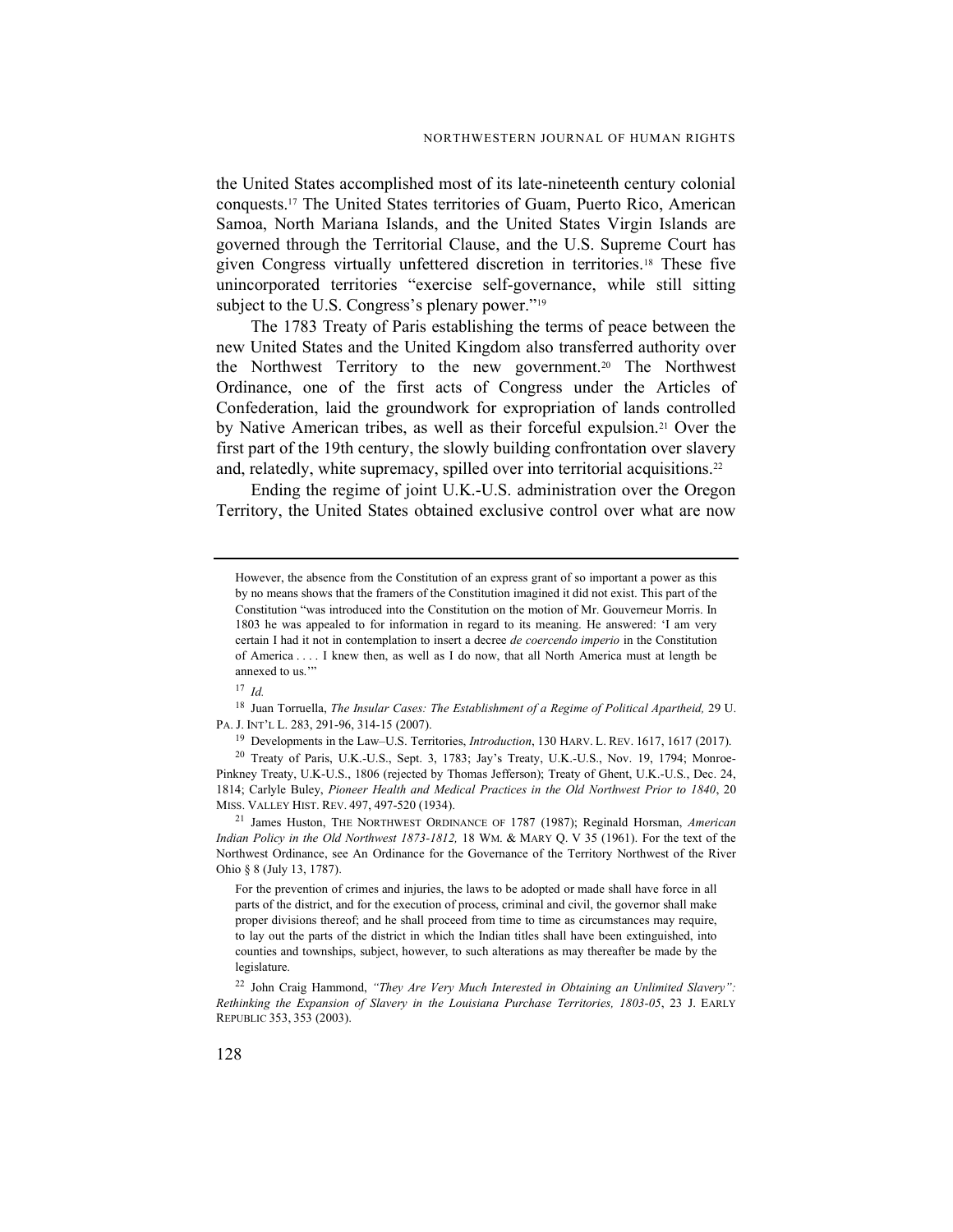the states of Washington and Oregon.23 Seeking to promote white settlement of the territory, Congress adopted pursuant to the Territorial Clause the Oregon Donation Land Act, which provided that white settlers and "half-breed" Indians could obtain 160 acres for settling the Oregon Territory.24 The Donation Land Act, the law authorizing Marcus Neff to purchase the land eventually at issue in *Pennoyer v. Neff*, explicitly excluded Blacks, and validated white settler claims in the Willamette Valley and spurred a rush of settlers to the Umpqua and Rogue valleys.<sup>25</sup> White settlers "ruthlessly drove Natives from their traditional hunting and gathering grounds."26 Regular U.S. Army troops eventually removed most of the surviving bands to the newly established Coast Reservation."<sup>27</sup> Before lawmakers voted for the Donation Land Law, they passed legislation authorizing commissioners to negotiate treaties to extinguish Indian title and to remove tribes "and leave the whole of the most desirable portion open to white settlers."<sup>28</sup>

"White" resilience to disease, especially smallpox and tuberculosis, served as a justification for expropriation of Indian title.<sup>29</sup> Because the "white" population believed that they, by natural immune resistance and by their public health interventions, resisted disease that otherwise devastated Native American communities, it was seen as "natural" that they take over Native American land.<sup>30</sup> As Leslie Scott opined in a particularly odious essay celebrating the white settlement of Oregon, "Always it will be a source of thanksgiving that the destruction of the Indians of the Pacific Northwest by diseases spared the pioneer settlers the horrors of a strong and malignant foe."<sup>31</sup>

<sup>26</sup> William G. Robbins, *The Oregon Donation Land Law*, ORE. ENCYCLOPEDIA, https://www. oregonencyclopedia.org/articles/oregon\_donation\_land\_act/#.YNT7\_GhKjIU.

<sup>&</sup>lt;sup>23</sup> Henry Commager, *England and the Oregon Treaty of 1846*, 28 ORE. HIST. Q. 18, 18 (1927); R.L. Schuyler, Polk and the Oregon Compromise of 1846, 26 POL. SCI. Q. 443, 443 (1911).

<sup>24</sup> Oregon Donation Land Act, 9 Stat. 496-500 (1850).

<sup>&</sup>lt;sup>25</sup> Quintard Taylor, Slaves and Free Men: Blacks in the Oregon Country 1840-1860, 83 ORE. HIST Q. 153 (1982).

During the 20-year period between 1840 and 1860 the Afro-American population of the Pacific Northwest (Oregon and Washington territories) never exceeded one per cent of the total population. Yet the status of slavery, slaves, and free blacks greatly occupied, and in many instances dominated, the political debates of the region during this period. To be sure, the slavery question loomed ominously over the national political scene during these years and culminated in a bloody civil war.

 $27$  Id.

<sup>28</sup> Id.

<sup>29</sup> Id.  $30$  *Id.* 

<sup>&</sup>lt;sup>31</sup> Leslie Scott, *Indian Diseases as Aids to Pacific Northwest Settlement*, 29 ORE. HIST. Q. 144, 161 (1928).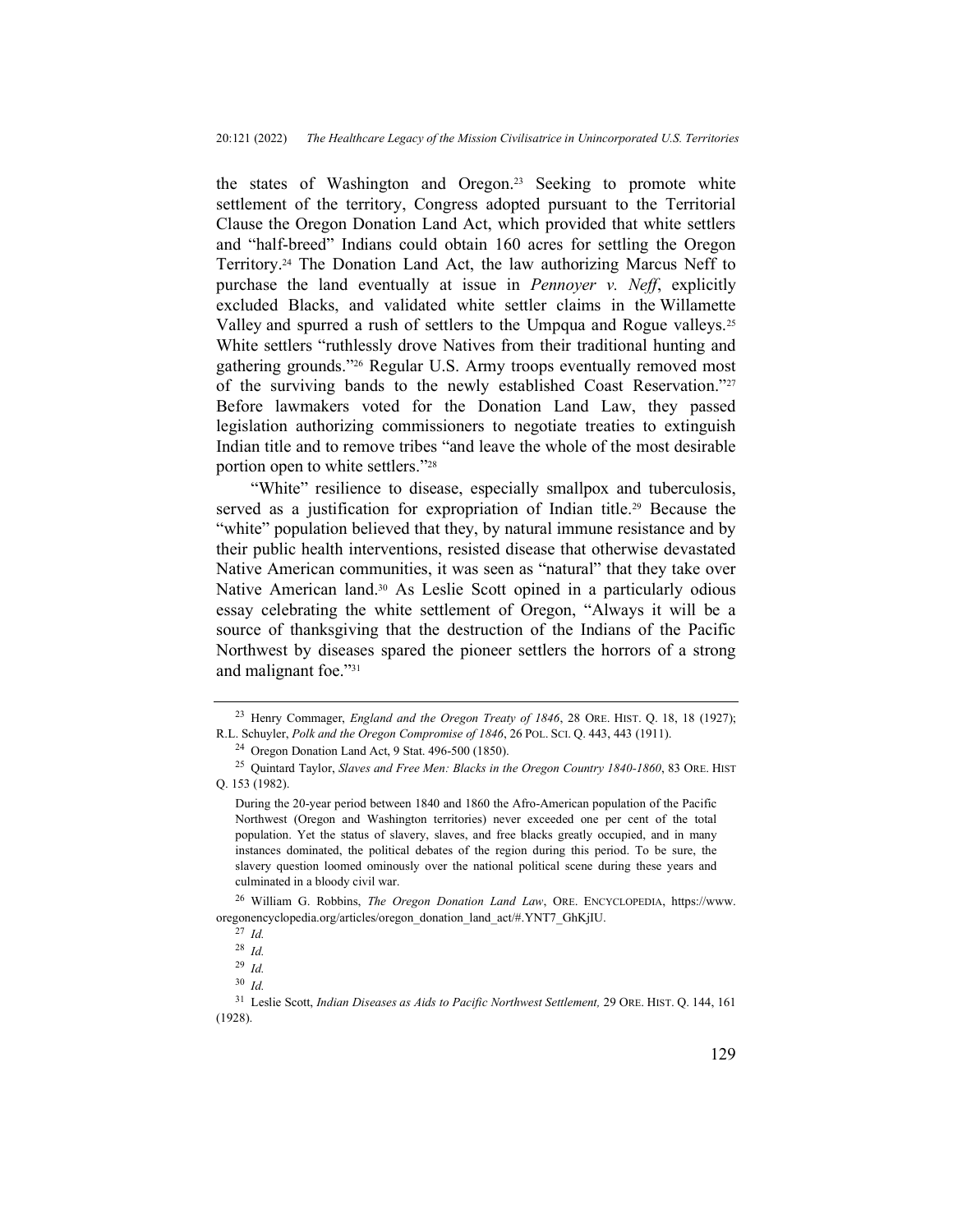The vast majority of U.S. territorial acquisitions followed a general trend of colonialism and expulsion of indigenous peoples, in part based on notions of medical superiority.32 During this period, the role of access to medicine and healthcare generally was key to some treaties: U.S. and later Canadian officials promised "white man's" medicine in exchange for transfer of title.<sup>33</sup>

In 1898, the Treaty of Paris ended the Spanish American war, which defeated the Spanish Empire and relinquished the Philippines, Puerto Rico and Guam to the United States.<sup>34</sup> The Treaty of Paris left the fate of these territories up to Congress, and Congress was to decide the civil rights and political status of the native inhabitants, instead of directing these territories towards eventual statehood or independence.35 "Puerto Rico became the unincorporated territory of the Union: The Commonwealth of Puerto Rico."36 Guam was subject to military rule until 1950, when control of the territory was transferred to the Department of the Interior.<sup>37</sup>

In 1900, a treaty between the United States, Great Britain and Germany gave the United States American Samoa.<sup>38</sup> Leaders of Samoa "formally ceded sovereignty to the United States in 1900 and 1904" and the U.S. Navy ran the territory until 1951, and at that time "administrative authority was transferred to the Secretary of the Interior."39 American

<sup>33</sup> Sam Halabi, The Role of Provinces, States, and Territories in Shaping Federal Policy Toward Indigenous Peoples' Health, 18 AM. REV. OF CAN. STUD. 231, 232 (2019).

<sup>34</sup> Sonia Colon & Elizabeth A. Greene, et. al., *Puerto Rico's Financial Crisis Impacts the Health* Care Industry: When Health Care Goes on Life Support, 020416 ABI-CLE 645 (2016). The Philippines was also ceded to the United States. Id. See also John Offner, The United States and France: Ending the Spanish-American War, 7 DIPLO. HIST. 1, 12-13 (detailing the contents of the Treaty of Paris).

<sup>&</sup>lt;sup>32</sup> J. Diane Pearson, The Politics of Disease: Imperial Medicine and the American Indian, 1797-1871 (2001) (Ph.D. dissertation, University of Arizona) (Proquest).

Western medicine was utilized as an instrument of empire in colonies established by conquest, occupation, and settlement and was practiced on American Indians between 1797 and 1871. This was medicine in the agents, knowledge and processes of western physicians, western medical "advances" and western medical practices that became part and parcel of the disease experiences of Native Americans and developing federal health care policies. Western medicine, in the form of imperial medicine, was political, economical, military and racial in nature and served to legitimize a federal presence in north American Indian communities.

<sup>35</sup> Serrano, supra note 15, at 402.

<sup>36</sup> Colon & Green et al., supra note 34, at 5.

<sup>&</sup>lt;sup>37</sup> Timothy Maga, *The Citizenship Movement in Guam 1946-50*, 53 PACIFIC HIST. REV. 59, 75-77 (1984).

<sup>&</sup>lt;sup>38</sup> KEES VAN DIJK, *The Partition of Samoa in* PACIFIC STRIFE: THE GREAT POWERS AND THEIR POLITICAL AND ECONOMIC RIVALRIES IN ASIA AND THE WESTERN PACIFIC, 1870-1914, 401, 413 (Takwing Ngo ed., 2015).

 $39$  *Id.* at 416.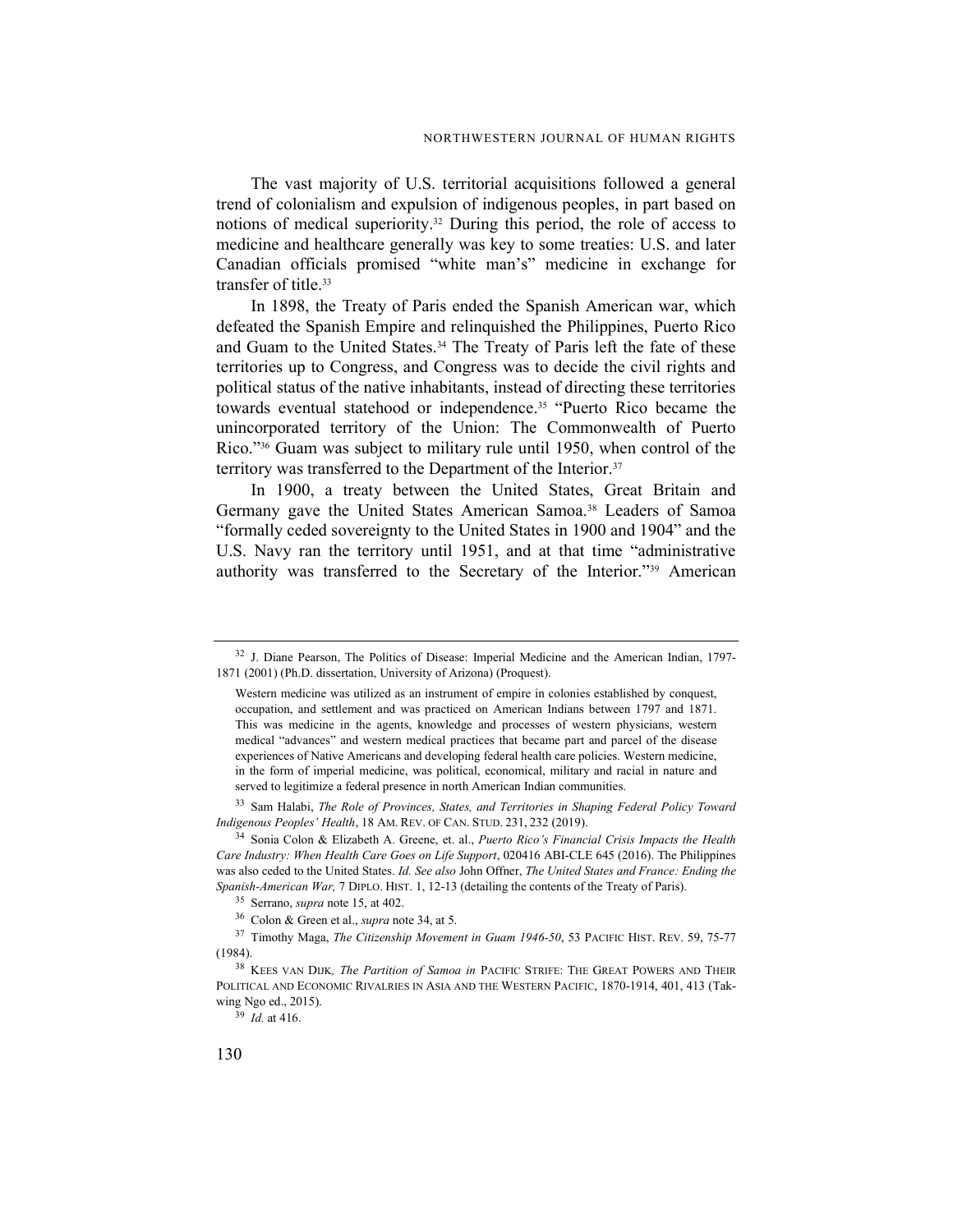Samoans are considered "U.S. nationals," not U.S. citizens like the other four territories.<sup>40</sup>

Despite initial promises of liberation and de-occupation, the U.S. military presence lingered in nearly all territories acquired at the turn of the 20th century. Both routine and exceptional situations arose that called into question the constitutional relationship between the U.S. federal government and the populations of the territories under its control, which were not citizens of states protected by the Fourteenth Amendment to the U.S. Constitution. Indeed, by 1900, nearly all citizens in the contiguous United States enjoyed the protection of the Fourteenth Amendment, with notable exceptions of populations in unique territories, such as what is now the State of Oklahoma, where treaties with Native American tribes nominally regulated relations.<sup>41</sup>

In a series of decisions issued in the first two decades of the twentieth century, known as the Insular Cases, the Supreme Court established the constitutional doctrine of "unincorporated territories."42 The initial disputes revolved around the obligation to collect duties on goods shipped from the territories, as the statutory framework at the time distinguished the imposition of tariffs on "foreign" versus "domestic" goods.43 Later disputes, including the right to trial by jury, involved aspects of the U.S. Constitution that bore a far more significant relationship to individual civil and human rights. In 1922, the Supreme Court, in Balzac v. Porto Rico, declared that the conferral of citizenship on Puerto Ricans by the Jones Act in 1917 was unrelated to Puerto Rico's political status.<sup>44</sup>

The language and rhetoric of the opinions were at many points nakedly racist. One Justice warned that "Races, habits, laws, and customs" would portend "extremely serious" consequences if "savages" became entitled to "all rights, privileges, and immunities of citizens."45 Cobbling

<sup>43</sup> Id. at 77, 96.

<sup>40</sup> Id.

<sup>41</sup> Susan Work, The "Terminated" Five Tribes of Oklahoma: The Effect of Federal Legislation and Administrative Treatment on the Government of the Seminole Nation, 6 AM. INDIAN L. REV. 81, 81 (1978).

<sup>42</sup> Efren Rivera Ramos, THE LEGAL CONSTRUCTION OF IDENTITY: THE JUDICIAL AND SOCIAL LEGACY OF AMERICAN COLONIALISM IN PUERTO RICO 74-81 (2001).

<sup>44</sup> Balzac v. Porto Rico, 258 U.S. 298, 313 (1922).

<sup>45</sup> Downes v. Bidwell, 182 U.S. 244, 279-282 (1901).

We are also of opinion that the power to acquire territory by treaty implies, not only the power to govern such territory, but to prescribe upon what terms the United States will receive its inhabitants, and what their status shall be in what Chief Justice Marshall termed the "American empire." There seems to be no middle ground between this position and the doctrine that if their inhabitants do not become, immediately upon annexation, citizens of the United States, their children thereafter born, whether savages or civilized, are such, and entitled to all the rights,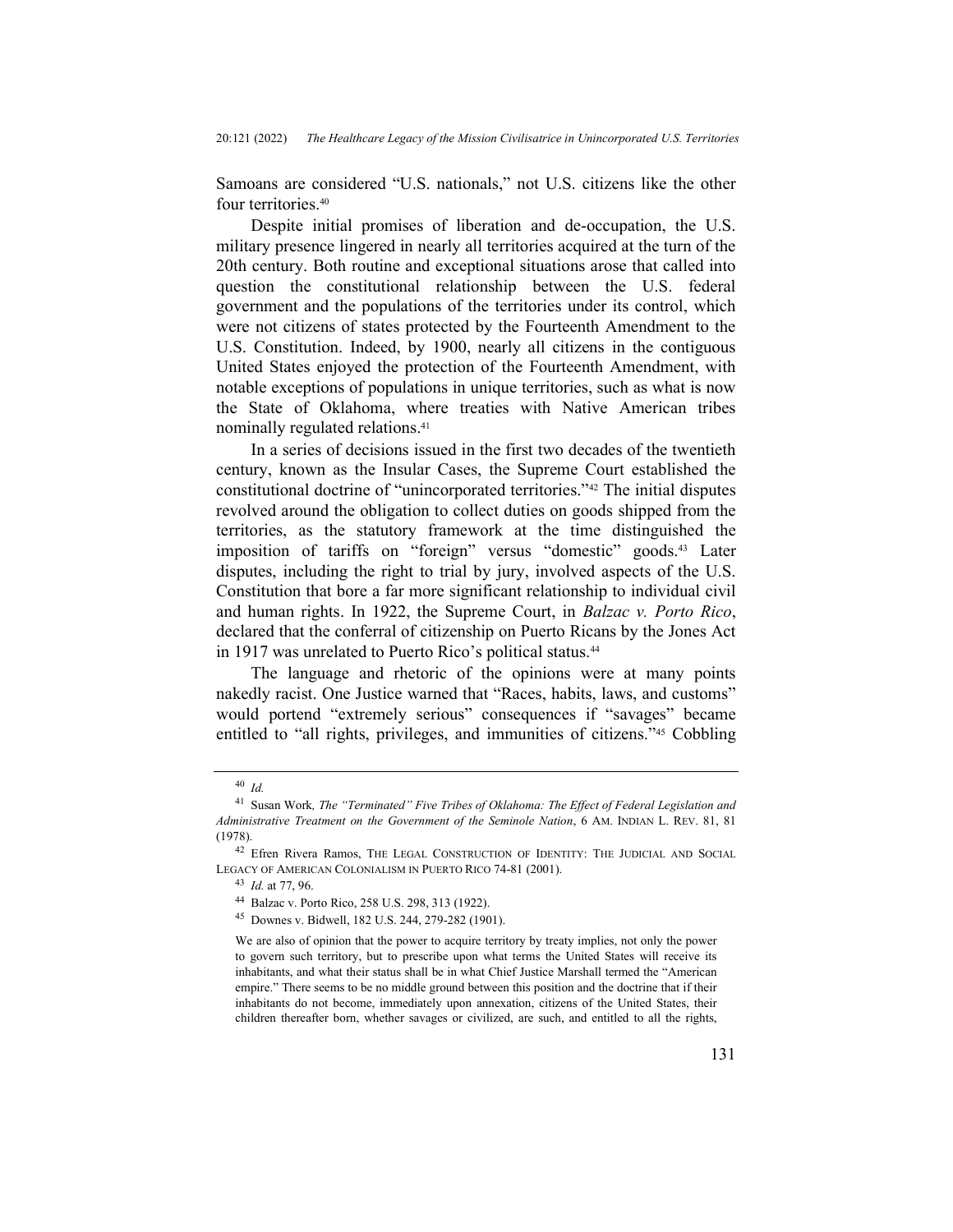together principles of then-applicable international law of conquest and the Territorial Clause, Justice White developed the doctrine of the unincorporated territory, over which Congress had virtually unfettered authority. Congress could, for example, extend U.S. citizenship, inferior status to citizenship, or no status at all, subject to vaguely defined "fundamental" rights.46 Similarly, the disposition of laws applicable to the territories may be arbitrarily extended or retracted. This remains true today: Puerto Ricans are U.S. citizens, but American Samoans are not.<sup>47</sup> Congress may extend certain parts of Medicare to U.S. citizens, but take those benefits away should one move to the U.S. Virgin Islands.<sup>48</sup> This plenary authority of Congress, with no voting voice from territorial representatives to condition it, has resulted in the perpetuation of incoherent and injurious healthcare access across all five unincorporated territories.

In 1916, the United States Virgin Islands became a "possession" of the U.S. through a purchase from Denmark.<sup>49</sup> The U.S. Virgin Islands were controlled by the U.S. Navy, prior to being handed over to the Department of the Interior.<sup>50</sup>

The relationship between the United States and the Northern Mariana Islands began after World War II, "when the United States signed a

<sup>46</sup> Id. at 290-91 (1901).

privileges and immunities of citizens. If such be their status, the consequences will be extremely serious. Indeed, it is doubtful if Congress would ever assent to the annexation of territory upon the condition that its inhabitants, however foreign they may be to our habits, traditions, and modes of life, shall become at once citizens of the United States. In all its treaties hitherto the treaty-making power has made special provision for this subject; in the cases of Louisiana and Florida, by stipulating that "the inhabitants shall be incorporated into the Union of the United States and admitted as soon as possible . . . to the enjoyment of all the rights, advantages, and immunities of citizens of the United States;" in the case of Mexico, that they should "be incorporated into the Union, and be admitted at the proper time (to be judged of by the Congress of the United States) to the enjoyment of all the rights of citizens of the United States;" in the case of Alaska, that the inhabitants who remained three years, "with the exception of uncivilized native tribes, shall be admitted to the enjoyment of all the rights," etc.; and in the case of Porto Rico and the Philippines, "that the civil rights and political status of the native inhabitants . . . shall be determined by Congress." In all these cases there is an implied denial of the right of the inhabitants to American citizenship until Congress by further action shall signify its assent thereto.

<sup>47</sup> Fitisemanu v. U.S., 1 F.4th 862, 864-865 (10th Cir. 2021) ("Congress plays the preeminent role in the determination of citizenship in unincorporated territorial lands, and . . . the courts play but a subordinate role in the process . . . These circumstances advise against the extension of birthright citizenship to American Samoa.").

<sup>48</sup> WILLIAM R. MORTON, CONG. RSCH. SERV., IF10484, SUPPLEMENTAL SECURITY INCOME (SSI) 2 (2021), https://crsreports.congress.gov/product/pdf/IF/IF10482.

<sup>&</sup>lt;sup>49</sup> Jon M. Van Dyke, The Evolving Legal Relationships Between the United States and Its Affiliated U.S.-Flag Islands, 14 U. HAW. L. REV., 445, 494–95 (1992).

<sup>50</sup> Id.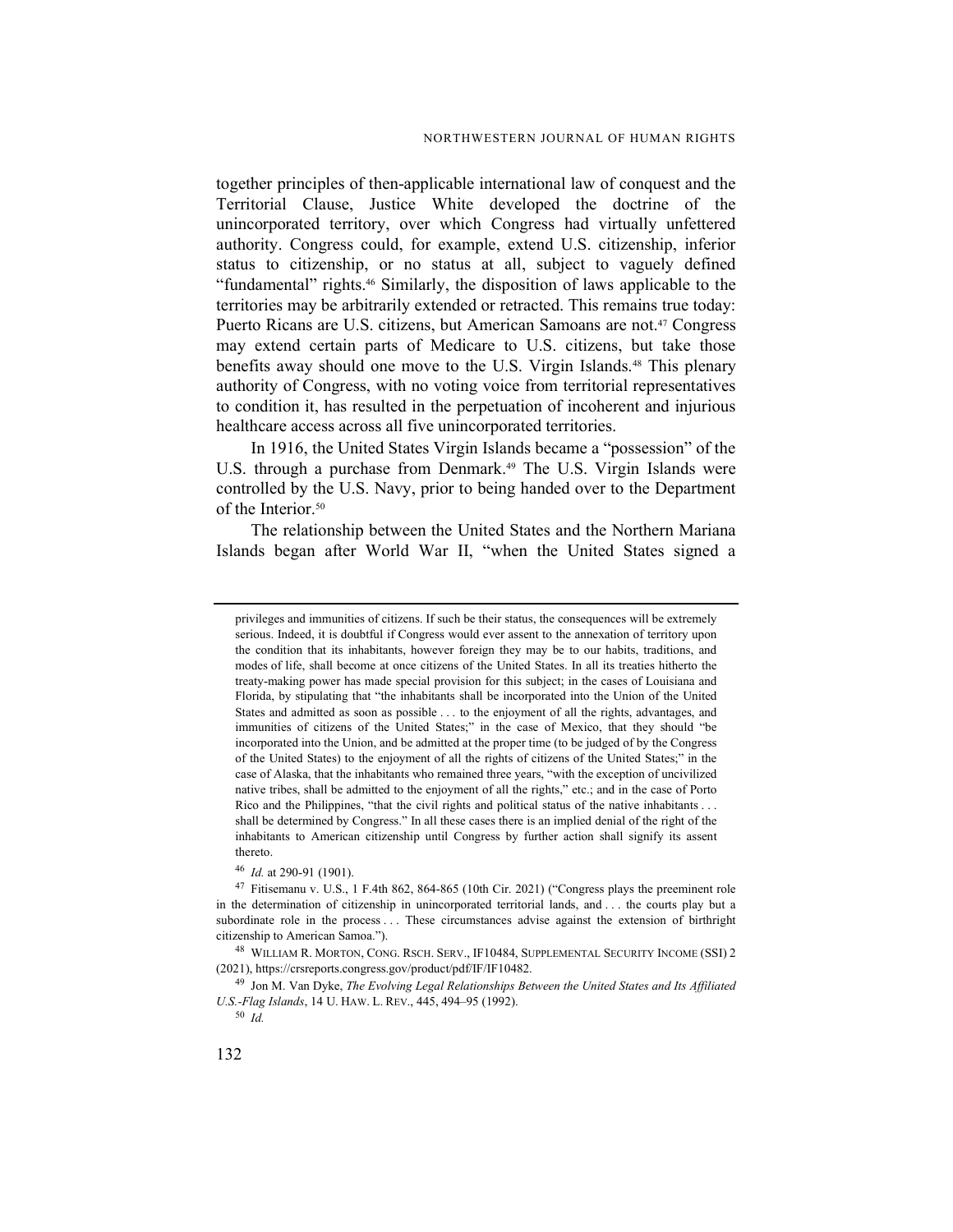trusteeship agreement with the United Nations."51 The U.S. government and the Northern Mariana Islands entered into a covenant in 1976, and the Northern Mariana Islands adopted a constitution in 1977 with formal commonwealth status conferred in 1986.<sup>52</sup>

The U.S. claims that it sought to support freedom-seeking rebels in Spanish colonies, likening the effort to emancipation in the United States.<sup>53</sup> However, once independence from Spain was achieved for Cuba, Guam, the Philippines, and Puerto Rico, the narrative justifying U.S. occupation and control could no longer sound in naked conquest or racial superiority, as those had been precisely the reasons the U.S. asserted that those under Spanish control should be freed.<sup>54</sup> The discourse of hygiene, public health, and civilization provided necessary rationale for U.S. action in the former Spanish possessions, as well as, for that matter, Hawaii, just as it had informed the mission civilisatrice for French control over its African, Asian, and South American possessions.<sup>55</sup>

Thus, the U.S. Constitution was always structured for territorial control and even after the adoption of the Fourteenth Amendment, the Federal Government's right to acquire territory, even by conquest, prevailed over the rights of those who happened to reside in conquered territories. In the Insular Cases, the U.S. Supreme Court decisively subordinated those in conquered and acquired territories. Eventually, when conquest became disfavored (and later banned by the U.N. Charter), other rationales were required to justify U.S. occupation of overseas territories.

<sup>&</sup>lt;sup>51</sup> Nicole Manglona Torres, Comment, Self-Determination Challenges to Voter Classifications in the Marianas After Rice v. Cayetano: A Call for a Congressional Declaration of Territorial Principles, 14 ASIAN-PAC. L. & POL'Y J., 152, 160 (2012).

 $52$  *Id.* 

<sup>53</sup> Jay Sexton, The United States, the Cuban Rebellion, and the Multilateral Initiative of 1875, 30 DIPLOMATIC HIST. 335, 340 (2006).

<sup>54</sup> See Michael Onorato, Leonard Wood: His First Year as Governor General 1921-1922, 4 ASIAN STUD. 353 (1966), https://www.asj.upd.edu.ph/mediabox/archive/ASJ-04-02-1966/onorato-wood-firstyear-governor-general.pdf; see also Pedro A. Cabán, Puerto Rico: State Formation in a Colonial Context, 30 CARIBBEAN STUD. 170, 174 (2002).

<sup>&</sup>lt;sup>55</sup> Alice Conklin, *Colonialism and Human Rights, a Contradiction in Terms? The Case of France* and West Africa, 1895-1914, 103 AM. HIST. REV. 419, 419-24 (1998).

It is, of course, well known that policymakers under the Third Republic justified the forcible acquisition of French colonies as part of a universal mission—what they referred to as their mission civilisatrice—to uplift the 'inferior races.' Although hardly a new idea in the fin-desiecle, the civilizing mission acquired greater currency in the age of democratic empire; ruling elites in France sought to reconcile themselves and the recently enfranchised masses to intensified overseas conquest by claiming that the newly restored republic, unlike the more conservative European monarchies, would liberate Africans from moral and material want.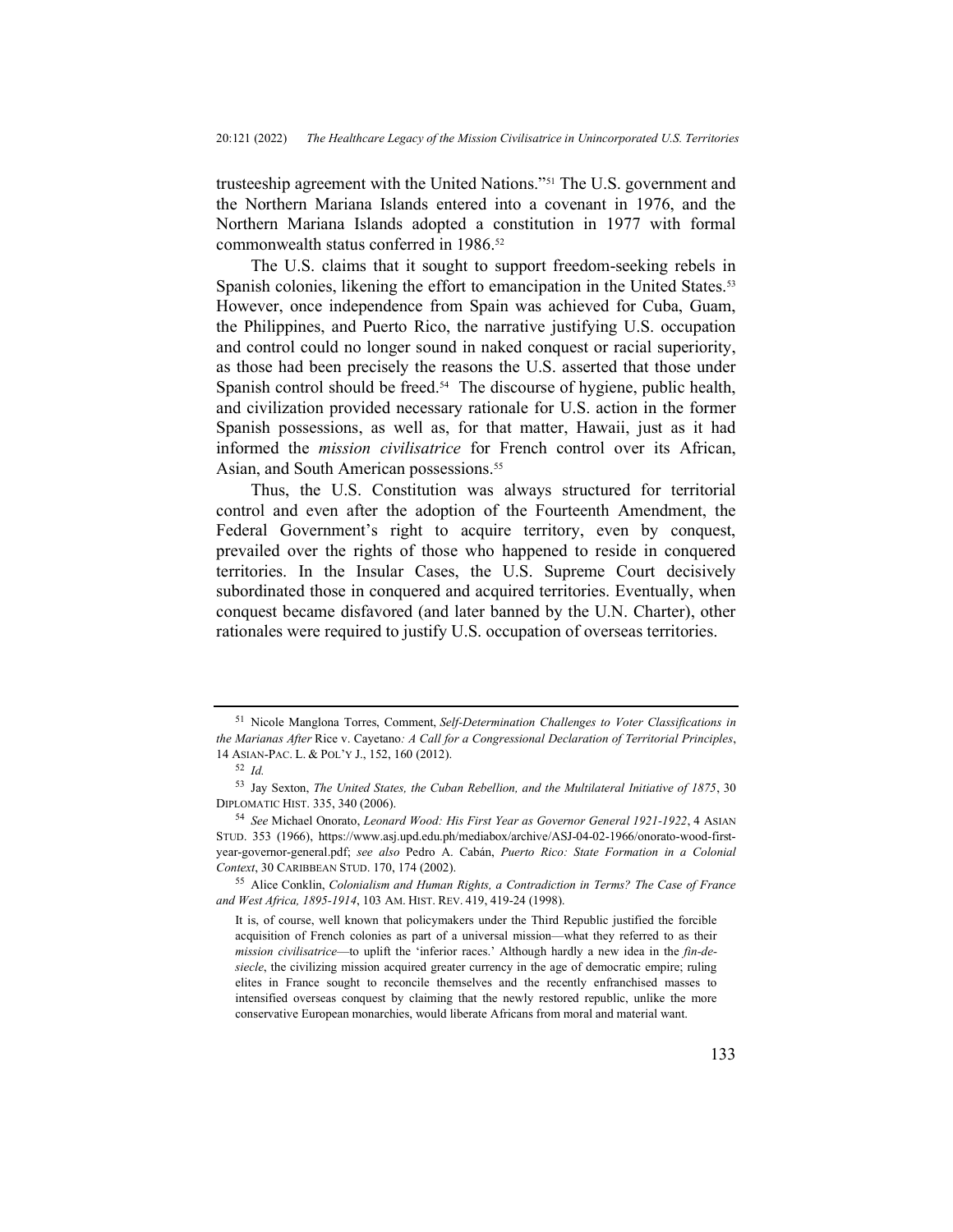#### II. HYGIENE, PUBLIC HEALTH, AND THE U.S. COLONIAL PRESENCE

At the turn of the 20th century, when most of these acquisitions occurred, the field of tropical medicine was new. Describing diseases as "tropical" reflected the experience of Europeans as they explored and settled the places where those diseases afflicted the native population.<sup>56</sup> The London School of Hygiene and Tropical Medicine was established in 1899 precisely to aid in the colonial enterprise.<sup>57</sup> Sir Patrick Manson, its founder, served as Medical Advisor to the Colonial Office.<sup>58</sup> In Manson's view, reflective of the medical profession in the UK generally, physicians should be trained in tropical medicine to treat British colonial administrators and others working throughout Britain's tropical empire.<sup>59</sup> The French *Institut* Pasteur accomplished similar objectives by opening overseas instituts dedicated to the study of diseases that adversely affected colonial administrators and soldiers.<sup>60</sup>

Indeed, the participation of physicians as colonial administrators was robust over the entire era of colonization. "[G]enerally, they were not physicians or surgeons first: rather, they were administrators, soldiers, explorers, missionaries, businessmen—the familiar roles of European colonists."61 Doctors played an important administrative role in colonialism for both the French and the British. Even when cast as important for indigenous populations, access to physicians, medicine, and clinical care

<sup>&</sup>lt;sup>56</sup> The definition of "tropics" as being warmer, distant, and exotic reflected colonial administrators and travelers from colder, northern temperate latitudes. Michael Worboys, Manson, Ross and Colonial Medical Policy: Tropical Medicine in London and Liverpool, 1899-1914, in DISEASE, MEDICINE, AND EMPIRE: PERSPECTIVES ON WESTERN MEDICINE AND THE EXPERIENCE OF EUROPEAN EXPERIENCE 21, 22 (Roy MacLeod & Milton Lewis eds., 1988).

<sup>57</sup> Gregory Kennedy, The "Golden Rule" of Tropical Medicine: Brian Maegraith and the Early Emergence of Community-Based Medicine in Thailand (2011) http://www.princeton.edu/~pphr/ gregory\_kennedy\_11.pdf.

Manson and Chamberlain's lobbying efforts, coupled with the financial backing of prominent British merchants, led to the establishment of the Liverpool School of Tropical Medicine on April 22, 1899. Bureaucratic hurdles slowed the development of the London School of Tropical Medicine, which was eventually founded six months later in October of 1899. The stated mission of the schools was explicitly tied to the colonial enterprise.

See also Michael Worboys, The Colonial World as Mission and Mandate: Leprosy and Empire, 1900- 1940, 15 OSIRIS 207, 207-18 (2001).

<sup>58</sup> Worboys, Manson, supra note 56, at 21.

<sup>59</sup> JOHN FARLEY, BILHARZIA: A HISTORY OF IMPERIAL TROPICAL MEDICINE 116 (1991).

<sup>&</sup>lt;sup>60</sup> Anne Marie Moulin, Patriarchal Science: the Network of the Overseas Pasteur Institutes, in SCIENCE AND EMPIRES: HISTORICAL STUDIES ABOUT SCIENTIFIC DEVELOPMENT AND EUROPEAN EXPANSION 307, 307-19 (Patrick Petitjean, Catherine Jami & Anne Moulin eds., 1992).

<sup>61</sup> Bob Z. Sun, MEDICINE AS COLONIAL ENTERPRISE 10 (2014) (thesis on file with author).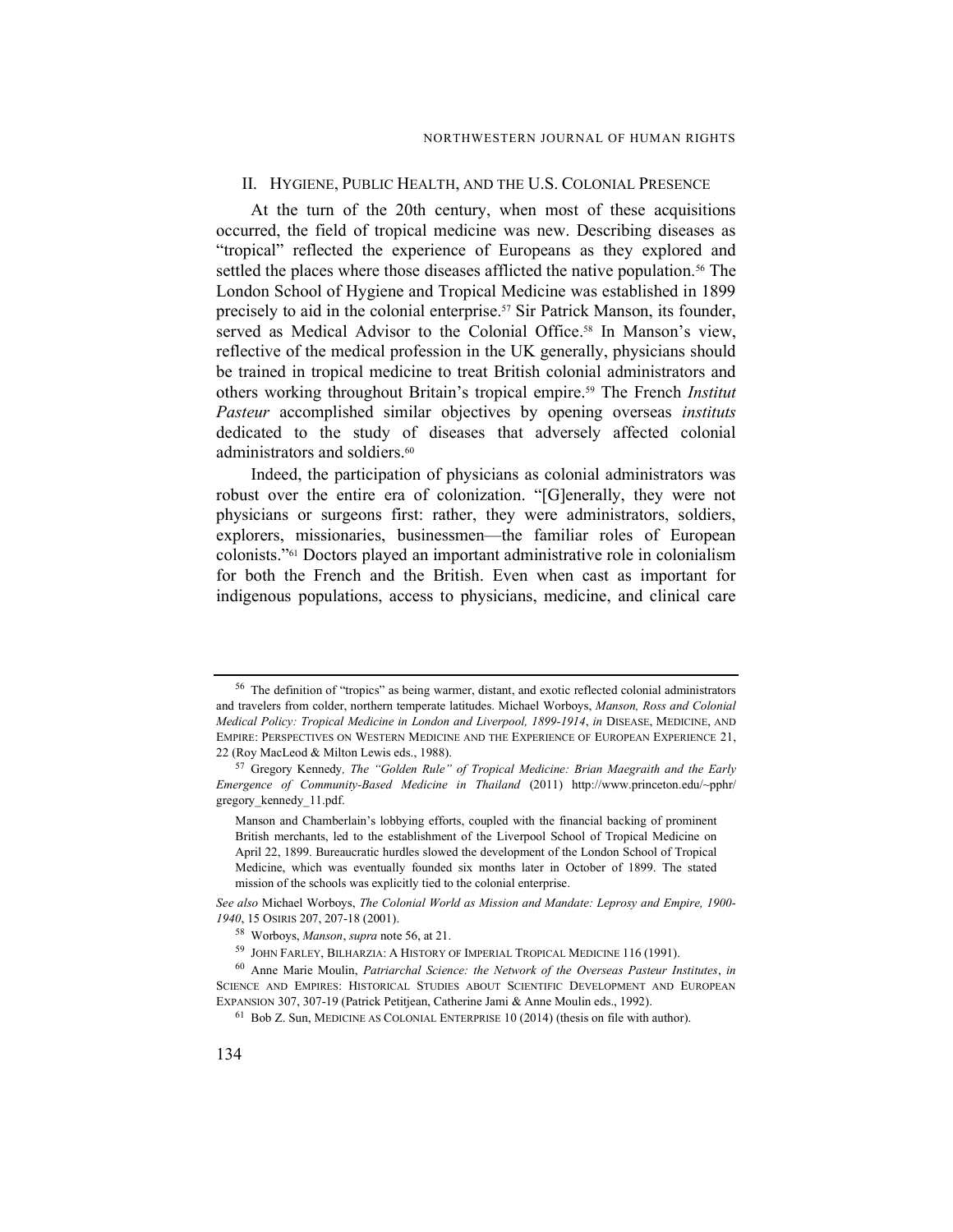was provided for purposes of ensuring their health for agricultural and other forced labor.<sup>62</sup>

The reason for the existence of tropical medicine as a discipline was the protection of European colonial presence and the exploitation of indigenous labor. This perspective was comprehensively adopted by the U.S. government as it became a de facto colonial power in 1898 with the acquisition of Cuba, Guam, Hawaii, Puerto Rico, and the Philippines and, shortly thereafter, American Samoa and the Panama Canal Zone. Administration by the U.S. Navy, in nearly every territory, was accompanied by the restructuring of labor and the economy for purposes of revenue—copra, sugar, rum, and other commodities supported Naval operations.<sup>63</sup>

Although American Samoa, Guam and Puerto Rico are the focus of this Article, it is worth noting the similarities between U.S. justifications for occupation and control in those territories on the one hand, and Cuba and Hawaii on the other. The U.S. initially occupied Cuba from 1899 to 1902, when the Platt Amendment guaranteed perpetual U.S. naval presence (ultimately, control of Guantanamo Bay) and broad authorization for U.S. intervention.64 General Leonard Wood, the most important administrator in the first occupation, described the role of the United States with respect to the Cuban people it controlled as:

[T]o prepare the people of Cuba for self-government and to establish conditions which would render the establishment of a Cuban republic possible and its orderly and successful maintenance probable . . . Conditions in Santiago at the time of occupancy were as unfavorable as can be imagined. Yellow fever, pernicious malaria and intestinal fevers were all prevalent to an alarming extent. The city and surrounding country was full of sick Spanish

 $62$  David Arnold, Cholera and Colonialism in British India, 113 PAST & PRESENT 119 (Nov. 1986); William A. Cohen, Malaria and French Imperialism, 24 J. AFRICAN HIST. 23 (1983); Maryinez Lyons, THE COLONIAL DISEASE: A SOCIAL HISTORY OF SLEEPING SICKNESS IN NORTHERN ZAIRE, 1900-1940 (1992).

<sup>63</sup> I.C. Campbell, Resistance and Colonial Government: A Comparative Study of Samoa, 40 J. PAC. HIST. 45, 49 (2005).

The government sold this copra in bulk, deducted the amount of tax, plus expenses, and returned any surplus to the chiefs ostensibly to distribute to their villages. Tilley's was an ad hoc system that became permanent: the governor (initially commandant) had no instructions on government, or on the scope and limits of his authority, and did not know what actions might be approved or disapproved. Even the question of whether the naval commandant was entitled to exercise any authority over the Samoans was unclear.

 $64$  Lejeune Cummins, *The Formulation of the "Platt" Amendment*, 23 THE AMERICAS 370 (1967); Cosme de la Torriente, The Platt Amendment, 8 FOREIGN AFFAIRS 364, 367-78 (1930); The Origin and Purpose of the Platt Amendment, 8 AJIL 585-91 (1914).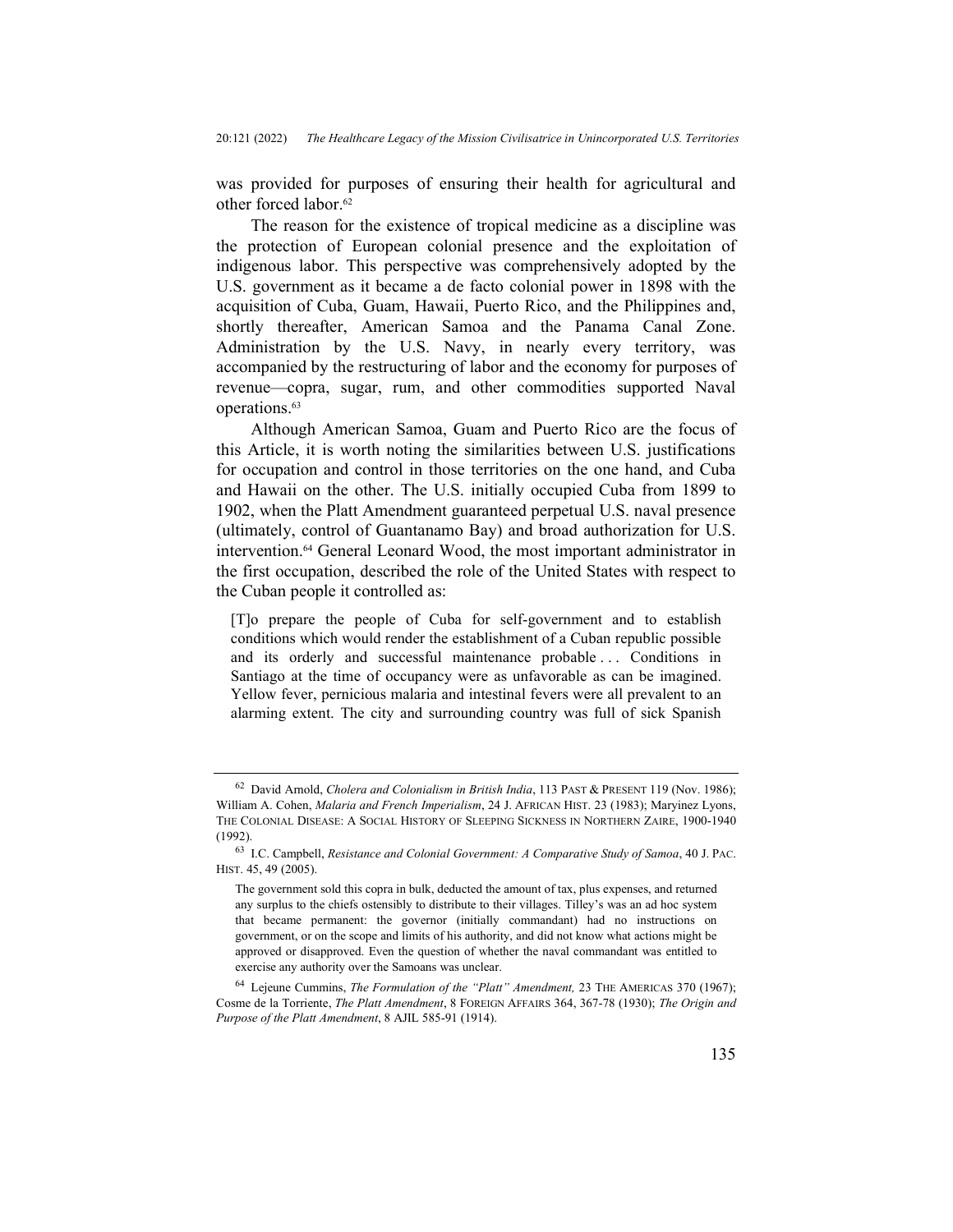soldiers, starving Cubans and the sick of our own army. The sanitary conditions were indescribably bad.<sup>65</sup>

In other words, the state of hygiene on the Cuban island was a threat to the U.S. military presence there.

While the Wood Administration was committed to building hospitals and facilitating the shipments of medicine to Cuba, it was clear that the primary reason for doing so was the health of the occupying forces:

The death rate among our own troops was heavy and the percentage of sick appalling. The regulars and volunteers engaged in the siege and capture of the city were withdrawn late in August and their places filled with one regiment of regulars and a number of regiments of volunteers. The arrival of these green troops in the height of the unhealthy season was a cause for grave anxiety and their care required unusual precautions.<sup>66</sup>

Similarly, Wood conveyed that a rapid smallpox vaccination campaign was relevant because of its impact on the safety and health of the occupying U.S. forces.<sup>67</sup>

The pattern of military occupiers using tropical medicine to justify their occupation was repeated in American Samoa, Guam, Hawaii, the Panama Canal Zone, Puerto Rico, and the Philippines. In American Samoa, the U.S. Navy administered the territory after German and British accession to U.S. ownership, and continued U.S. presence was justified by the discovery of hookworm and the necessity of the U.S. presence to contain it for the natives' benefit.<sup>68</sup>

In Guam, the U.S. Navy was given control of the island and immediately justified both military control and restructuring of healthcare as part of "tropical medicine" policies: deporting and marooning those afflicted with leprosy (Hansen's disease) to a Philippines island, directing care of pregnancy, birth, and delivery to male naval physicians instead of indigenous midwives, and centralizing healthcare access in facilities built and staffed by U.S. naval forces.<sup>69</sup> As the navy surgeon-general expressed

<sup>65</sup> Leonard Wood, The Military Government of Cuba, 21 ANNALS OF THE AM. ACAD. OF POL. & SOC. SCIS. 1, 1 (1903).

<sup>66</sup> Id.

 $67$  *Id.* at 3. ("Indeed, as an illustration of the efficiency of vaccination, it can be stated that there was not a case of smallpox among troops sent into the district.").

<sup>68</sup> Campbell, supra note 63, at 53.

<sup>&</sup>lt;sup>69</sup> Anne Perez Hattori, Re-membering the Past: Photography, Leprosy and the Chamorros of Guam, 1898—1924, 46 J. PAC. HIST. 293, 297-99 (2011) (reciting deportation policy for those suffering from leprosy); Anne Perez Hattori, 'The Cry of the Little People of Guam': American Colonialism, Medical Philanthropy, and the Susana Hospital for Chamorro Women, 1898-1941 8 HEALTH & HIST. 4, 12-16 (2006) (chronicling the history of the Susana Hospital and its role in reshaping care during pregnancy as well as the process of centralizing healthcare away from villages).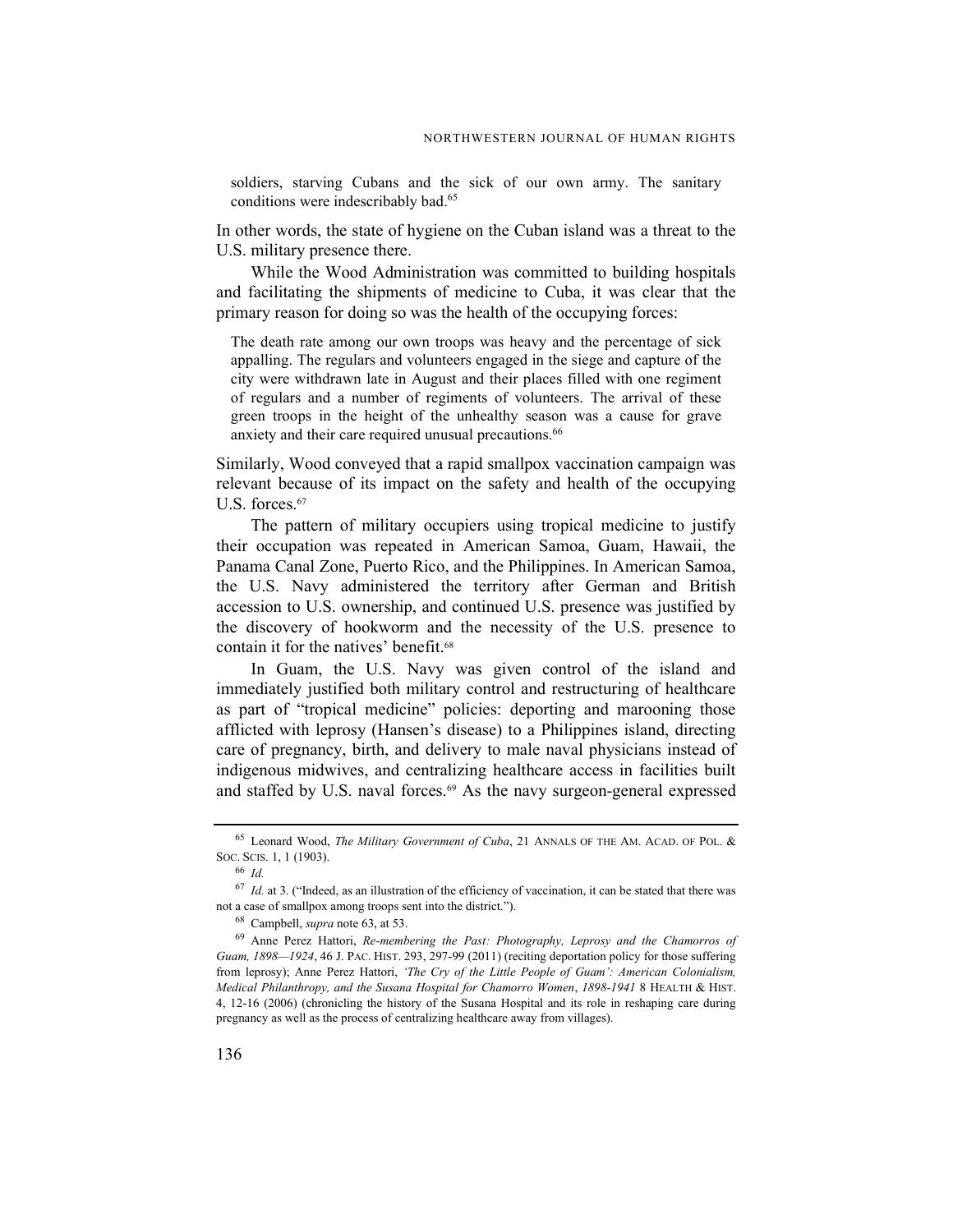in 1907, "The natives . . . are entirely dependent for medical and surgical relief upon the navy. This service, however, is not a mere charity, but constitutes a legitimate charge in the health interests of the naval community."70 Similarly, Rear Admiral E.R. Stitt advocated "introducing modern ideas of medicine" to the native Chamorros, the indigenous people of Guam, so that "they would no longer be a menace to those [U.S. navy personnel and their dependents] who would be forced to come in contact with them."71

In 1904, a year before he established Guam's Department of Health and Charities, Governor Dyer commented:

It is ... incumbent on us for our self-protection and efficiency to give the natives such care as they are unable to get for themselves, [and] to see that they are kept healthy and free from contagion. These people must be taught, at once, to help themselves in ways to make themselves useful to us  $\ldots$  <sup>72</sup>

Hawaii's experience was similar.<sup>73</sup> The existence of leprosy in Hawaii proved the "savage and barbaric" character of Hawaiian inhabitants:

[H]ence, the control of diseases, particularly diseases which are endemic to the colony but not present in the home country, becomes a manner by which to establish and strengthen imperial domination. American colonial policy towards leprosy therefore can be seen through the prism of both racial and civic imperialism. In the former conceptualization, the pursuit of empire in general and the control of leprosy in Hawaii in particular emerges as a moral mandate combining Biblical adjurations to care for lepers while segregating them as an example of the impact of the sinful life with racialist theories arguing for the fundamental barbarity and inferiority of 'savage races' permanently afflicted by diseases which were indicative of their lesser moral status.<sup>74</sup>

The primary intervention of U.S. forces post-occupation was to make its relatively advanced healthcare infrastructure available to occupying forces, with disregard for the health of native Hawaiians.<sup>75</sup>

<sup>&</sup>lt;sup>70</sup> Hattori, 'The Cry of the Little People of Guam', supra note 69, at 8.

 $71$  *Id.* 

 $72$  *Id.* 

<sup>73</sup> Emily Kern, Sugarcane and Lepers: Health Policy and the Colonization of Hawaii (1860-1900), 17 PA. HIST. REV. 78, 78-79 (2010), https://repository.upenn.edu/cgi/viewcontent.cgi?article=1038& context=phr.

<sup>74</sup> Id.; see also Prince Morrow, Leprosy and Hawaiian Annexation, 165 N. AM. REV. 582-590 (1897).

<sup>&</sup>lt;sup>75</sup> Keanu Sai, NEA News, *The Impact of the U.S. Occupation on the Hawaiian People* (2018), https://www.nea.org/advocating-for-change/new-from-nea/impact-us-occupation-hawaiian-people

<sup>(</sup>analyzing centralization of healthcare under U.S. occupation and the process of excluding Native Hawaiians from their historically universal access).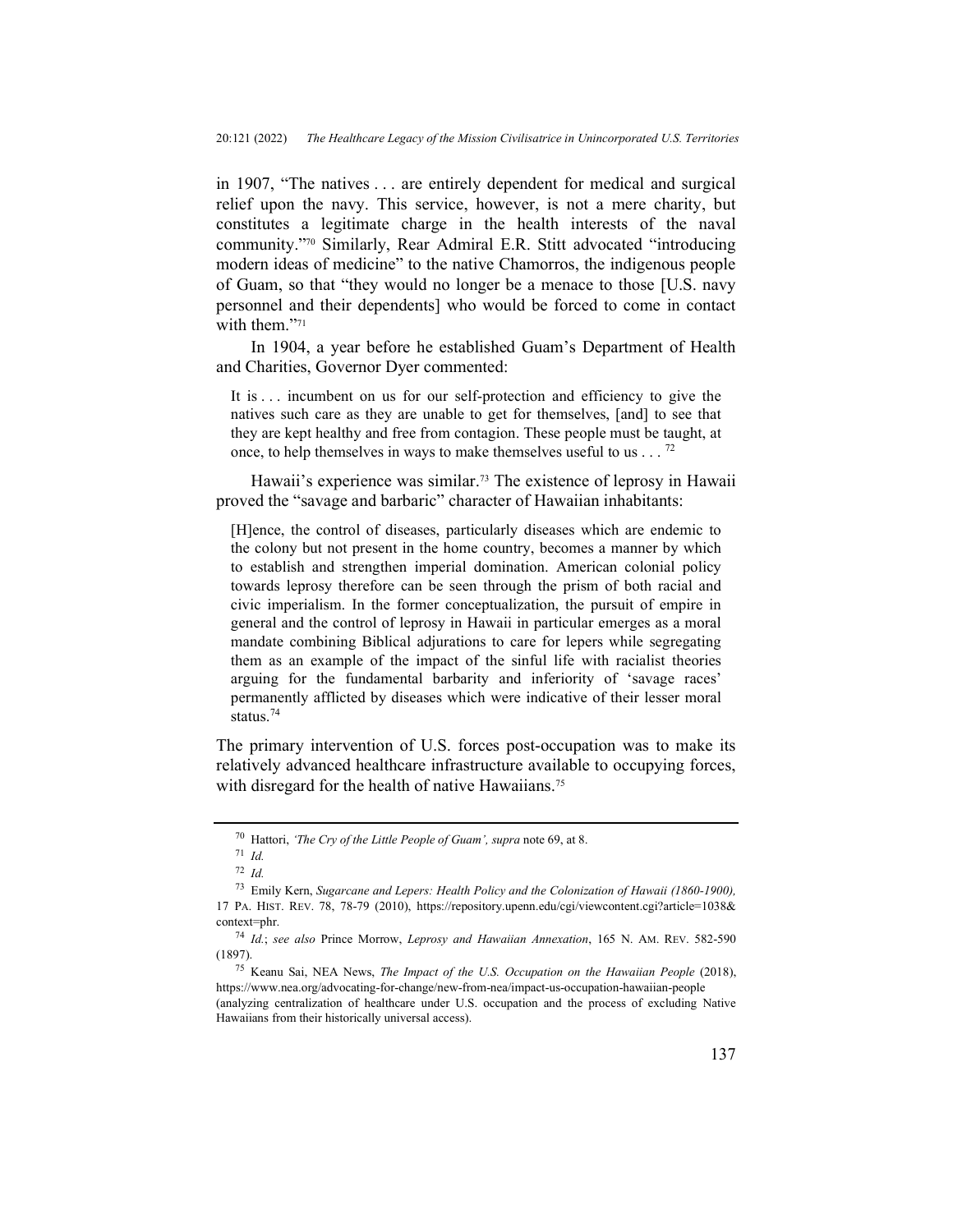In the Philippines, it was the U.S. Army rather than the Navy that controlled the islands in the aftermath of Spain's cession of the territory. Armed resistance to U.S. presence was immediate.<sup>76</sup> The effort against the guerilla war that followed U.S. occupation of the Philippines united the missions of medical directors responsible for addressing sanitation and troops fighting the guerillas.<sup>77</sup> Manila, for example, was divided into ten districts for the inspection of diseases, and the physician in charge of surveying for disease outbreaks reported to the U.S. Army, not to the newly established civilian health board.78 The control of cholera served as the basis for the U.S. administration to control the buying and selling of food, closing off Manila, and inspecting individual households day and night.<sup>79</sup> According to Warwick Anderson, "hygiene reform in this particular fallen world was intrinsic to a 'civilizing process' which was also a shallow and uneven process of Americanization."80 While some efforts, like smallpox immunization, were based upon sound medical evidence, others were clearly specious. The Philippines Health Board, for example, claimed that the introduction of American sports had decreased the incidence of tuberculosis.81 To address cholera, American public health officials "hosed off the 'China' boys and Filipinos with disinfectants."<sup>82</sup>

The same pattern surfaced in Puerto Rico, where U.S. officials viewed their presence in the territories as "analogous to that articulated by European colonial officials, as a form of "trusteeship." One medical official described the small-pox campaign there as "the share of the white man's burden that has fallen to the medical departments of the Public Services in Puerto Rico." 83

Thus the concept of racialized, hygienic superiority occupied a critical role in sustaining the U.S. presence in territories that it otherwise declared it had arrived to emancipate. As part of that conceptualization, the U.S. occupying forces both restructured the nature and infrastructure of

<sup>76</sup> Glenn May, Filipino Resistance to American Occupation: Batangas 1899-1902, 48 PAC. HIST. REV. 531, 541 (1979).

 $77$  Mary Gillett, U.S. Army Medical Officers and Public Health in the Philippines in the Wake of the Spanish-American War, 1898-1905, 64 BULL. HIST. MED., 567, 572 (1990).

<sup>78</sup> Id. at 577.

<sup>79</sup> Id. at 578.

<sup>80</sup> Warwick Andersen, COLONIAL PATHOLOGIES: TROPICAL MEDICINE, HYGIENE, AND RACE IN THE PHILIPPINES 2 (2006); David Chappell, The Forgotten Maui: Anti-Navy Protest in American Samoa, 1920-1935, 69 PAC. HIST. REV. 217-60 (2000).

<sup>81</sup> Gerald Gems, Sports, Colonialism, and U.S. Imperialism, 33 J. SPORT HISTORY 3, 12 (2006).

<sup>82</sup> Warwick Anderson, Excremental Colonialism: Public Health and the Poetics of Pollution, 21 CULTURAL INQUIRY 640, 648 (1995).

<sup>83</sup> Janita de Barros & Sean Stilwell, *Public Health and the Imperial Project*, 49 CARIBBEAN Q. 1, 4 (2003).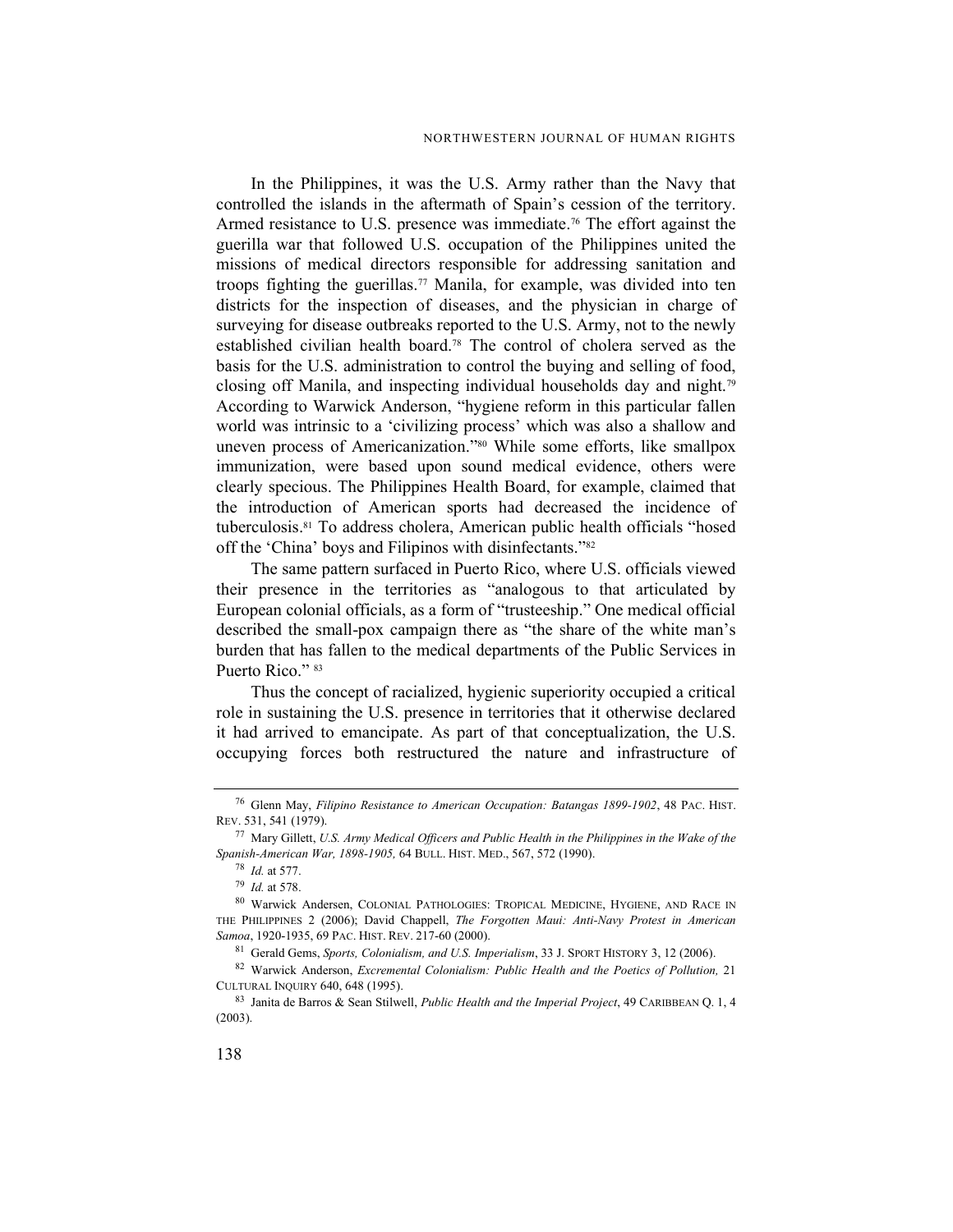healthcare provision in territories. They centralized healthcare access and emphasized acute treatment over prevention and indigenous practices. The other legacies of these interventions are more fully described in the next section.

## III. THE LEGACY OF U.S. HEALTH POLICIES ON THE STRUCTURE OF **TERRITORIALITY**

The leadership of the United States, a country founded upon principles of liberty and equality, felt an immediate anxiety about the inconsistency with its written constitutional principles and its dominion over territories and peoples it had no intention of making either free or equal. According to Gervasio Luis Garcia:

[T]he new legal terms devised after 1870 to control the Native Americans and take away many of their rights were simply transferred to Cuban, Philippine and Puerto Rican affairs after 1898. The post-1870 Indian Wars were a key link between the whites' landed expansion to 1860 and their new over- seas empire taken in 1898 and after.<sup>84</sup>

On the one hand, the President, Secretary of State, and many members of Congress acknowledged that the U.S. was behind European powers in the scramble for overseas territories.<sup>85</sup> On the other hand, "it became increasingly obvious that the preservation of such democratic principles as liberty and equality was incongruous with the capture of territories and the subjugation of their inhabitants."86 How could President McKinley and those responsible for U.S. foreign policy state that diplomatic decisions were consistent with constitutional principles of liberty and equality when they now possessed overseas territories the populations, neither of which were free (as in independent from a foreign power) nor equal (as in having equal rights to those in the contiguous United States)?<sup>87</sup>

The McKinley Administration tasked O.P. Austin, an official at the U.S. Treasury Department, with identifying how the U.S. could maintain these possessions as a matter of geopolitical interest, but justify that

<sup>84</sup> Gervasio Luis Garcia, I am the Other: Puerto Rico in the Eyes of North Americans, 87 J. AM. HIST., 39, 44 (2000); see also THE WAR OF 1898 AND U.S. INTERVENTIONS, 1898-1934: AN ENCYCLOPEDIA 454 (Benjamin R. Beede, ed., 1994); WALTER LA FEBER, AMERICAN AGE: UNITED STATES FOREIGN POLICY AT HOME AND ABROAD SINCE 1750 158-61 (1989).

<sup>85</sup> Garcia, supra note 84, at 43.

<sup>86</sup> Id. at 45.

<sup>87</sup> Id.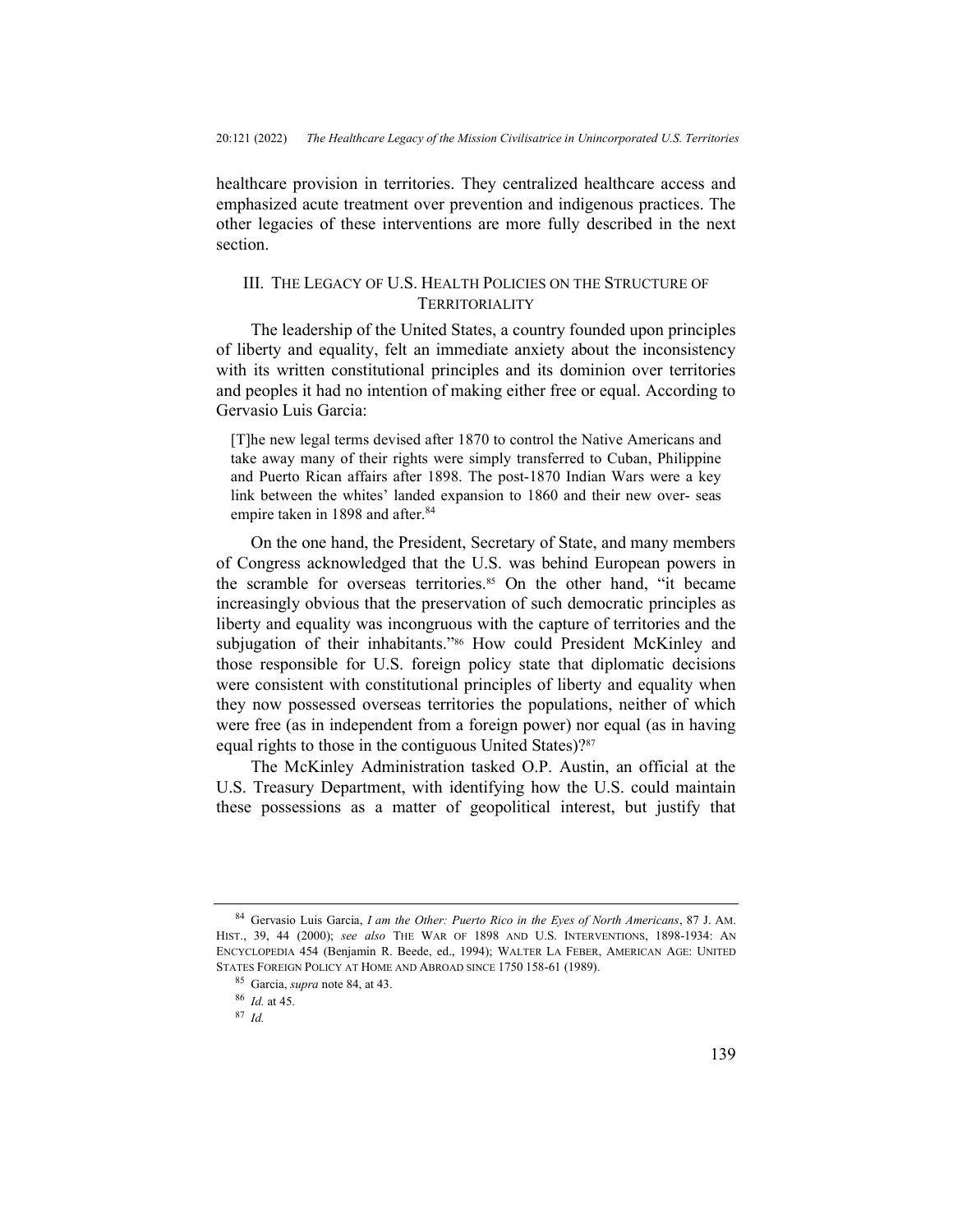possession in ways consistent with its constitutional commitments.88 The answer was that the U.S. would state that its presence was only necessary at such time as the peoples under its control obtained "benefits of civilization," such as better healthcare, housing, education, newspapers, schools, and greater powers of home rule.<sup>89</sup> Public health was fundamental to this civilizing mission. As noted in the quote above by Leonard Wood as it pertained to Cuba, and mimicked by naval officers in the context of American Samoa, Guam, the U.S. Virgin Islands, and Puerto Rico, the people of the territories were seen as needing the U.S. for purposes of reaching their potential, most immediately by stamping out infectious and vector-borne disease.<sup>90</sup>

Because public health infrastructure was essential to justify the U.S. presence in newly acquired territories – and because that infrastructure was central to the status of occupation – access, financing, and facilities were structured around occupation and control rather than the asserted justifications of sovereignty, independence or, in the case of Hawaii, incorporation into the U.S. federal republic. This Part analyzes the lasting effects of U.S.-imposed or U.S.-influenced reorganizations of territorial healthcare systems and how those reorganizations created a situation in which continuing U.S. control was inevitable, with neither statehood nor sovereignty likely. The histories of Hawaii, the Philippines, and Cuba veered, respectively, at integration into and independence from the United States. The structure of healthcare access and financing in American Samoa, Guam, and Puerto Rico, however, reflect the initial construction of healthcare infrastructure that consolidated U.S. presence, facilitated centralized control, and extinguished indigenous practices. Because of this, and their sources of history which enable this analysis, this Article will focus its discussion on American Samoa, Guam and Puerto Rico.

Broadly speaking, the populations in unincorporated territories have high rates of poverty, in some measure because of U.S. policies implemented there.91 Were they states, they would be entitled to the full benefits of the Medicaid program. One out of every six dollars spent on healthcare in the U.S. is spent by Medicaid, and Medicaid is the major source of financing for states to provide coverage of health and long-term

<sup>88</sup> U.S. DEP'T OF TREASURY, COLONIAL ADMINISTRATION, 1800-1900: METHODS OF GOVERNMENT AND DEVELOPMENT ADOPTED BY THE PRINCIPAL COLONIZING NATIONS IN THEIR CONTROL OF TROPICAL AND OTHER COLONIES AND DEPENDENCIES (1903).

<sup>89</sup> Garcia, supra note 84, at 48.

<sup>90</sup> See discussion infra p. 73-74; Wood, supra note 65, at 45.

<sup>&</sup>lt;sup>91</sup> See Hector Hernandez-Delgado, COVID-19 Highlights Unequal Treatment of People of Color in U.S. Territories, HEALTH LAW (July 31, 2020), https://healthlaw.org/covid-19-highlights-unequaltreatment-of-people-of-color-in-u-s-territories/.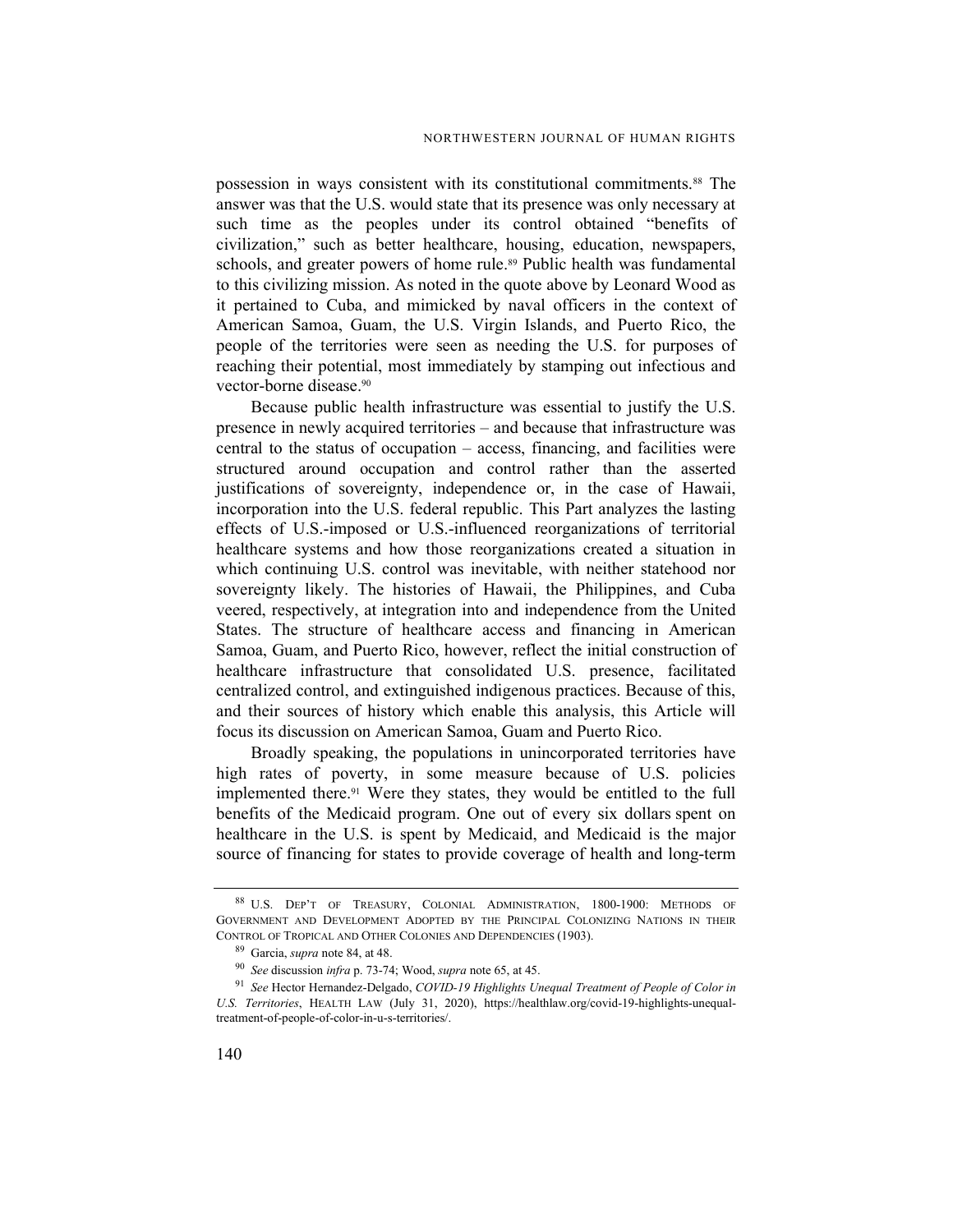care for low-income residents.92 Medicaid is administered by states within general federal requirements. It is jointly funded by states and the federal government.<sup>93</sup>

Under the law, Medicaid provides a guarantee to individuals eligible for services and to states for federal matching payments with no pre-set cap.94 Even though it is equally an entitlement to those in the states and the territories, the populations are treated differently.95 The federal government matches state spending for eligible beneficiaries and qualifying services without a limit.<sup>96</sup> The federal part for Medicaid (including children, parents and non-ACA expansion adults, elderly, and people with disabilities) is set by a formula in statute that is based on a state's per capita income relative to other states.97 The formula is applied so that the federal government pays a larger share of program costs in poorer states. Under the formula, the federal share (FMAP) varies by state from a floor of 50 percent to a high of 78 percent for fiscal year (FY) 2022.98 States may receive higher FMAPs for certain services or populations: "[i]n 2019, the federal government paid 64 percent of total Medicaid costs with the states paying 36 percent."<sup>99</sup>

The Patient Protection and Affordable Care Act made significant changes that benefited states, although it made only minor improvements for territories. The ACA provided 100 percent federal financing for those made newly eligible for Medicaid by the ACA from 2014 to 2016 (with that match phasing down to 90 percent by 2020).100 The ACA originally required all states to implement the expansion of Medicaid to all people with incomes up to 138 percent of the poverty level,  $101$  but a decision by the Supreme Court effectively made it optional.<sup>102</sup>

<sup>&</sup>lt;sup>92</sup> Robin Rudowitz et al., *Medicaid Financing: The Basics*, KAISER FAM. FOUND. (May 7, 2021), https://www.kff.org/report-section/medicaid-financing-the-basics-issue-brief; NHE Fact Sheet, CTRS. FOR MEDICARE & MEDICAID SERVICES, https://www.cms.gov/Research-Statistics-Data-and-Systems/ Statistics-Trends-and-Reports/NationalHealthExpendData/NHE-Fact-Sheet.

 $93$  Financial Management: 2015 National Health Expenditure Accounts, MEDICAID.GOV, https://www.medicaid.gov/medicaid/financial-management/index.html.

<sup>94</sup> Rudowitz et al., Medicaid Financing: The Basics, supra note 92.

<sup>95</sup> Id.

<sup>96</sup> Id.

<sup>97</sup> Id.

<sup>98</sup> Id.

<sup>99</sup> Id.

<sup>&</sup>lt;sup>100</sup> Rudowitz et al., *Medicaid Financing: The Basics, supra* note 92. See also Sam Halabi, The Patient Protection and Affordable Care Act of 2010: Rulemaking the Shadow of Incentive-Based Regulation, , 38 RUTGERS L. REV. 141 (2011) (detailing the changes made by the Affordable Care Act).

<sup>&</sup>lt;sup>101</sup> Rudowitz et al., *Medicaid Financing: The Basics*, *supra* note 92.

<sup>102</sup> See National Federation of Independent Business v. Sebelius, 567 U.S. 519 (2011).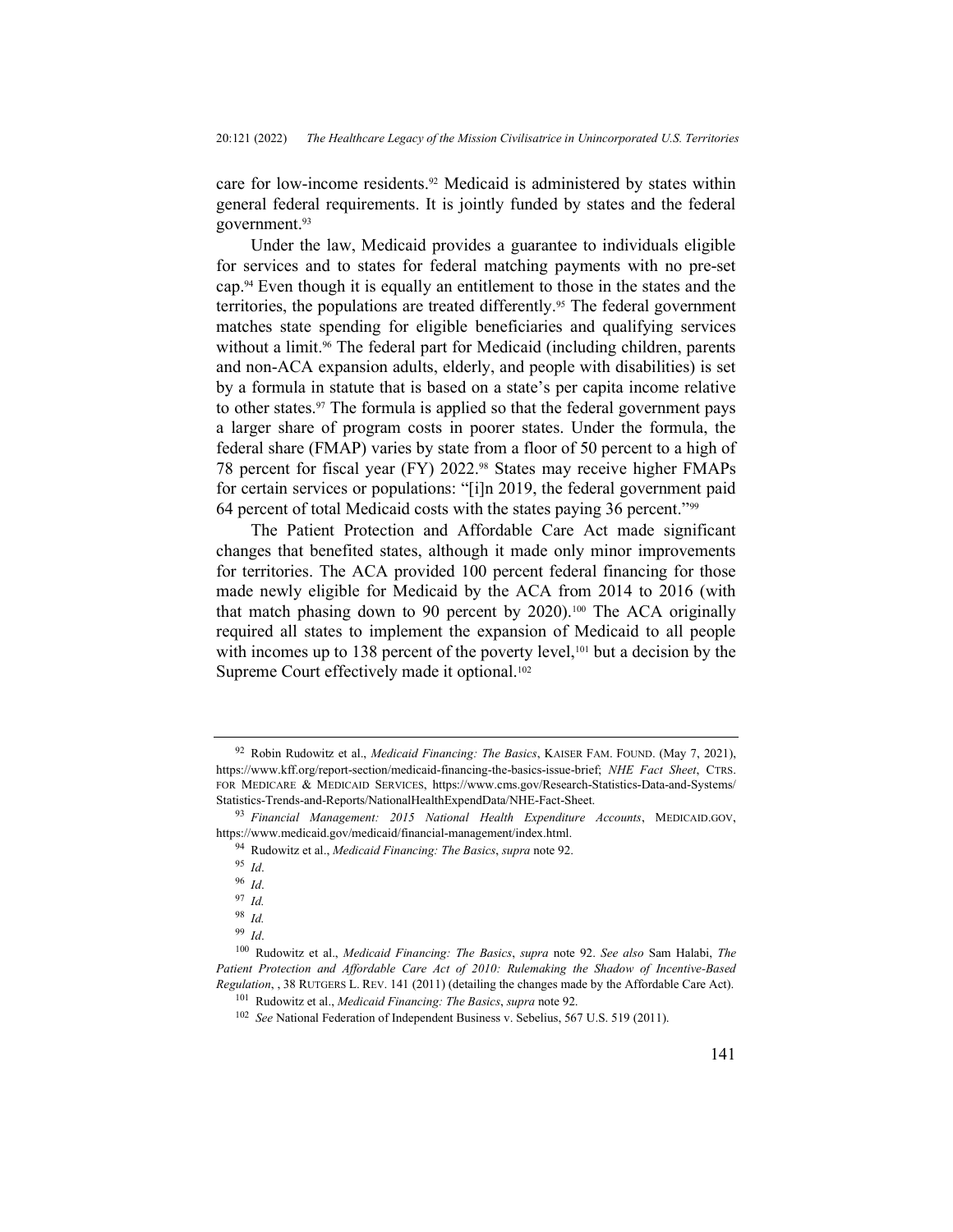"Medicaid also provides 'disproportionate share hospital' (DSH) payments to hospitals that serve a large number of Medicaid and lowincome uninsured patients," but only to patients in U.S. states, not territories.103 DSH payments to the states totaled \$17.7 billion in FFY 2019.<sup>104</sup>

The United States uses the Federal Poverty Level to determine which states qualify for Medicaid, but uses different, non-uniform, poverty standards when defining healthcare access in the territories;<sup>105</sup> "The unique needs of each territory are not weighed to determine the applicable FMAP and, hence, the statutory cap fails to reflect important distinctions with respect to economic conditions and special health needs."106 Some of these distinctions include the distance to major tertiary care centers, access to nutrition, and certain behavioral interventions like smoking cessation. The FMAP establishes the threshold at which the federal government will match all Medicaid expenditures.<sup>107</sup> "Unlike in the 50 states and D.C., annual federal funding for Medicaid in the U.S. territories of American Samoa, Guam, Northern Mariana Islands, and U.S. Virgin Islands is subject to a statutory cap and fixed matching rate."<sup>108</sup>

Once a territory reaches its capped federal funds, it no longer receives Medicaid support, unless Congress passes one-off support.<sup>109</sup> This pressures territorial resources when Medicaid spending continues beyond the federal limit – making the effective match rate lower than what is set in statute. Over time, Congress has provided increases in federal funds for the territories broadly and in specific emergency events, like COVID-19.110 "In addition to increased federal funding, the traditional territory FMAP of 55

<sup>&</sup>lt;sup>103</sup> Rudowitz et al., Medicaid Financing: The Basics, supra note 92.

 $\frac{104}{105}$  *Id.*<br>*What* is the Federal Poverty Level?, HEALTHINSURANCE.ORG, https://www.healthinsurance.org/glossary/federal-poverty-level/#:~:text=The%20federal%20poverty% 20level%20is,Medicare%20Savings%20Programs%20(MSPs) ("The federal poverty level is used to determine eligibility for Medicaid and CHIP (the Children's Health Insurance Program); to determine eligibility for ACA premium tax credits and cost-sharing reductions (subsidies); and eligibility for Medicare Savings Programs (MSPs)"). Rudowitz et al., Medicaid Financing: The Basics, supra note 92.

<sup>&</sup>lt;sup>106</sup> See Rudowitz et al., Medicaid Financing: The Basics, supra note 92 (detailing specific health needs that cannot be addressed in specific territories).

<sup>107</sup> CONG. RSCH. SERV., R43847, MEDICAID'S FEDERAL MEDICAL ASSISTANCE PERCENTAGE, 1 (2020), https://sgp.fas.org/crs/misc/R43847.pdf ("The FMAP rate is used to reimburse states for the federal share of most Medicaid expenditures.").

<sup>108</sup> Stolyar & Rudowitz, supra note 3.

<sup>109</sup> Id.

<sup>&</sup>lt;sup>110</sup> Rachel Roubein, The Curious Case of Puerto Rico's Medicaid funding, WASH. POST (Sept. 28, 2021), https://www.washingtonpost.com/politics/2021/09/28/curious-case-puerto-rico-medicaid-fund ing.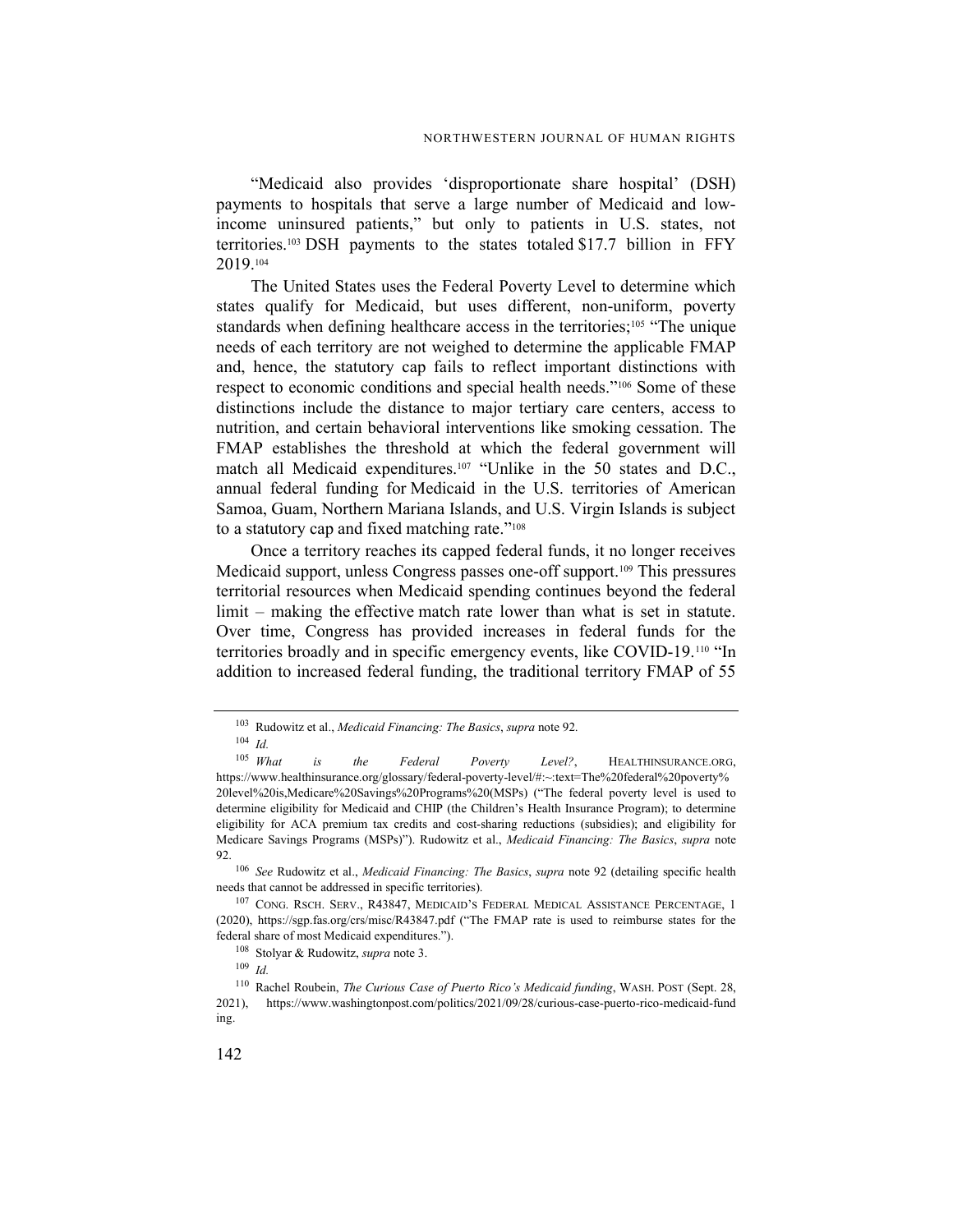percent was increased to 82 percent for Puerto Rico and 89 percent for the other territories through FY 2021. Unless Congress acts, there will be a major financing cliff at the end of FY 2021 for the territories," such that they will all of a sudden have large COVID-19 related illness, but no money to pay for it.<sup>111</sup>

#### A. American Samoa

After having been, for the latter part of the nineteenth century, the object of an intense international rivalry between Great Britain, Germany and the United States, the Treaty of Berlin in 1889 established a threepower condominium government over the entire Samoan archipelago.<sup>112</sup> After a decade, the islands were divided between Germany and the U.S., with the UK accepting territorial concessions elsewhere.<sup>113</sup> The division was bitterly resented by the Samoan population, who viewed itself as a single community.<sup>114</sup> The United States acquired all of Samoa east of 171 west longitude, and Germany assumed control of Samoan land west of that line. The United States Senate approved this arrangement on February 16, 1900, and three days later President McKinley ordered the Secretary of the Navy to "take such steps as might be necessary to establish the authority of the United States in the new colony."115 Today, American Samoa consists of a handful of islands, 2,200 miles southwest of Hawaii, comprising only 76 square miles of territory and supporting a total population of approximately 60,000.<sup>116</sup>

The organization of American Samoan life after occupation, including healthcare, revolved around the needs of the Navy, for which the harbor at Pago Pago was the most important asset.<sup>117</sup> To raise revenues for Naval operations, Benjamin Franklin Tilley, the first acting governor of American Samoa, levied a customs duty on imports, which was paid almost entirely

 $111$  Rudowitz et al., *Medicaid Financing: The Basics*, *supra* note 92.

<sup>112</sup> Stuart Anderson, "Pacific Destiny" and American Policy in Samoa, 1872 - 1899, 12 HAW. J. HIST. 45, 56 (1978).

<sup>&</sup>lt;sup>113</sup> Edward Beauchamp, Educational Policy in Eastern Samoa: An American Colonial Outpost, 11 COMP. EDU. 23, 24 (1975).

<sup>&</sup>lt;sup>114</sup> Malietoa Enters a Protest. Declares a Partition of Samoa a Crime Against Law of Nations-Says Natives Are Not Benefited, N.Y. TIMES, (Jan. 13, 1900), https://www.nytimes.com/1900/01/13/ archives/malietoa-enters-a-protest-declares-partition-of-samoa-a-crime.html.

<sup>115</sup> Am. Samoa Bar Ass'n, Executive Order Placing American Samoa Under the U.S. Navy: Exec. Order No. 125-A, (Feb. 19, 1900), https://new.asbar.org/executive-order-placing-samoa-under-the-u-snavy.

<sup>116</sup> American Samoa, National Marine Sanctuary of American Samoa, https://americansamoa.noaa. gov/learn/american-samoa.html.

<sup>&</sup>lt;sup>117</sup> See generally Chappell, supra note 80, at 217-60 (2000) (detailing restructuring of Samoan life around Naval needs at Pago Pago).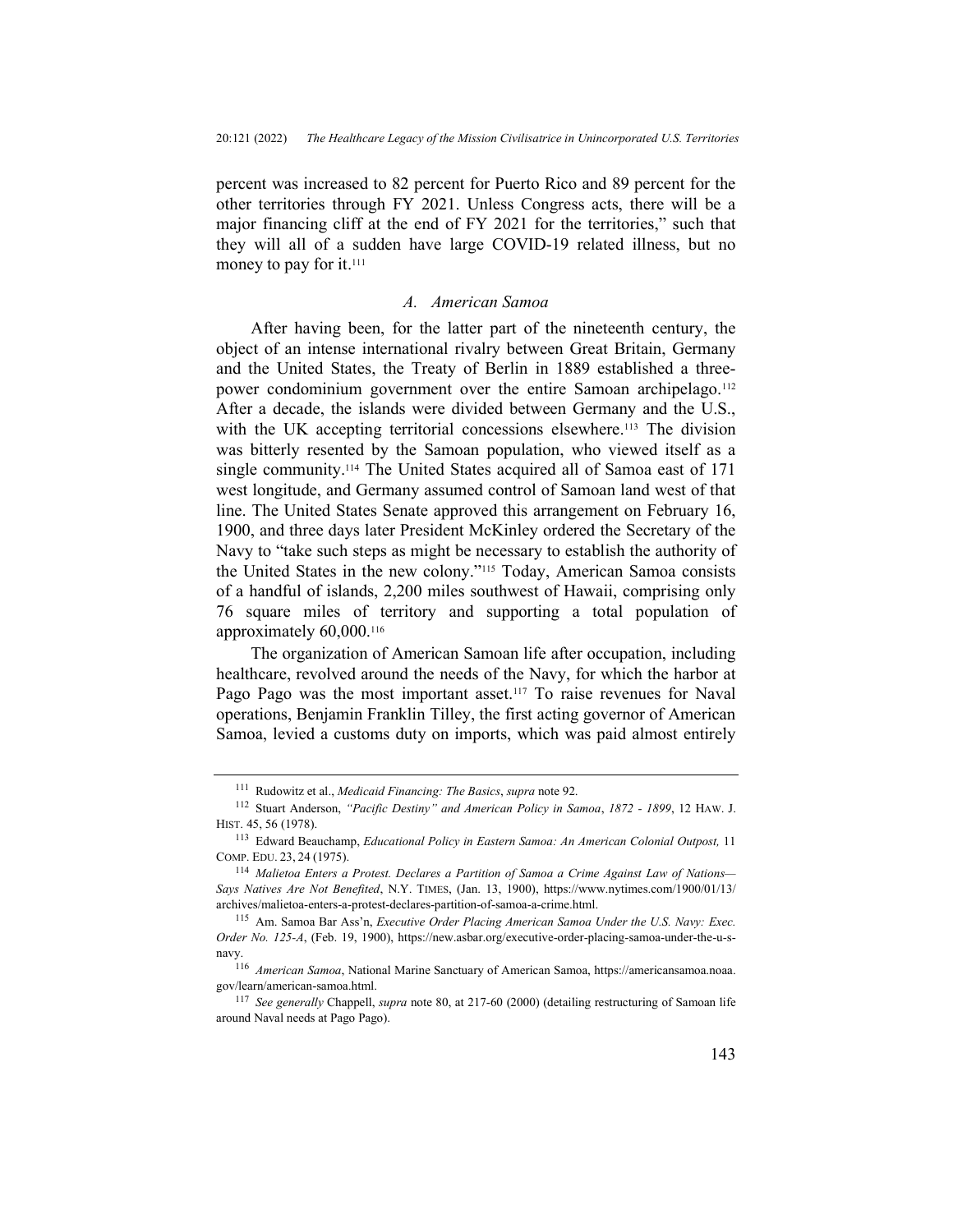by Samoans shopping in local stores, and he charged local traders license fees.118 The courts supported themselves through fines, and missionaries built and ran the schools.119 The Navy also hired a Samoan police force, the Fitafita Guard or "Fita," who brokered procurement from the Navy to indigenous Samoans.120 The Fita, along with dock and boat work in the harbor, became a new source of cash income.<sup>121</sup> In 1902 some chiefs proposed an additional tax to pay the salaries of native officials, so the Navy government marketed local copra, a dried coconut crop with significant demand in Europe and North America.<sup>122</sup> The Navy retained 60 percent of the profits for administrative salaries and returned the rest to the growers–an arrangement not dissimilar to European colonial practices in Africa and Asia.<sup>123</sup>

Hookworm, an intestinal parasite, was discovered in 1909, and posed a threat to the Navy's copra production and its personnel.124 In response, the Navy established a Board of Health and constructed a hospital for Samoans in 1912, and established a two-year training course for Samoan nurses in 1914.125 From the beginning of the Naval presence in 1900 to the transfer of Samoan administration to the Department of the Interior in 1951, physicians recruited to American Samoa were all from Europe and the U.S., while Samoan medical practitioners were relegated to taking patient histories and undertaking administrative tasks that require little skill.<sup>126</sup> A review of the healthcare system in 1955 confirmed the same essential structure, with difficult-to-recruit U.S. and European physicians at the

Needing a way to finance his government and believing that the traders mistreated the Samoans in their dealings over the coconut meat, Tilley took over the copra export business. The Navy commander more than doubled the price given to the Samoans, allotting them three cents per pound, but charging them one dollar per Samoan as a "handling tax" for selling the copra. Between 1901 and 1902, approximately \$10,000 came from the copra fees.

<sup>119</sup> I.C. Campbell, Resistance and Colonial Government: A Comparative Study of Samoa, 40 J. PAC. HIST. 45, 53 (2005).

<sup>120</sup> Tuala Sevaaetasi, The Fitafita Guard and Samoan Experience, in REMEMBERING THE PACIFIC WAR (Geoffrey M. White ed., 1991).

 $121$  *Id.* 

 $^{123}\,$  Id. See also J.A.C. Gray, AMERIKA SAMOA: A HISTORY OF AMERICAN SAMOA AND ITS UNITED STATES NAVAL ADMINISTRATION (1960).

<sup>126</sup> Edward Kupka, Notes on Public Health in American Samoa, 70 PUB. HEALTH REPS., 362, 362- 63 (1955).

<sup>118</sup> Diana Ahmad, Two Captains, Two Regimes: Benjamin Franklin Tilley and Richard Phillips Leary, America's Pacific Island Commanders, 1899-1901, INT'L J. NAV. HIST. (Oct. 10, 2013), https://www.ijnhonline.org/two-captains-two-regimes-benjamin-franklin-tilley-and-richard-phillipsleary-americas-pacific-island-commanders-1899-1901.

<sup>&</sup>lt;sup>122</sup> Campbell, *supra* note 119, at 49.

<sup>&</sup>lt;sup>124</sup> Campbell, *supra* note 119, at 53.

 $125$  *Id.*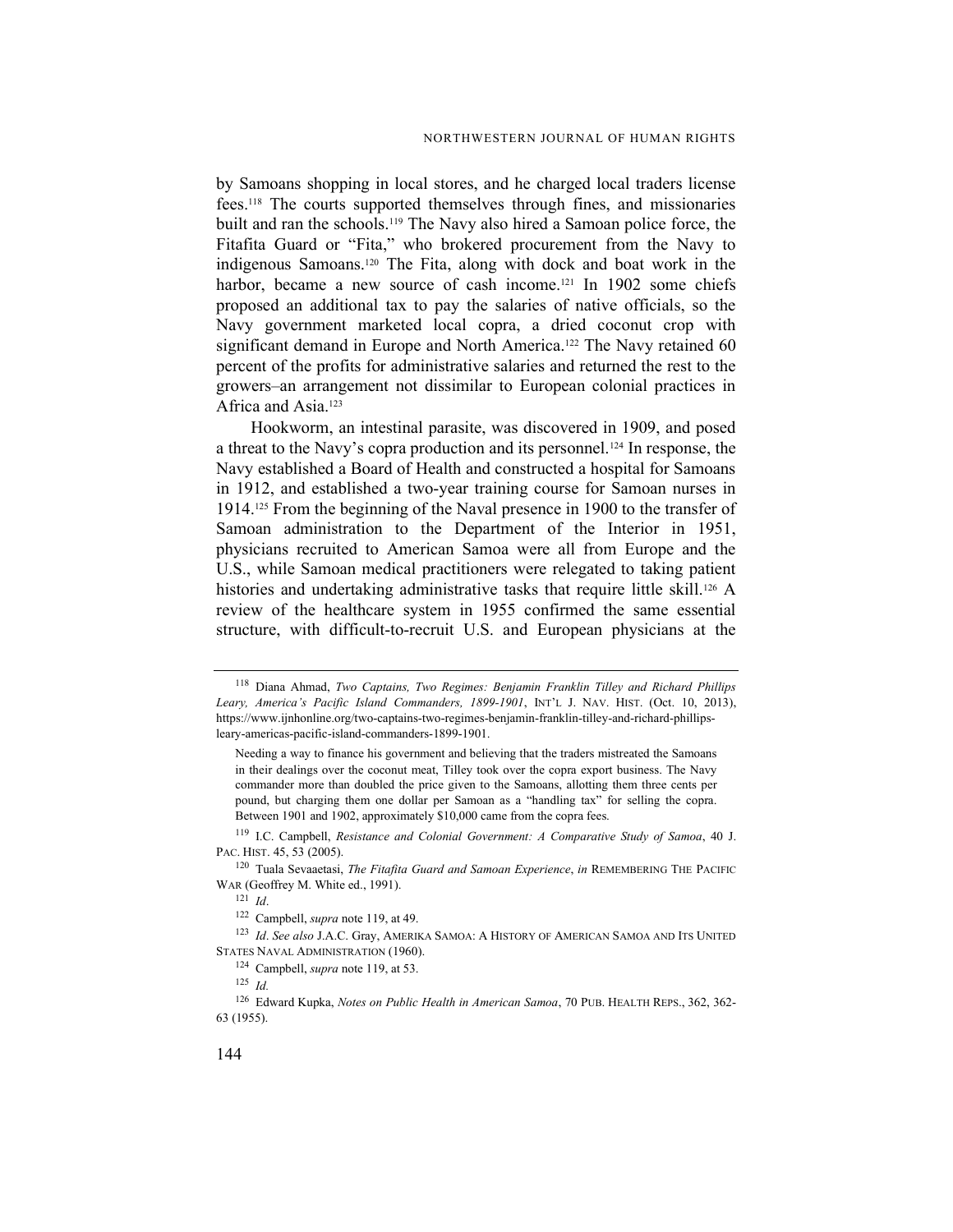center of a healthcare system that operated primarily for naval personnel and other expatriates, and only marginally for indigenous Samoans.<sup>127</sup>

The structure of healthcare financing in the territory reveals the resilience of a system initially established for the benefit of naval personnel. In 1968, the Department of the Interior built the LBJ Tropical Medical Center in Pago Pago, where "almost all health services are actually provided" for American Samoans.<sup>128</sup> Medicaid was extended to American Samoa in 1983 as a "100% fee-for-service delivery system" with only one hospital for the entire territory.<sup>129</sup> American Samoa's Medicaid program is operated under Section 1901(j) of the Social Security Act, which allows the Secretary of Health and Human Services to "waive or modify any requirement of Title XIX" with the following exceptions:

[T]he territory must adhere to the cap set under Section 1108 of the Act; the territory must adhere to the statutory Federal Medical Assistance Percentage (FMAP); and Federal medical assistance payments may only be made for amounts expended for care and services described in a numbered paragraph of section  $1905(a)$ .<sup>130</sup>

Nearly 70% of American Samoans rely on Medicaid for health care.<sup>131</sup> From 1983 to 2010, Congress reimbursed American Samoa 50% for Medicaid costs it incurred in providing for its majority-poor population.<sup>132</sup> The Affordable Care Act increased the reimbursement to 55% in 2010.<sup>133</sup> The FMAP for Alabama, by contrast, reimburses 71.88%, and for Mississippi 76.39%.134 Just as crippling, Congress imposed an annual cap on all reimbursement, which American Samoa may not exceed.135 U.S. states do not face such caps. The FMAP applies "until the Medicaid ceiling funds and the Affordable Care Act available funds are exhausted."136 These

<sup>132</sup> 160 CONG. REC. E1729 (2014).

 $127$  *Id.* at 363.

<sup>128</sup> PACIFIC PARTNERSHIPS FOR HEALTH: CHARTING A COURSE FOR THE 21ST CENTURY App. D (Feasley JC & Lawrence RS eds., 1998).

<sup>129</sup> Medicaid.gov, American Samoa—Medicaid Overview, https://www.medicaid.gov/state-over views/american-samoa.html.

<sup>130</sup> Id.

<sup>131</sup> Sarah Mar, "US Territory" – A Consequential Label, PUB. HEALTH POST (May 25, 2021), https://www.publichealthpost.org/research/american-samoa-health/.

 $133 \, Id$ 

<sup>&</sup>lt;sup>134</sup> Federal Medical Assistance Percentage (FMAP) for Medicaid and Multiplier, KAISER FAM. FOUND., https://www.kff.org/medicaid/state-indicator/federal-matching-rate-and-multiplier (2022).

<sup>135</sup> Cornelia Hall, Robin Rudowitz & Kathleen Gifford, Medicaid in the Territories, KAISER FAM. FOUND. (Jan. 25, 2019), https://www.kff.org/report-section/medicaid-in-the-territories-program-features -challenges-and-changes-issue-brief.

<sup>136</sup> American Samoa, CTRS. FOR MEDICARE & MEDICAID SERVS., https://www.medicaid.gov/stateoverviews/american-samoa.html.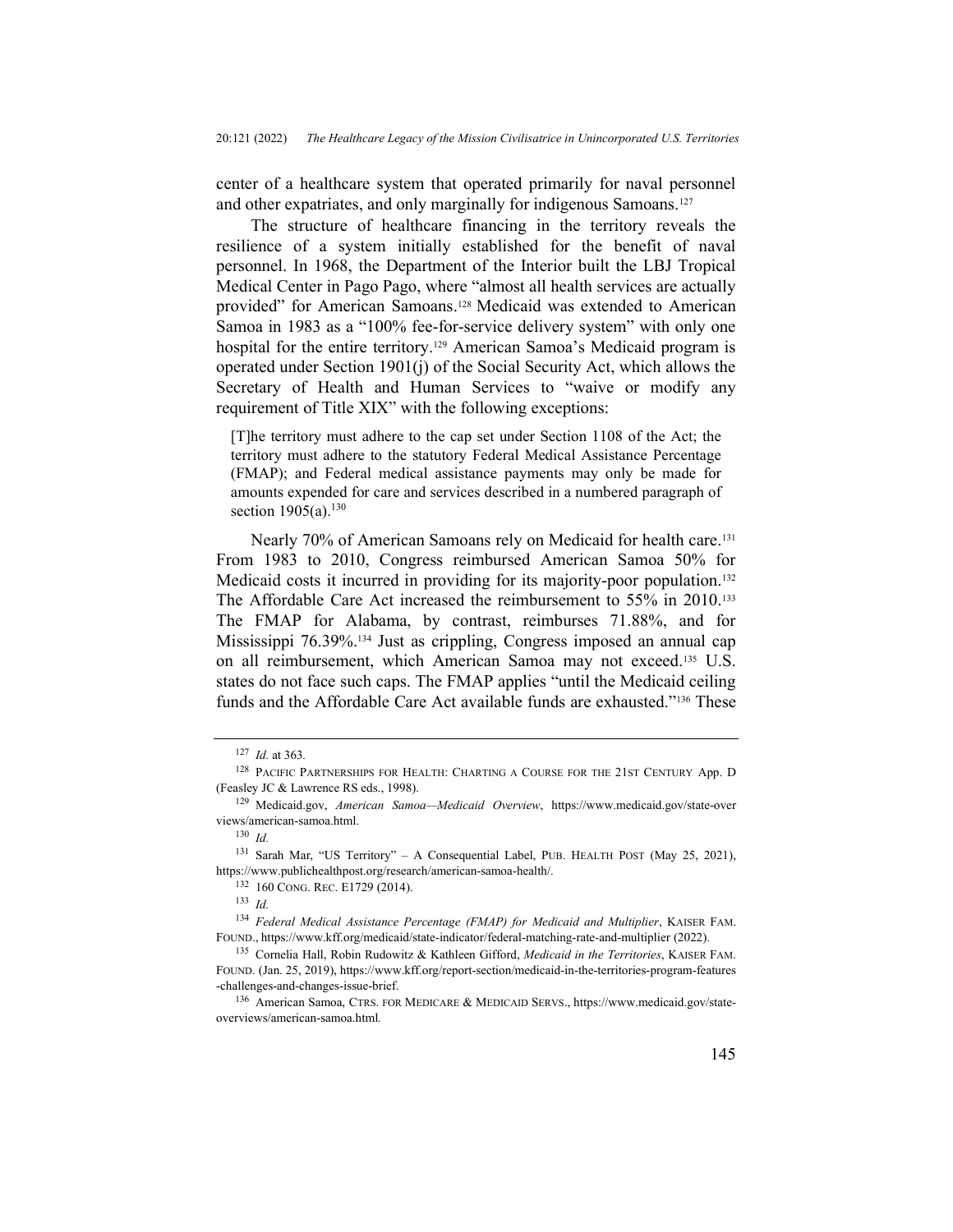two policies cause chronic underfunding of healthcare in the territories, "requiring Congress to step in at multiple points to provide additional resources."<sup>137</sup>

In 2019, American Samoa's Medicaid director testified before Congress: "Our block grant can only afford to cover services for our only hospital and this is the priority of our government, to keep the hospital open."138 According to public health scholar Sara Mar "[t]his limited funding inhibits Samoans' ability to center community health initiatives that would meet the needs of the local population."139 By contrast, Congress authorized the Native Hawaiian Healthcare Act in 1988 to address precisely such needs in Hawaii.

The separation between Samoa (or Independent Samoa) and American Samoa provides a relatively unique opportunity to analyze convergence and divergence between the health of the populations at independence (Samoa was under German then New Zealand authority until 1961). Victoria Fan and Ruth Le'au at the University of Hawaii undertook precisely such an analysis. According to their study, chronic diseases such as diabetes and cancer are the principal causes of death in both nations.140 However, American Samoa maintains significantly higher rates of death from these diseases.<sup>141</sup> In 2007, American Samoa had 1.7 and 3.6 times higher rates of death from diabetes and heart disease, respectively.142 Relevantly, poverty is a strong predictor of death from heart disease.143 In American Samoa, 57% of people live in poverty compared to only 18.8% in Independent Samoa.<sup>144</sup>

Fan and Le'au argue that territorial status itself may cause American Samoa's higher rates of morbidity and mortality.<sup>145</sup> Samoa's government has invested in community-based assessments of healthcare needs and tailored investments to those needs, broadly labeled the Fa'a Samoa initiative.146 The program focuses on village outreach and deploying Komiti

<sup>&</sup>lt;sup>137</sup> Statement of Anne L. Schwartz, *supra* note 2.

<sup>&</sup>lt;sup>138</sup> Sara Mar, "US Territory" – A Consequential Label, PUB. HEALTH POST, (May 25, 2021), https://www.publichealthpost.org/research/american-samoa-health/.

 $139$  Id.

<sup>140</sup> Victoria Y. Fan & Ruth Faioso Le'au, A Tale of Two Polities: Health in Independent and American Samoa, 74 HAW. J. MED. & PUB. HEALTH, 179, 180 (2015).

<sup>141</sup> Id.

<sup>142</sup> Id. at 180–81.

<sup>&</sup>lt;sup>143</sup> Wei-Ching Chang, et. al. Effects of Socioeconomic Status on Mortality After Acute Myocardial Infarction, 120 AM. J. MED. 33, 36 (2007); see also Fan & Le'au, supra note 140.

<sup>144</sup> Mar, supra note 138.

<sup>145</sup> Chang, supra note 143, at 183; Fan & Le'au, supra note 140, at 183.

<sup>&</sup>lt;sup>146</sup> Caroline Bollars et. al., Adapting the WHO package of Essential Noncommunicable Disease Interventions, Samoa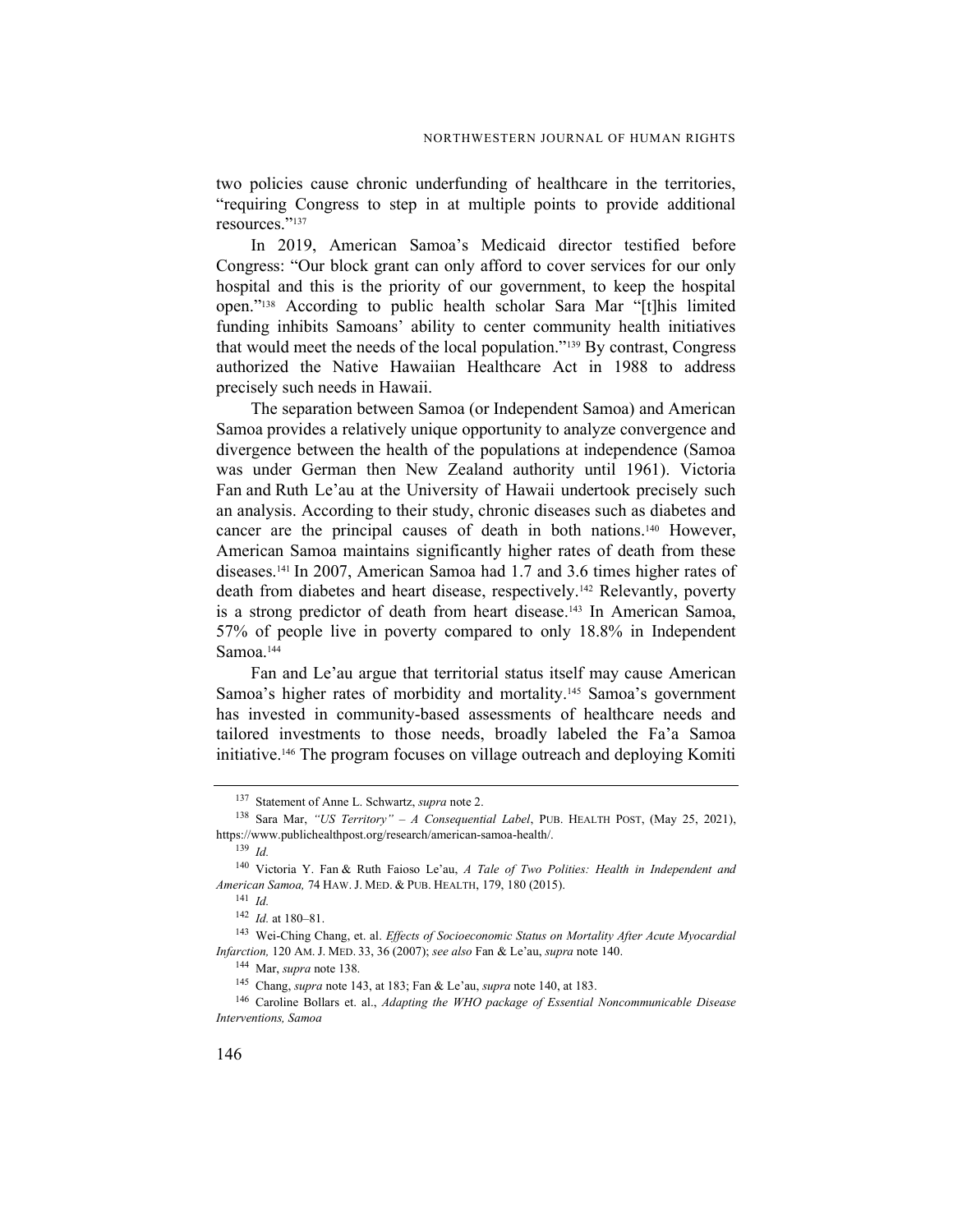Tumama – local women's groups – to detect and manage chronic diseases.147 American Samoa, by contrast, is entirely dependent upon, and limited by, Congressional discretion.

In summary, after the arrival of the U.S. Navy, approaches to healthcare in American Samoa were centralized around the hospital provision of care which was essential for the naval presence. In contrast to independent Samoa, indigenous health practices in American Samoa were largely discouraged, and the indigenous healthcare workforce was put into the service of colonial installations. Congress later exacerbated these changes by limiting and capping reimbursements to the system that had been established.

#### B. Guam

In Guam, there is evidence of the same pattern of U.S. Navy presence and its continuing influence on healthcare financing.148 As with Hawaii, treatment of leprosy was both a justification for the continued U.S. presence in Guam and an instrument used to consolidate authority; the sight of afflicted persons adversely affected naval morale, "the paramount concern, as expressed by Guam's early-20th-century governors . . . was to enact a plan 'for the protection of the white population'."149 Navy Surgeon General P.S. Rossiter stated that, following the Spanish-American War, "Naval medical officers [in Guam] were faced with the problem of dealing with numerous tropical diseases, their prevention and treatment, and the prevention of their introduction into the United States."<sup>150</sup>

As public health scholar Sara Mar states, "[t]he fear that Americans would become infected with leprosy certainly informed the implementation of health policies on Guam in the early 1900s."151 Where those affected with Hansen's disease were traditionally cared for by extended networks of family and villagers, the U.S. Navy established a leper colony to which native Guam people, overwhelmingly Chamorros, were deported.<sup>152</sup>

<sup>96</sup> BULL. WORLD HEALTH ORG. 578–79 (2018).

<sup>147</sup> Rasul Baghirov, John Ah-Ching & Caroline Bollars, Achieving UHC in Samoa through Revitalizing PHC and Reinvigorating the Role of Village Women Groups, 5 HEALTH SYS. & REFORM 78, 79–80 (2018).

<sup>148</sup> ANNE PEREZ HATTORI, COLONIAL DIS-EASE: US NAVY HEALTH POLICIES AND THE CHAMORROS OF GUAM, 1898-1941 (2006).

<sup>&</sup>lt;sup>149</sup> Anne Perez Hattori, Re-membering the Past: Photography, Leprosy and the Chamorros of Guam, 1898— 1924, 46 J. PAC. HIST. 293, 297 (2011); Kern, supra note 73, at 78-79 (establishing the similar pattern for Hawaii).

<sup>150</sup> Hattori, Re-membering the Past, supra note 149, at 297.

 $151$  *Id.* 

 $152$  *Id.*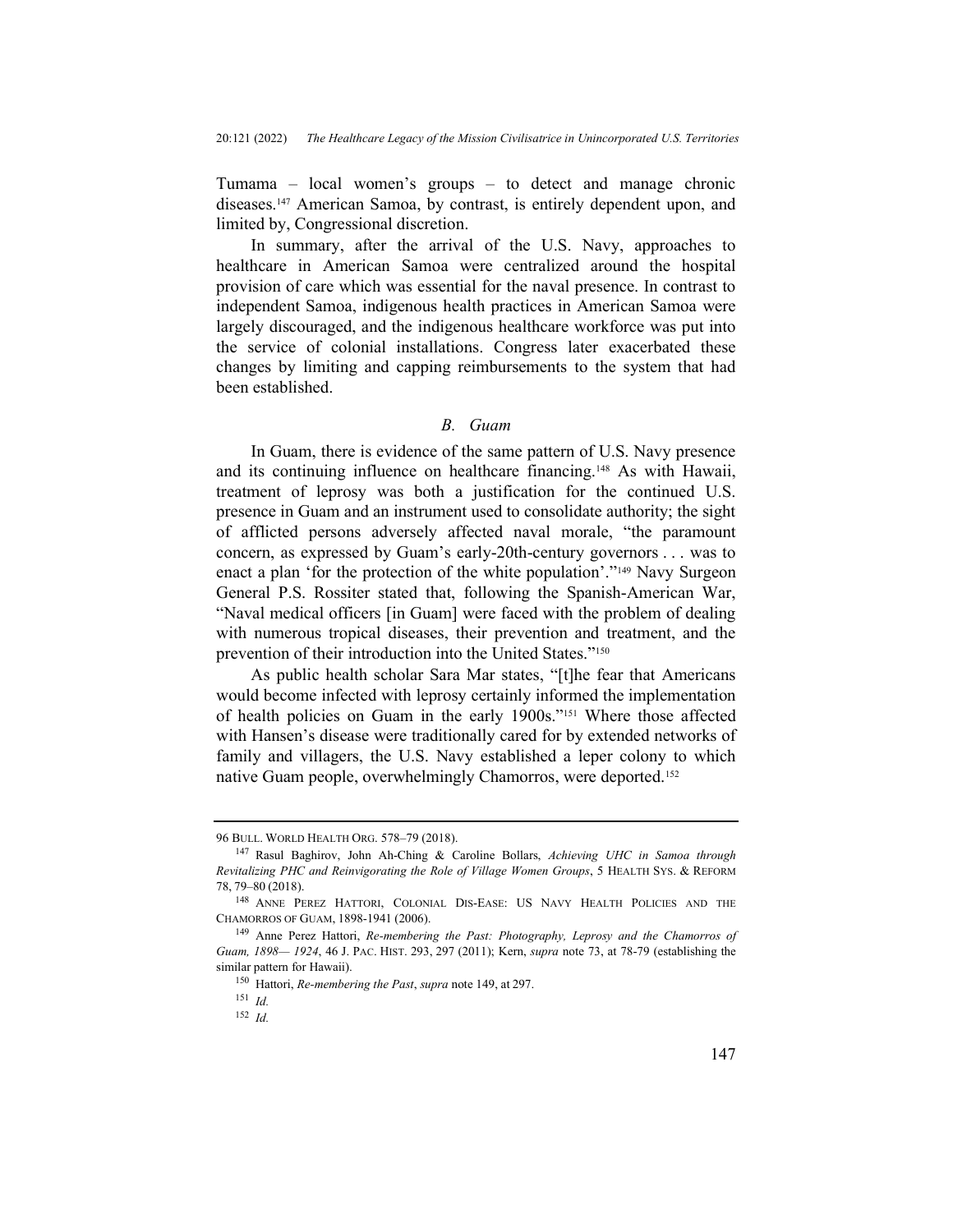Over the next decade, the segregation and deportation policy effectively criminalized leprosy in Guam.

From the hunt for those afflicted, to their capture, confinement and permanent segregation from society, and to their designation by their assigned number or as 'inmates', the issues surrounding their segregation focused primarily on the terms of their confinement, rather than on the forms of treatment that would be extended to them.<sup>153</sup>

This demonstrates one example of how the U.S. removed the indigenous healthcare structure, replacing it with a harmful U.S. model.

Where those afflicted with infectious disease were criminalized and banished, other aspects of indigenous society were restructured altogether. Pregnancy, birth, and delivery were transitioned from aspects of communal or village care to the more "civilized" institution of the hospital.154 The U.S. Navy, supported by the spouses of Naval administrators, erected the Susana Hospital for women and children in order to "modernize" Chamorro conceptions of childbearing and rearing.155 According to Anne Perez Hattori, Susana Hospital was an intervention intended to subject indigenous women and children who had traditionally been cared for by midwives (pattera) to the surveillance of male doctors who provided private, individualized and paternalistic care.<sup>156</sup>

"The U.S. Organic Act of 1950 established a civilian government in Guam, and shortly thereafter, a public health system and an acute hospital

<sup>153</sup> Id. at 299.

In 1907, for example, before conducting bacteriological tests, Navy doctors confined 185 patients at the Colony. Over the course of the next three years, laboratory tests would reveal that 159 had been misdiagnosed, and those patients were slowly released from the Colony, the majority of them having spent at least two years in confinement. Furthermore, beginning in 1909, the Navy also began housing patients classified as 'insane' at the Leper Colony, suggesting that the Tumon facility was used by the Navy as a prison.

<sup>&</sup>lt;sup>154</sup> Hattori, 'The Cry of the Little People of Guam', supra note 69, at 15 (recording how home births and midwives were propagandized against).

 $155$  *Id.* at 9.

<sup>&</sup>lt;sup>156</sup> Kyle Shlafer, Schlafer on Hattori, 'Colonial Dis-Ease: U.S. Navy Health Policies and the Chamorros of Guam, 1898-1941' , H-NET: HUMANS. & SOC. SCI. ONLINE (Mar. 1, 2005) (book review) https://networks.h-net.org/node/12840/reviews/13223/schlafer-hattori-colonial-dis-ease-us-navy-healthpolicies-and.

In an attempt to bolster the population of the island, the naval government created strict regulations and instruction for midwifery at the newly created nursing school. This process mirrored attempts in the western countries to move the care of mothers and children away from midwives to male medical professionals. The new policies mostly met with resistance as midwives using traditional methods continued to dominate well into the 1950s.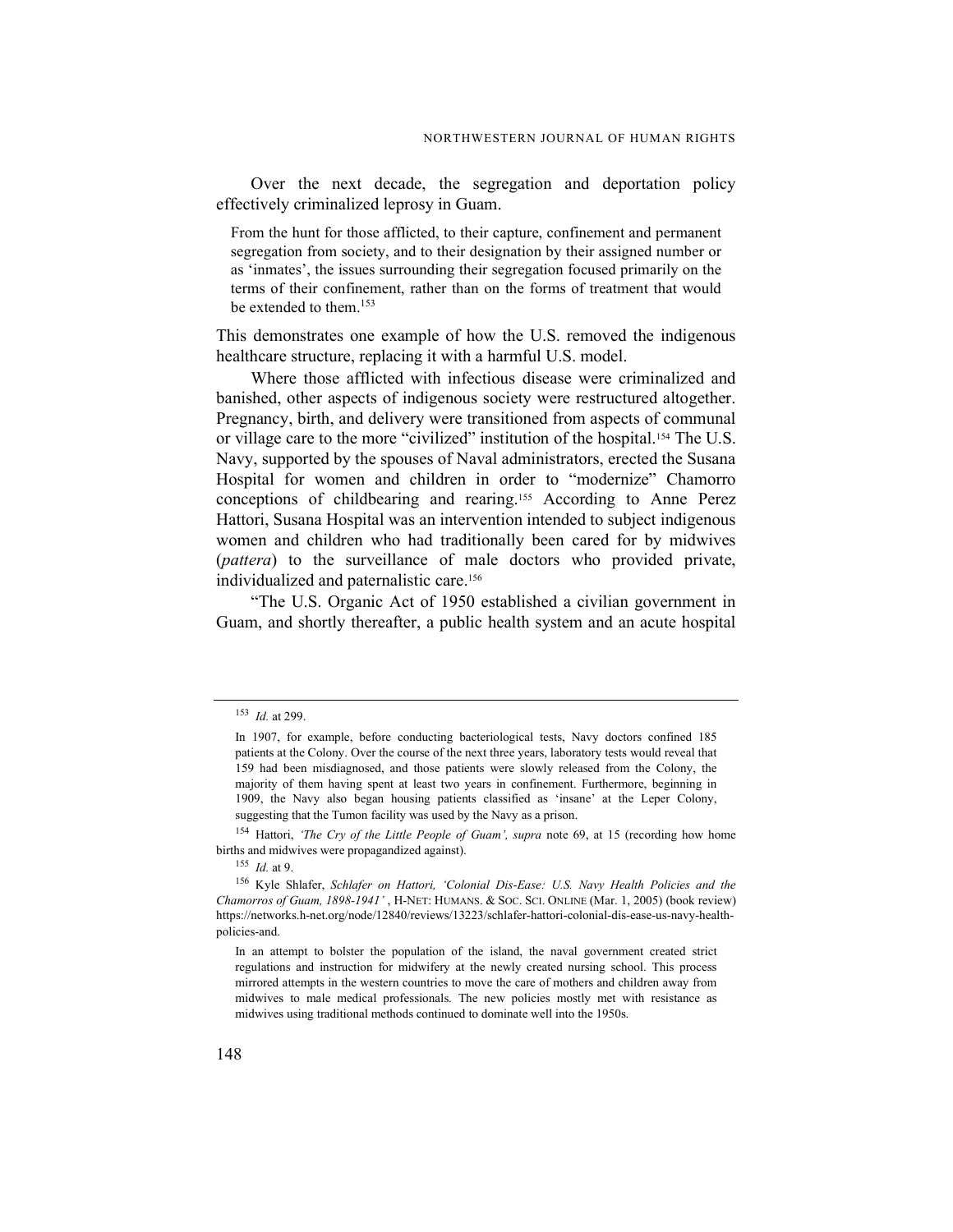based on the model of the Susannah Hospital."157 Following its passage, "almost all care for the civilian population was received at the governmentrun 250-bed Guam Memorial Hospital."158 It is estimated that 21% of Guam's population is uninsured or underinsured, meaning their private insurance does not adequately cover necessary treatments.159 Furthermore, many individuals who have health insurance cannot afford the copays for treatments or medications.

In 1975, Congress authorized the extension of Medicaid to Guam.<sup>160</sup> As with American Samoa, Congress set a low cap on fee-for-service reimbursement to services provided at a single facility: Guam Memorial Hospital.161 The federal government matching Medicaid expenditures is capped at 55% and does not follow the federal matching assistance percentage in the states.162 The FMAP for Guam does not recognize its capacity to pay for Medicaid expenses; instead, the FMAP is set at the lowest rate.<sup>163</sup> Federal Medicaid statute<sup>164</sup> and the codified Medicaid cap also affects the ability of Guam (and other U.S. territories) to access certain sources of Medicaid funding. For example, as noted above, the Medicaid disproportionate share hospital (DSH) program provides supplementary payments to hospitals that serve a large number of Medicaid and lowincome uninsured patients, as Guam Memorial Hospital does.165 However, the DSH program is available only to hospitals in the states and does not apply to the territories.166 Given the role of the U.S. in ensuring that a single critical hospital is the major provider of care in Guam, it is inequitable that it not be eligible for reimbursements allocated to hospitals serving indigent populations.

As with American Samoa, the system established in Guam suppressed local practices and consolidated healthcare in centralized, acute facilities. Subsequently, the federal reimbursement systems imposed have shackled

 $165$  *Id.* 

<sup>157</sup> Larry J. Pett, Utilization of Hospital Services in the Individual Practice Association on Guam: A Comparative Analysis, 17 MED. CARE, 420, 421 (1979).

 $158$  Id.

<sup>&</sup>lt;sup>159</sup> Hall et al., Medicaid in the Territories: Program Features, Challenges, and Changes, supra note 135.

<sup>160</sup> Guam, MEDICAID.GOV, https://www.medicaid.gov/state-overviews/guam.html (last visited Mar. 17, 2022).

<sup>161</sup> Id.

 $162$  *Id.* 

<sup>&</sup>lt;sup>163</sup> U.S. Insular Areas: Multiple Factors Affect Federal Health Care Funding, GOVERNMENT ACCOUNTING OFFICE (Oct. 14, 2005), https://www.govinfo.gov/content/pkg/GAOREPORTS-GAO-06- 75/html/GAOREPORTS-GAO-06-75.htm.

<sup>164</sup> 42 U.S.C. § 1396.

<sup>166</sup> Rudowitz et al., Medicaid Financing: The Basics, supra note 92.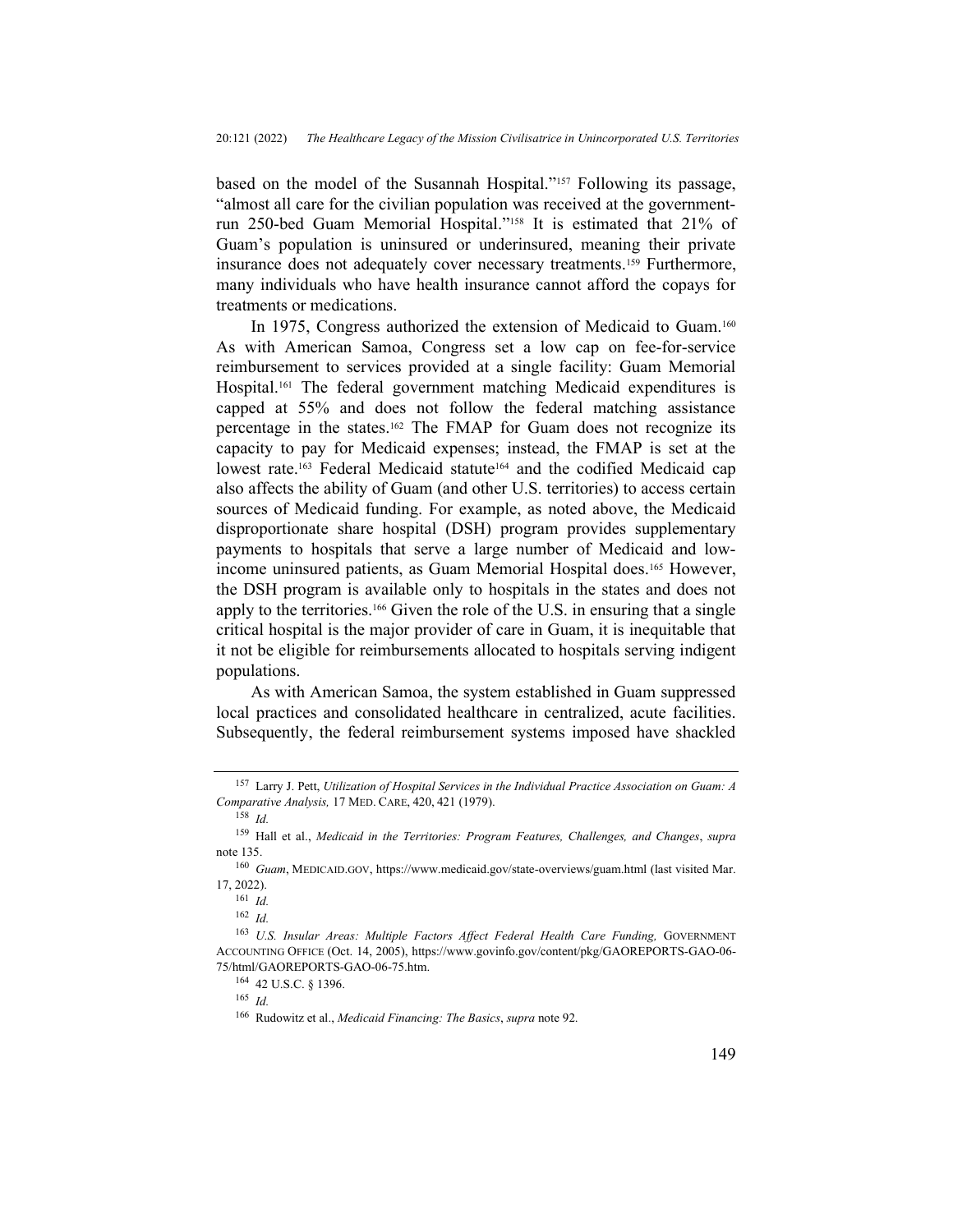the ability of the island's residents to effectively plan for and implement accessible care.

## C. Puerto Rico

Puerto Rico is by far the largest of the U.S. unincorporated territories in terms of both population and area.167 It is also the territory where the adverse effects of U.S. interventions are clearest, not only related to the initial occupation, but subsequent interventions through Medicare and Medicaid. Unlike the other territories, Puerto Rico undertook an autonomous experiment which provided broadly available, affordable care as part of a constitutional commitment to the human right to health.168 This was accomplished by establishing a publicly funded regional care system, which Medicare and Medicaid later undermined.

#### 1. From Occupation to 1948

Before the U.S. occupation and reorganization of the healthcare system in Puerto Rico, there was a significant degree of local control and physicians were required to care for the poor, free of charge.169 The Spanish colonial system placed municipalities at the center of healthcare access and emphasized an explicit obligation on the part of municipalities to provide healthcare for the sick and poor.<sup>170</sup>

From the point of U.S. occupation in 1898 forward, public health in Puerto Rico was indivisible from the welfare of occupying U.S. soldiers and the "civilizing" colonial project.171 U.S. military health officials

<sup>&</sup>lt;sup>167</sup> Michael Gonzalez-Cruz, The U.S. Invasion of Puerto Rico: Occupation and Resistance to the Colonial State, 1898 to the Present, 25 LATIN AM. PERSPECTIVES 7, 8 (Sep. 1, 1998); Luis Martínez-Fernández, Puerto Rico in the Whirlwind of 1898: Conflict, Continuity, and Change, 12 OAH MAGAZINE OF HISTORY, 24, 24, 27 (Mar. 1, 1998).

<sup>&</sup>lt;sup>168</sup> Nylca Sosa, Marinilda Diaz, & Juan Luna, *The Right to Health in the Oldest Colony in the* World, 14 REVISTA DE ESTUDIOS CRITICOS DEL DERECHO, 120, 120 (2018).

In 1952, the US Congress rejected Article 2, Section 20 of Puerto Rico's Constitution. Section 20 recognized the right to health as it was conceived in the Universal Declaration of Human Rights. Sixty-two years after the Constitution's approval, this right has not been expressly recognized in Puerto Rico as it has been internationally, but the struggle for its recognition remains. The case of Puerto Rico is presented, first for its colonial condition and its implications for the recognition of the right to health and second to present an example of the emergence of counter-hegemonic forces that use human rights discourse and framework towards a "globalization from below."

<sup>169</sup> JESSICA M. MULLIGAN, UNMANAGEABLE CARE: AN ETHNOGRAPHY OF HEALTH CARE PRIVATIZATION IN PUERTO RICO 32 (New York Univ. Press, 2014).

 $170$  *Id.* at 33.

<sup>171</sup> KEVIN SANTIAGO-VALLES, "SUBJECT PEOPLE" AND COLONIAL DISCOURSES: ECONOMIC TRANSFORMATION AND SOCIAL DISORDER IN PUERTO RICO, 1898-1947, at 184 (State Univ. New York Press, 1994); Jose Flores Ramos, Virgins, Whores, and Martyrs: Prostitution in the Colony, 1898–1919 in PUERTO RICAN WOMEN'S HISTORY, 83, (Félix V. Matos Rodríguez and Linda C. Delgado eds., M.E.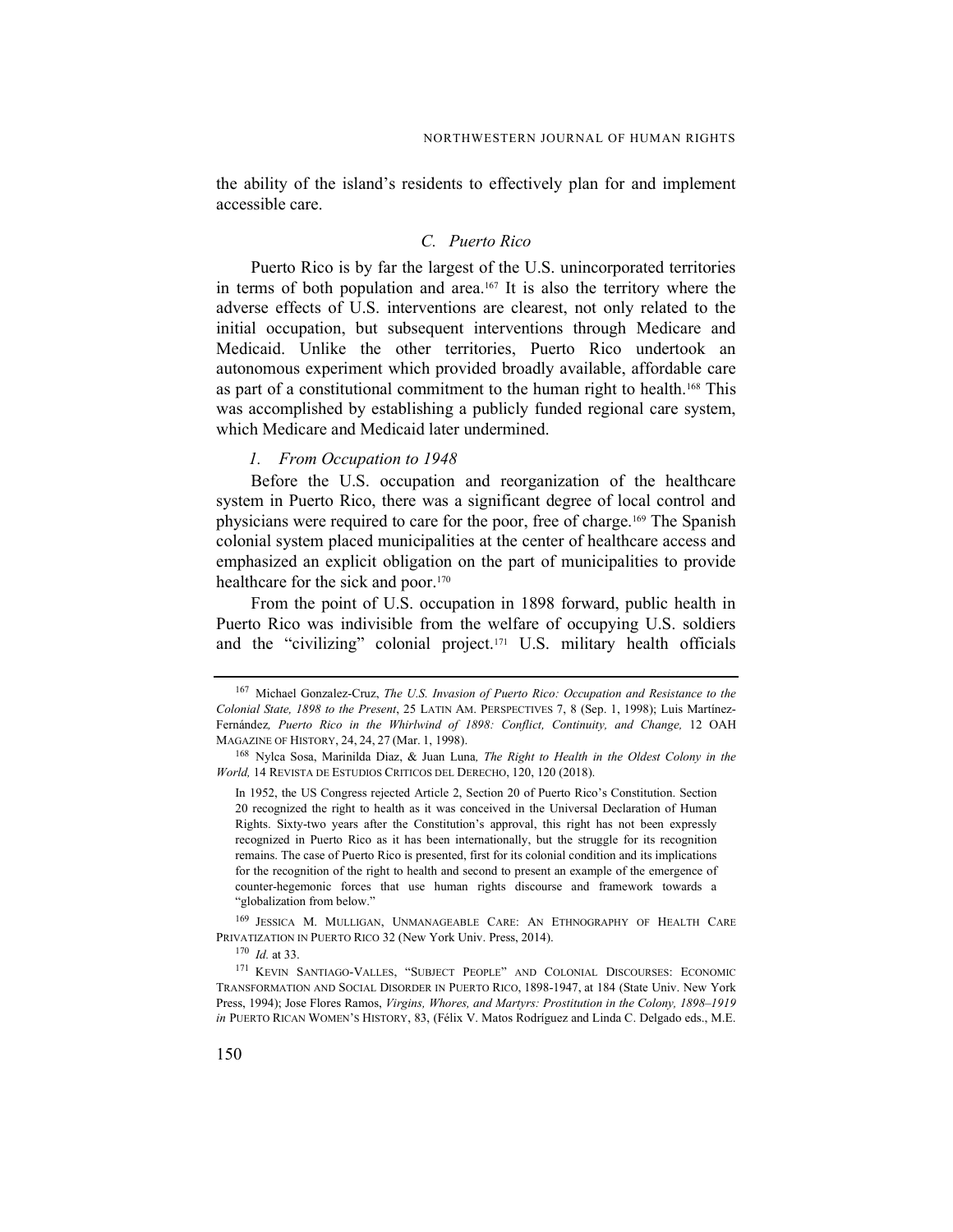prioritized measures against hookworm, smallpox, tuberculosis, dysentery, and malaria by imposing compulsory sanitation measures.172 The U.S. colonial government created the Superior Board of Health, whose responsibilities included creating "regulations concerning the practice of medicine [and] maintaining registers of vital statistics, street cleaning, vaccinating, imposing quarantines, supervising travel and traffic, and licensing plumbers."<sup>173</sup>

The large-scale building of clinics and hospitals island-wide was part of an effort to make the island safer for the expansion of U.S. forces. As with Guam, the U.S. administration encouraged hospital births at a moment when hospitals were sparse, unsanitary, and located far from the homes of many poor people.174 Prior to the U.S. invasion, Puerto Ricans relied on developed birthing practices which included experienced midwives, a common if not formally codified curriculum, and extensive transmission of knowledge from one generation to the next.<sup>175</sup> Yet "when Puerto Ricans did not flock to the hospitals to give birth, U.S. administrators attributed this to their 'lack of intelligence.'"<sup>176</sup>

The health system was reorganized with the creation of the Public Health Service in 1911 and the Institute for Tropical Medicine in 1912, which played a similar role for the U.S. Administration as the London School of Hygiene and Tropical Medicine played for the UK.<sup>177</sup> In 1917, Congress adopted the Jones Act, which made Puerto Ricans U.S. citizens (and therefore eligible for conscription into the U.S. Army during World War I).<sup>178</sup> The Jones Act also created a Department of Health to be led by a Commissioner of Health.179 The establishment of the Health Department marked an orchestrated transition away from locally-driven healthcare access and financing decisions to centralized administration, in furtherance of the already present "civilizing" colonial project.

District hospitals were planned and built with a primary purpose of facilitating disease eradication to surrounding municipalities in a hub-and-

Sharpe, 1998) ); Nicole Trujillo-Pagán, Health Beyond Prescription: A Post-Colonial History of Puerto Rican Medicine at the Turn of the Twentieth Century (2003) (Ph.D. dissertation, University of Michigan) (ProQuest).

<sup>&</sup>lt;sup>172</sup> MULLIGAN, *supra* note 169, at 31.

<sup>173</sup> Id. at 34.

 $174$  *Id.* at 35.

<sup>175</sup> ARANA SOTO, HISTORIA DE LA MEDICINA PUERTORRIQUEÑA HASTA 1898, at 615-17 (1974).

<sup>&</sup>lt;sup>176</sup> MULLIGAN, *supra* note 169, at 35-36.

<sup>177</sup> GUILLERMO ARBONA & ANNETTE B. RAMÍREZ DE ARELLANO, REGIONALIZATION OF HEALTH SERVICES: THE PUERTO RICAN EXPERIENCE 10 (1978).

<sup>178</sup> REXFORD G. TUGWELL, THE ARTS OF POLITICS AS PRACTICED BY THREE GREAT AMERICANS: FRANKLIN DELANO ROOSEVELT, LUIS MUÑOZ MARÍN AND FIORELLO H. LA GUARDIA 35-36 (1958).

<sup>179</sup> Puerto Rican Federal Relations (Jones-Shafroth) Act of 1917, Pub. L. 64-368, 39 Stat. 951.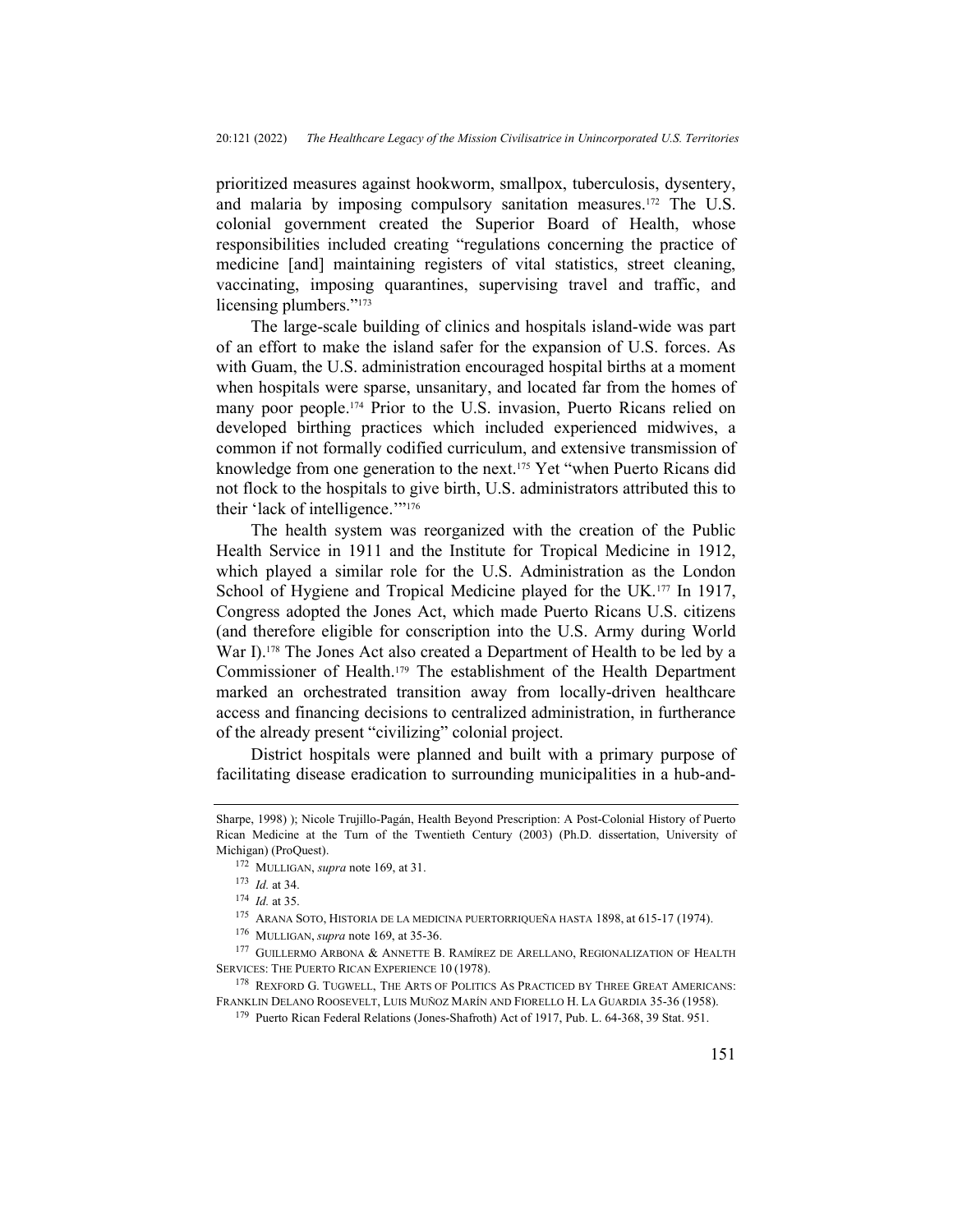spoke model emanating from the centralized health administration.<sup>180</sup> From 1898 until the late 1940s, U.S. disruptions of life on the island were characterized by concerns about sanitation, quarantine, and large-scale disease eradication measures.181 These disruptions were based on the essential premise that Puerto Ricans were inherently sick and in need of tutelage.182 Physicians and patients resisted these U.S. efforts to reorganize their lives.<sup>183</sup>

As with American Samoa and Guam, physicians were imported from the United States to oversee the "civilizing" restructuring of healthcare. In one particularly egregious episode, Dr. Cornelius "Dusty" Packard Rhoads penned a letter while visiting one hospital:

And I'm tempted to take [the opportunity for permanent position]. It would be ideal except for the Puerto Ricans. They are beyond doubt the dirtiest, laziest, most degenerate and feverish race of men ever inhabiting this sphere. It makes you sick to inhabit the same island with them. They are even lower than Italians. What this island needs is not public health work but a tidal wave or something to totally exterminate the population. It might then be livable. I've done my best to further the process of extermination by killing off eight and transplanting cancer into several more. The latter has not resulted in any fatalities so far. The matter of consideration for the patients' welfare plays no role here. In fact, all physicians take delight in the abuse and torture of the unfortunate subjects. Do let me know if you hear any more news. Sincerely, Dusty.<sup>184</sup>

The letter was discovered by Puerto Rican staff, published in newspapers, and Rhoads quickly returned to New York (where he became the director of Sloan Kettering Hospital).<sup>185</sup>

The effect of the reorganization of healthcare was profound. The placement of medicines and access to healthcare away from the villages facilitated the migration of Puerto Ricans from rural areas to more populated ones, with corresponding effects on housing construction and economic structure. "With . . . rural-to-urban migration . . . the health system became more concerned with creating a healthy workforce, limiting family sizes, and providing basic, primary care for the population."<sup>186</sup> Thus

<sup>180</sup> ARBONA & RAMÍREZ DE ARELLANO, supra note 177, at 12.

<sup>&</sup>lt;sup>181</sup> MULLIGAN, *supra* note 169, at 32.

 $182$  *Id.* at 37.

 $183$  *Id.* 

<sup>&</sup>lt;sup>184</sup> IMMERWAHR, supra note 8, at 111.

<sup>185</sup> Id.

<sup>186</sup> MULLIGAN, supra note 169, at 37.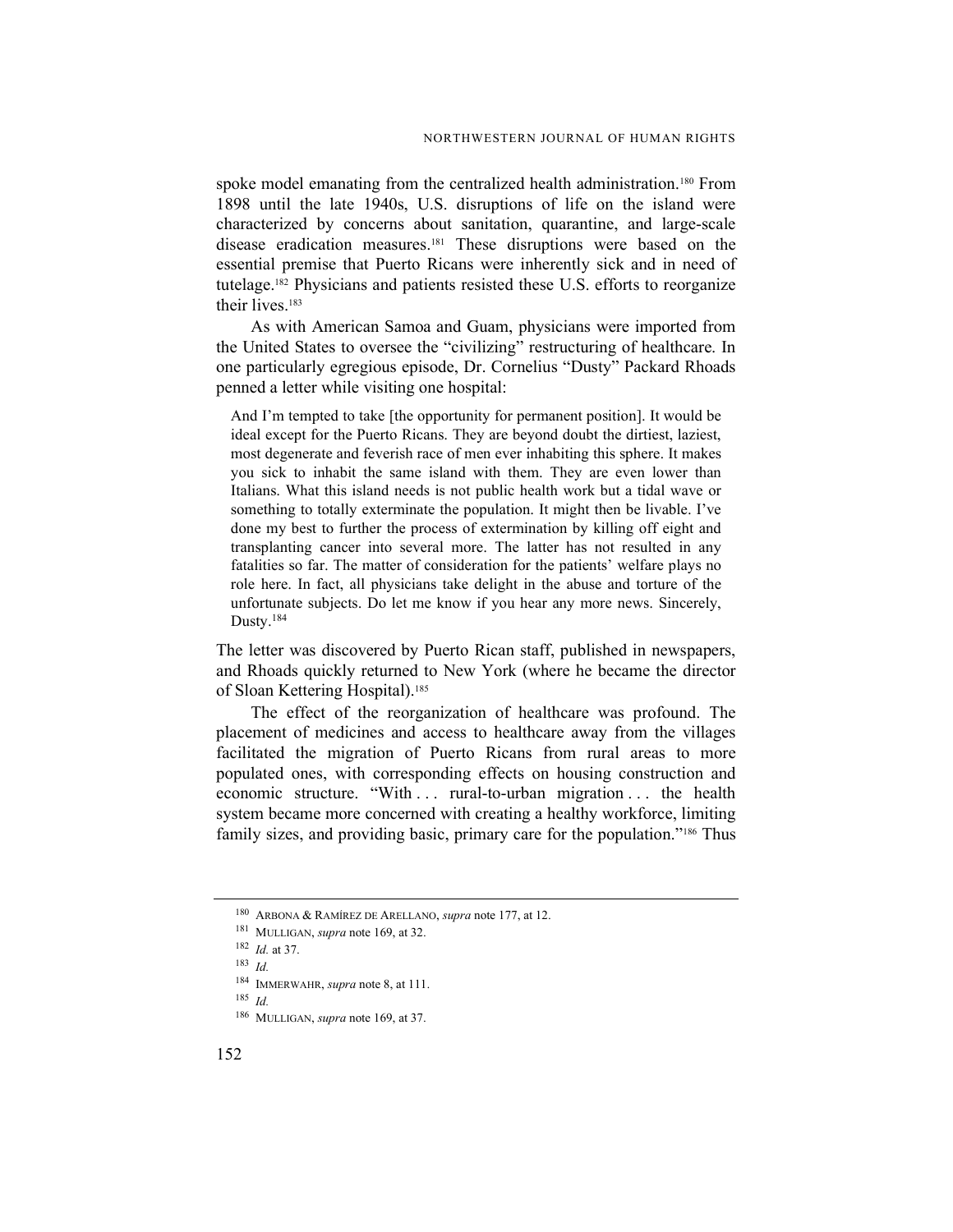the "civilization" of Puerto Rican healthcare really meant its transformation as an economic and political matter.

### 2. Puerto Rican Autonomy and the Regional System

The 1945 establishment of the United Nations and the associated movement toward decolonization affected relations between the U.S. and Puerto Rico. The United States adopted the Elective Governor Act, which allowed Puerto Ricans to directly elect their governor, although Congress retained plenary authority over the island.187 Indeed, as Puerto Rico drafted its own constitution over the course of the early 1950s (with Congressional approval), it included an explicit right to health that Congress rejected, which was eliminated from the constitution.<sup>188</sup>

Notwithstanding the invalidation of a constitutional right to health, in the aftermath of the autonomy-promoting statutes of the post-U.N. establishment period, Puerto Rico embarked on a restructuring of the healthcare system based on two general themes: 1) regional planning and access; and 2) availability of care regardless of ability to pay.

In the regional organization, local health centers bore responsibility for delivering primary and preventive care as well as public health services and response.189 There was at least one local health center in each municipality where residents could receive free care.190 Tertiary care was provided at the regional level by a base hospital.191 The central administration was responsible for creating and enforcing policies and procedures.192 The system was designed to "destroy the barriers which separated medical from social services, prevention from therapy, and

<sup>187</sup> Elective Governor Act (Crawford-Butler) Act, ch. 490, Pub. L. No. 80-362, 61 Stat. 770-71 (1947).

<sup>188</sup> The provision read:

The right of every person to a standard of living adequate for the health and wellbeing of himself and of his family and especially the food and clothing, housing, *medical care* and necessary social service; the right of every person to social protection in the event of unemployment, sickness, old age, or disability.

P.R. CONST. art. II, § 20. (emphasis added). Rene Pinto-Lugo, *Puerto Ricans: The Inequality of Equals* through Time, 50 REV. JURIDICA U. INTER. P.R. 153, 154 (2015).

Accordingly, President Truman confirmed that the territorial constitution created a republican form of government and urged Congress to approve it. Congress, however, unilaterally made some important changes, such as removing Section 20 of Article II, which had established a right to work, right to adequate standard of living, and social protection in old age or sickness; and adding a provision requiring that any amendment be consistent with the federal Constitution, the Puerto Rican Federal Relations Act, and Public Law 600.

<sup>&</sup>lt;sup>189</sup> MULLIGAN, supra note 169, at 39.

 $190$  *Id.* 

 $191$  *Id.* 

 $192$  *Id.*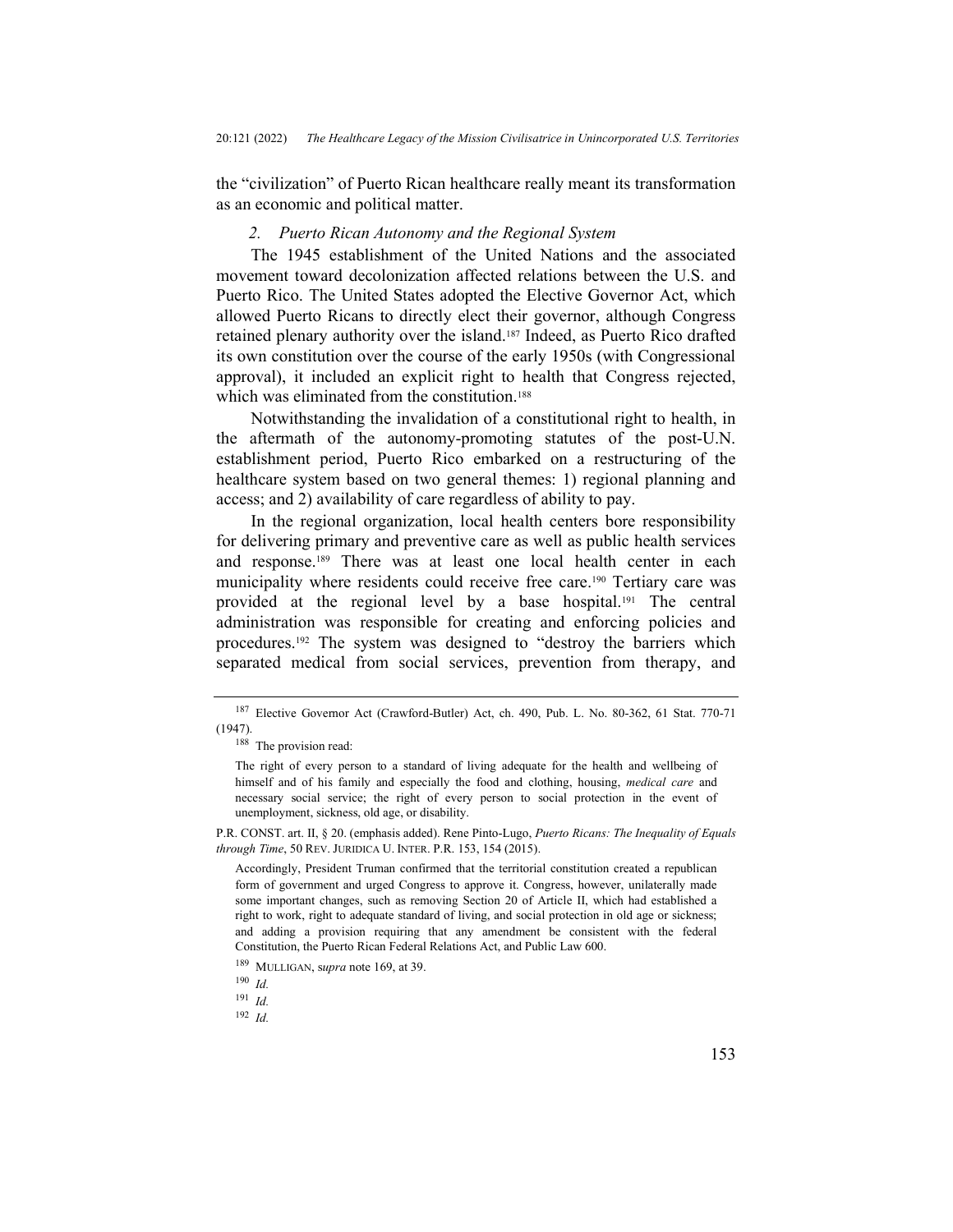personal from environmental services."193 The system focused on improving communication between and among the different levels of care. The system also invested heavily in education, "especially in training physicians and nurses to be generalists and focus on primary care in resource-poor settings."<sup>194</sup>

"The regional system was celebrated as a model to be emulated because it boasted an integrated approach to health based on epidemiological principles and rooted in the larger development goals" of the newly directed leadership of the island.195 The regional system accomplished reduced general mortality rates, especially infant and maternal mortality rates, and increased overall life expectancy.<sup>196</sup>

### 3. The Crippling Effect of Congressional Interventions

As with American Samoa and Guam, however, U.S. medical entitlements otherwise available to populations in the U.S. states undermined the publicly supported regional health system developed in Puerto Rico.<sup>197</sup> In 1965, Medicare, the payroll-tax funded public health insurance program for the elderly and other special populations, was established in Puerto Rico as a competitor to the regional systems with respect to physicians.

To understand how Congress crippled Puerto Rico's regional health system, it is necessary to understand the structure of Medicare entitlements. At its origin, Medicare extended insurance to those aged 65 or older for hospital stays, known as Medicare Part A. This entitlement is funded through a payroll tax. The patient stays at a Medicare-covered hospital, or receives related services, and the hospital is reimbursed by Medicare (the patient also has some financial responsibility). Although Puerto Ricans pay no federal income tax, they pay exactly the same Medicare tax as all U.S. workers.198 But Congress established reimbursement rates for Puerto Rican hospitals at 25% of federal levels elsewhere in the U.S. (it was raised to 50% in 1997, after a significant amount of financial damage to Puerto Rico's hospitals).199 The result was effectively the redirection of Puerto

<sup>193</sup> Id. at 39-40.

 $194$  *Id.* at 40.

<sup>195</sup> Id.

<sup>196</sup> Id.

<sup>&</sup>lt;sup>197</sup> Colon & Greene et al., *supra* note 34.

<sup>198</sup> Samuel Otterstrom and Benjamin Tillman, Income Change and Circular Migration: The Curious Case of Mobile Puerto Ricans, 1995- 2010, 12 J. LATIN AM. GEOGRAPHY 33, 38 (2013).

<sup>&</sup>lt;sup>199</sup> ANNIE MACH, CONG. RSCH. SERV., R44275, Puerto Rico and Healthcare Finance 9 (2016); Roberto Pando et al., Addressing Puerto Rico's Medicare Crisis and Implementing an Urgent Path to Recovery, (U.S. Sen. Comm. Fin., Working Paper 2018), https://www.finance.senate.gov/download/ puerto-rico-healthcare-community.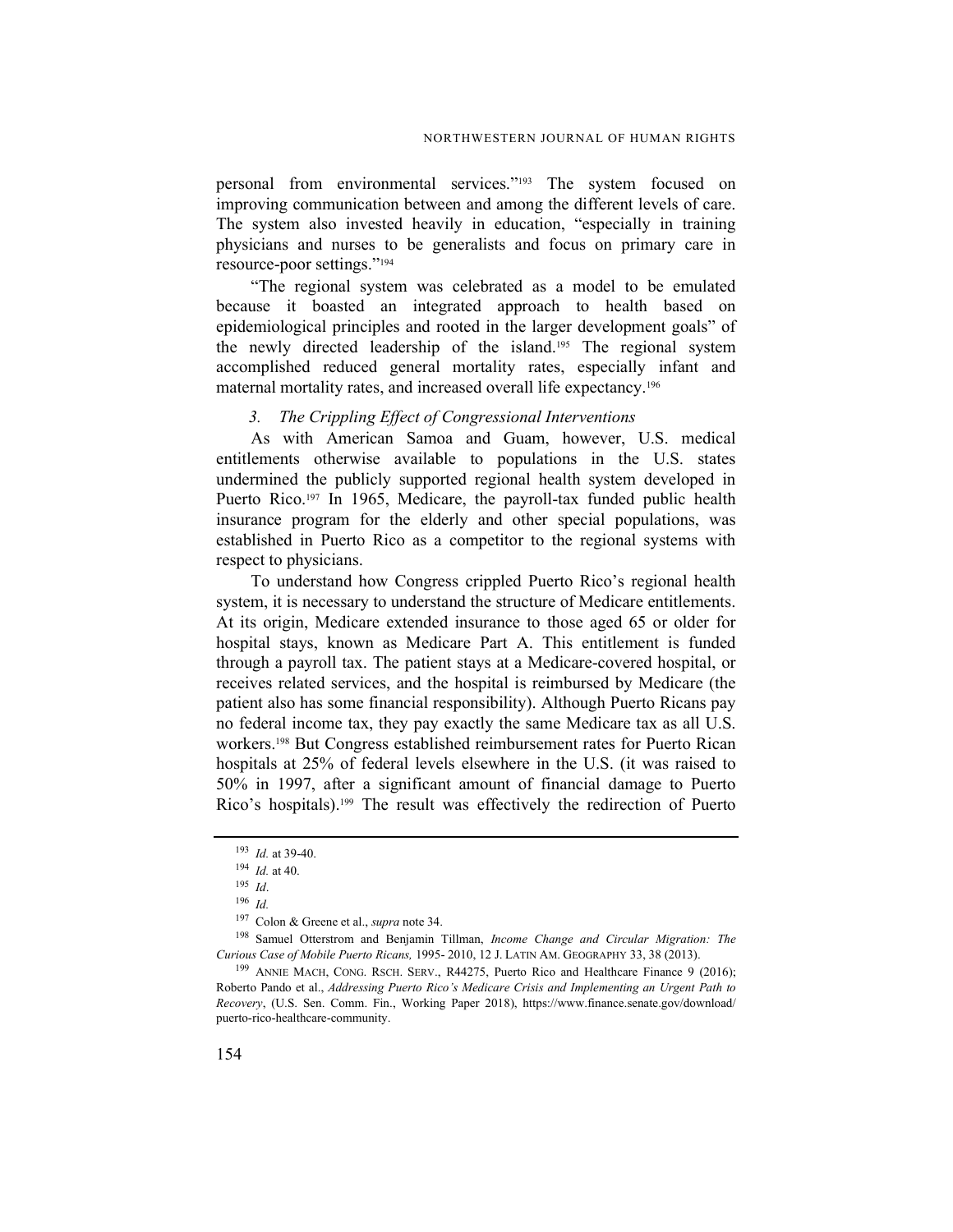Rican Medicare dollars from its regional system to the Medicare trust, for the benefit of mainland U.S. citizens.<sup>200</sup>

Medicare Part B is an insurance benefit for physician services, just as Part A is for hospital services.<sup>201</sup> Physicians established their own practices outside the regional system and received Medicare's fee-for-service reimbursements, which were higher than the regional system's. So Medicare money went to private physicians, not to the public regional system. The result was that the private sector became more enriched at the expense of the public system.<sup>202</sup>

The ultimate result of these policies was *La Reforma* in 1993, which attempted to address the disparities caused by Medicare and Medicaid reimbursement by pushing Puerto Ricans into privately managed care businesses that, theoretically, made Puerto Ricans covered by the regional health system eligible for the system of care available to higher income Puerto Ricans. The result was disastrous. Private managers were under no obligation to accept the insurance extended by La Reforma, so they didn't.203 The result has been increased cost of care and decreased access for poor Puerto Ricans.<sup>204</sup>

Medicaid and CHIP (the federal-state matching program for lowincome children), on the other hand, cover half of all Puerto Ricans.<sup>205</sup> Sixty percent of the population of Puerto Rico depends on governmentfunded health insurance coverage, including Medicare, because of high poverty and unemployment rates. <sup>206</sup> On the mainland, by contrast, 60% of health care coverage is privately funded (i.e. employer-sponsored insurance or directly purchased) and 20% of the population is insured by Medicaid.<sup>207</sup> So while poor Puerto Ricans, including children, are in greater need of the support Medicaid provides, Congress allocates far less resources to do so.

<sup>&</sup>lt;sup>200</sup> After the establishment of Medicare, physicians established their own Medicare-subsidized practices which drew resources away from the regional health system until it ended in 1993. Krista Perreira et al., Puerto Rico Health Care Infrastructure Assessment: Site Visit Report, URB. INST. 8, (Jan. 2017), https://www.urban.org/sites/default/files/publication/87011/2001050-puerto-rico-health-careinfratructure-assessment-site-visit-report\_1.pdf.

<sup>&</sup>lt;sup>201</sup> Cole Werble, Health Policy Briefs: Perscription Drug Pricing, Medicare Part B, HEALTHAFFAIRS.ORG, (Aug. 10, 2017), https://www.healthaffairs.org/do/10.1377/hpb20171008.000171 /full.

<sup>202</sup> MULLIGAN, supra note 169, at 43.

<sup>203</sup> MULLIGAN, supra note 169, at 54.

<sup>204</sup> Perreira et al., supra note 200.

<sup>205</sup> Ximena Benavides, Disparate Healthcare in Puerto Rico: A Battle Beyond Statehood, 23 U. PA. J.L & SOC. CHANGE 164, 173 (2020).

<sup>206</sup> Id. at 174; Puerto Rico: Fast Facts, KAISER FAM. FOUND. (Oct. 2, 2017), https://www.kff.org/ racial-equity-and-health-policy/fact-sheet/puerto-rico-fast-facts .

<sup>207</sup> Benavides, supra note 205.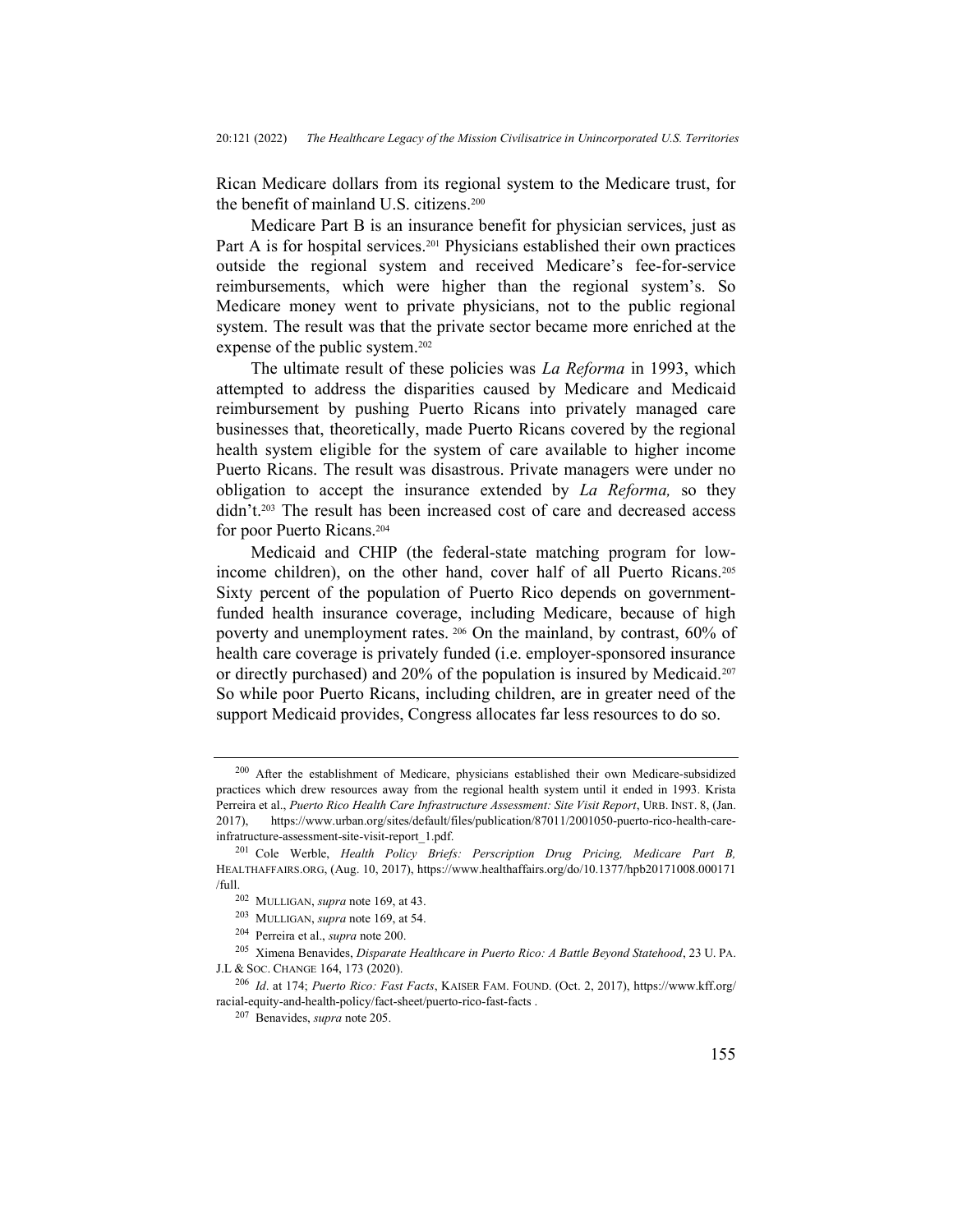As with all territories, Medicaid in Puerto Rico is capped at 55%.<sup>208</sup> If a U.S. state's, e.g. Alabama's or Mississippi's, poverty formula were applied to Puerto Rico, the rate would be 82%.209 Similarly, Puerto Rico reimbursements are capped so that even the full 55% is rarely realized, outside of one-time interventions by Congress.210 The federal funding cap in Puerto Rico was set at \$357.8 million in the fiscal year 2018, even though 2017 Hurricanes Irma and Maria made the necessity of increased aid substantial.<sup>211</sup> As noted below, the cap is even more punishing for Puerto Rico in light of its vulnerability to natural disasters, the frequency and severity of which are now fueled by anthropogenic climate change.

On paper, any budget shortfall in the healthcare system must be covered by other sources of revenue, typically the municipal tax base.<sup>212</sup> But in reality, Puerto Rico has borrowed heavily to make up the shortfall and to ensure continued access to healthcare for its mostly indigent population.213 This borrowing was undertaken primarily through sales of bonds to investors, whom the Puerto Rican government could not continue to afford to pay as their revenues failed to keep pace with the services they needed to fund and the payments they owed investors.214 In 2016, Puerto Rico suspended all payments to bondholders.215 Prohibited from declaring bankruptcy under U.S. federal law, Puerto Rico's only alternative was an appeal to Congress, which then adopted the Puerto Rico Oversight, Management, and Economic Stability Act (PROMESA).<sup>216</sup> PROMESA established a Financial Oversight Management Board to administer the law

<sup>&</sup>lt;sup>208</sup> Rudowitz et al., *Medicaid Financing: The Basics*, *supra* note 92.

<sup>&</sup>lt;sup>209</sup> Anna Maria Berry-Jester, If Puerto Rico Were A State, Its Health Care System Would Recover Faster From Maria, FIVETHIRTYEIGHT (Oct. 9, 2017, 1:36 PM), https://fivethirtyeight.com/features/ifpuerto-rico-were-a-state-its-health-care-system-would-recover-faster-from-maria.

<sup>210</sup> Selena Simmons-Duffin, America's 'Shame': Medicaid Funding Slashed in U.S. Territories, NPR (Nov. 20, 2019, 5:00 AM), https://www.npr.org/sections/health-shots/2019/11/20/780452645/ americas-shame-medicaid-funding-slashed-in-u-s-territories.

<sup>211</sup> Complaint at 9 n.7, Consejo de Salud de Puerto Rico et. al. v. United States et al., 450 F. Supp. 3d 103 (D.P.R. 2018) (Civ. No. 18-1045).

<sup>212</sup> Perreira, supra note 200.

<sup>213</sup> Benavides, supra note 205, at 164-65, 189.

<sup>&</sup>lt;sup>214</sup> Mary Williams Walsh & Liz Moyer, *How Puerto Rico Debt Is Grappling With a Debt Crisis*, N.Y. TIMES (July 1, 2016), https://www.nytimes.com/interactive/2016/business/dealbook/puerto-ricodebt-crisis-explained.html.

<sup>&</sup>lt;sup>215</sup> Greg Allen, Puerto Rico Passes Law That Freezes The Island's Debt Payments, NPR (Apr. 6, 2016, 12:17 PM), https://www.npr.org/sections/thetwo-way/2016/04/06/473239932/puerto-rico-passesbill-to-freeze-the-islands-debt-payments.

<sup>216</sup> Puerto Rico Oversight, Management, and Economic Stability Act, Pub. L. No. 114-187, 130 Stat. 549, 550-610 (2016); See also Benavides, supra note 205, at 164-65.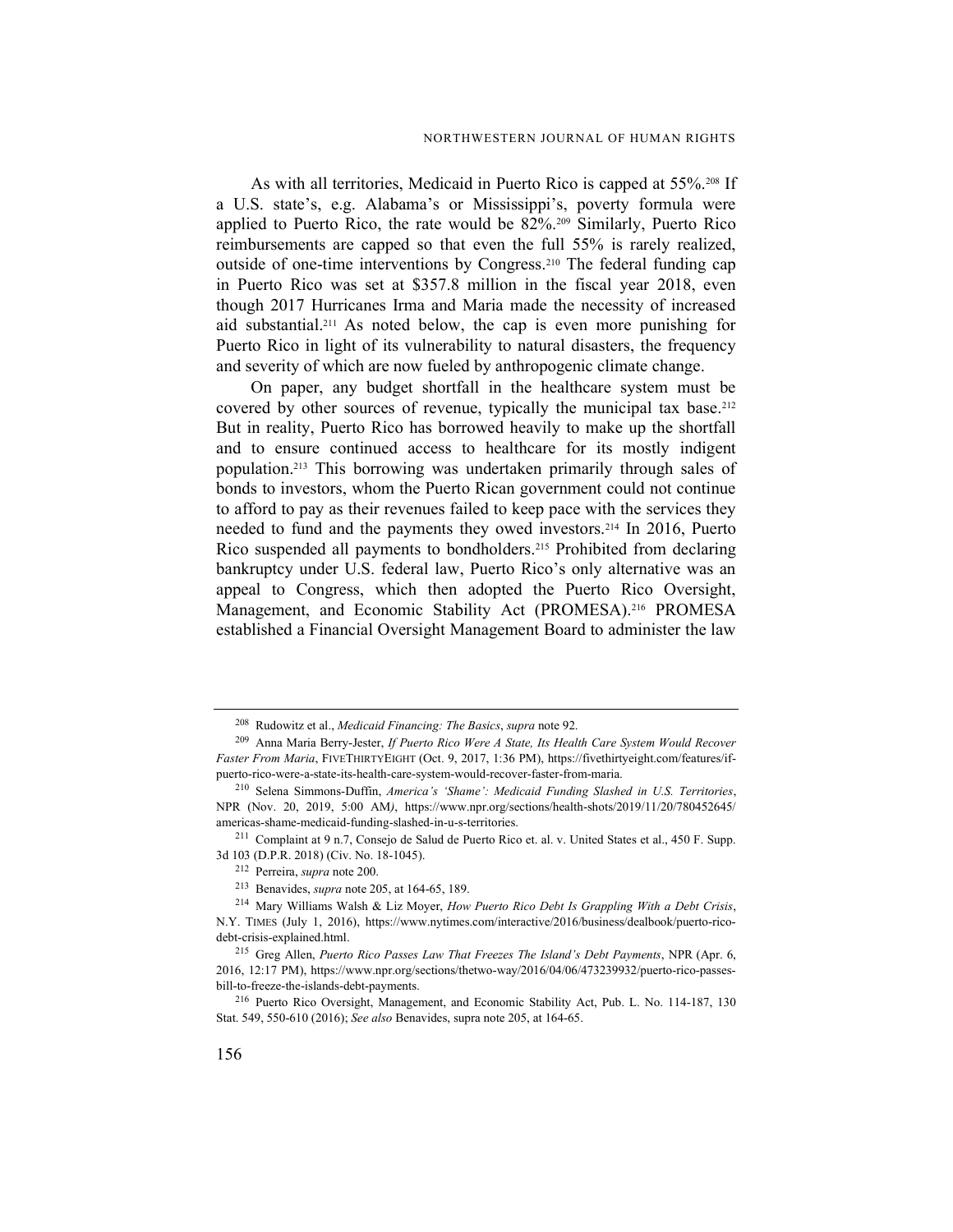(the provisions of PROMESA) and deal with the financial crisis.217 Through PROMESA, Congress effectively reoccupied Puerto Rico, taking over the administration of the island and slashing its health budget by 30%.218 In the aftermath of the island's financial crisis, its doctors have left in droves.<sup>219</sup>

The system in Puerto Rico was more extensive than in other territories and correspondingly undermined. In Puerto Rico, there were relatively well-defined norms for access to care and, after 1948, an effective system to broaden access consistent with human rights principles. Uniquely to Puerto Rico, the deployment of Medicare and Medicaid subverted the regional system and through the Medicare tax and reimbursement levels, undermined that human rights approach to care.

#### D. The Northern Mariana Islands and the U.S. Virgin Islands

While hygienic superiority justified the U.S. occupation and continuing presence in American Samoa, Guam, and Puerto Rico, the histories of the Northern Mariana Islands and the U.S. Virgin Islands are somewhat different and these territories experienced far shorter periods of U.S. military control and restructuring. That is not to say that the "civilizing mission" did not manifest. The purpose of U.S. acquisition of the U.S. Virgin Islands (for \$25,000,000 in 1917, and under threat of military intervention) was to protect U.S. interests in Puerto Rico and the Panama Canal Zone.<sup>220</sup> Unlike acquisitions following the Spanish-American War or the annexation of Hawaii, the population of the Virgin Islands was overwhelmingly Black and, at the peak of the Jim Crow era in the United States, the primary problem with the islands, according to many

<sup>217</sup> Benavides, supra note 205, at 164-65 (citing to 48 U.S.C. § 2121(c)(I), § 2121(e)(3) and § 2123 (2016)).

<sup>&</sup>lt;sup>218</sup> Id. at 165; see also Robin Rudowitz, Cornelia Hall, & Barbara Lyons, Medicaid Funding Cliff: Implications for the Healthcare Systems in Puerto Rico and USVI, KAISER FAM. FOUND. (May 21, 2019), https://www.kff.org/medicaid/issue-brief/medicaid-financing-cliff-implications-for-the-healthcare-systems-in-puerto-rico-and-usvi.

Some territory officials and providers described the potential effects of the funding expiration as "devastating," catastrophic,' and 'scary.' Assuming a return to federal funding limited to the statutory cap and a 55% FMAP after remaining ACA funds expire, Puerto Rico could experience a shortfall of \$1 billion in FY 2020 and \$1.5 billion in FY 2021 (representing 36% and 52% of projected total spending, respectively). Estimates prepared by the Medicaid and CHIP Payment and Access Commission (MACPAC) show that such funding shortfalls could trigger coverage losses of one-third to one-half of current enrollment levels in Puerto Rico of about 1.2 million people.

<sup>219</sup> Mariela Patron, Puerto Rico's Exodus of Doctors Adds Health Care Strain to Dire Financial Crisis, NBC NEWS (Aug. 8, 2017, 2:42 PM), https://www.nbcnews.com/news/latino/puerto-rico-sexodus-doctors-adds-health-care-strain-dire-n783776.

<sup>&</sup>lt;sup>220</sup> Donald D. Hoover, *The Virgin Islands under American Rule*, 4 FOREIGN AFFS. 503, 503-06 (1926).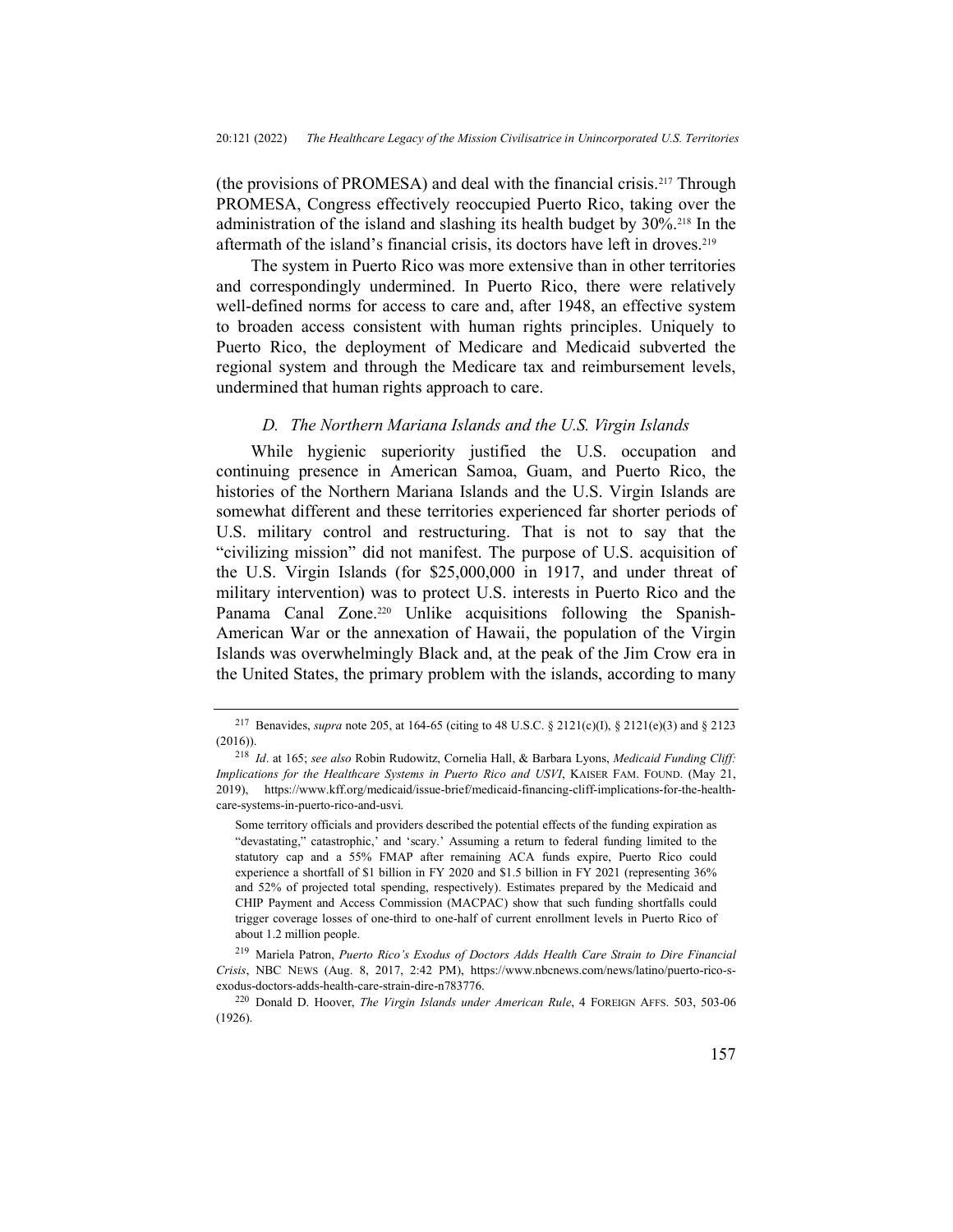in Congress and U.S. Navy officials, was "miscegenation," a practice the U.S. Navy sought to stamp out.<sup>221</sup>

Prior to the United States gaining control, the Danes had control of the islands. Like other colonial powers, the Danes had extensively relied upon slave labor to produce mainly sugar-related exports,<sup>222</sup> and the United States structured the inherited hospital system to support that system. Under the Danes, the healthcare system was comprised of "garrison" hospitals, "plantation" hospitals, and "leper" hospitals.<sup>223</sup> Although slave laborers staffed the three kinds of hospitals, only rarely were slaves tended to as patients. Upon gaining control of the islands, the U.S. Navy adapted the existing healthcare infrastructure rather than entirely reorganizing it, though those adaptations largely retained the benefit for naval personnel and for the few higher-income islanders.<sup>224</sup> According to U.S. Naval administrators, sanitation was "primitive" and the conditions of hospitals, water treatment, and infant mortality were "particularly disgraceful to a civilized community."225 The Navy converted the garrison, plantation, and leper hospitals into "municipal" hospitals and undertook a comprehensive smallpox vaccination campaign.<sup>226</sup>

The U.S. presence in the Northern Mariana Islands was justified through actions at the U.N. Security Council which left it in U.S. trusteeship until the island residents could determine their own political status.227 Repeated initiatives to integrate with Guam failed, and the U.S. entered into complicated negotiations with the Northern Marianas; the Marshalls; Palau; and the Federated States of Micronesia.<sup>228</sup> The Northern Mariana Islands became a commonwealth of the U.S. (CNMI) only in 1986.<sup>229</sup>

<sup>228</sup> William Alkire, The Carolinians of Saipan and the Commonwealth of the Northern Mariana Islands, 57 PAC. AFFS., 270, 271 (1983).

<sup>&</sup>lt;sup>221</sup> Eric D. Walrond, *Autocracy in the Virgin Islands*, 19 CURRENT HISTORY 121, 121 (1923).

<sup>&</sup>lt;sup>222</sup> Jeannette Allis Bastian, *The Ouestion of Custody: The Colonial Archives of the U.S. Virgin* Islands, 64 AM. ARCHIVIST 96, 104 (2001).

<sup>&</sup>lt;sup>223</sup> Enrique Corneiro, THE DANISH WEST INDIES IN BLACK AND WHITE 105 (2011).

 $224$  Norwell Harrigan & Pearl I. Varlack, The U.S. Virgin Islands and the Black Experience, 7 J. BLACK STUDS. 387, 395-96 (1977).

<sup>225</sup> Id. at 394.

The United States had become a colonial power several decades earlier (the Philippines, Puerto Rico, and Guam were ceded by Spain in 1898; Hawaii became a territory in 1900), but the traditional "white man's burden" had assumed another dimension with the purchase of the Virgin Islands - a black colony.

 $226$  Etienne A, Gibbs, The Danish West Indies, Denmark, US Virgin Islands & Transfer Day, WHATSUP UNIV., https://whatsupuniversity.com/u-s-virgin-islands-and-transfer-day (last visited Mar. 17, 2022).

<sup>227</sup> S.C. Res. 21 ¶ 2 (April 2, 1947).

<sup>229</sup> Torres, supra note 51.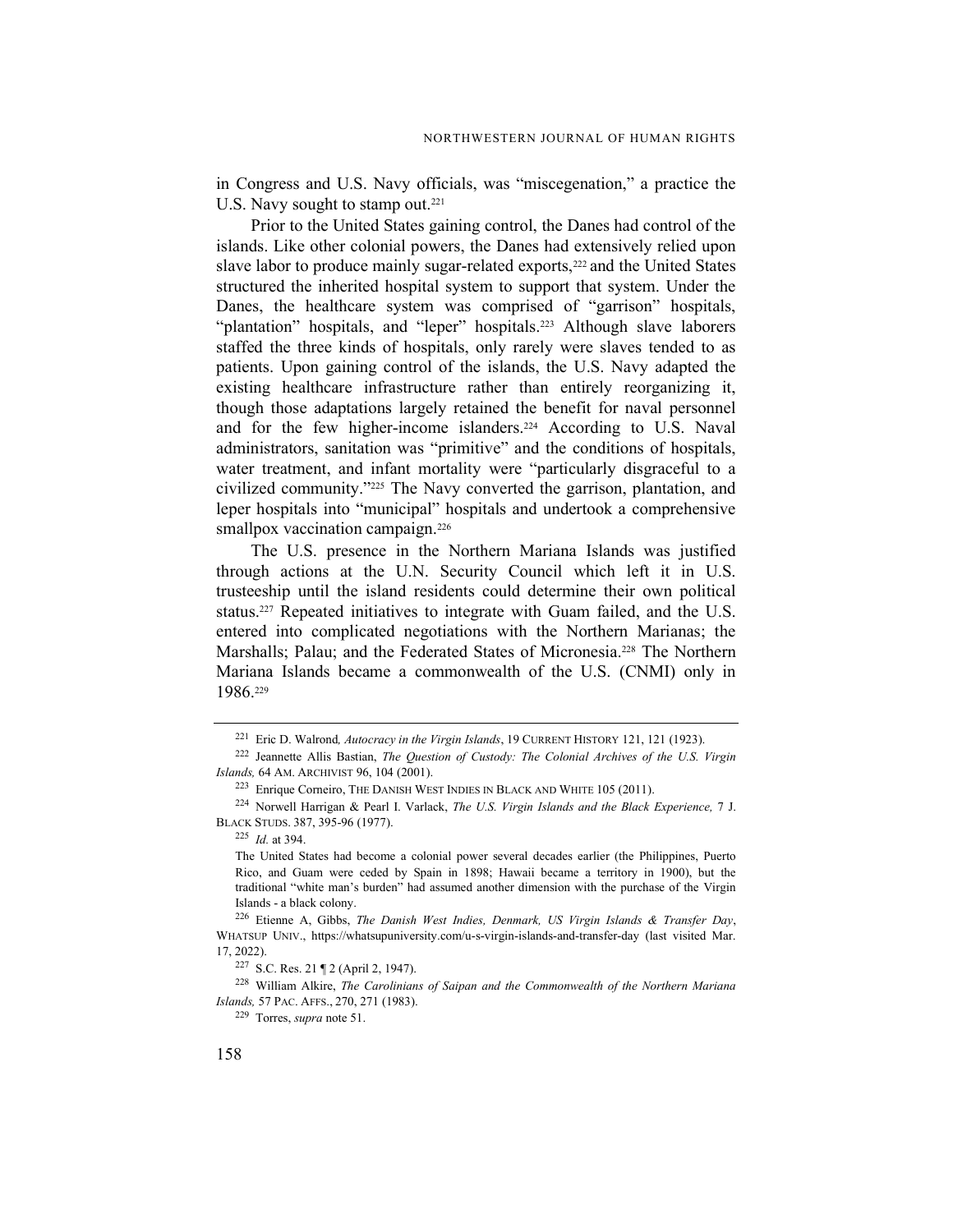Both territories share the disadvantages imposed by Congress elsewhere: rates of poverty in Guam and the Northern Mariana Islands justify Medicaid eligibility far beyond what Congress allows.<sup>230</sup> Their FMAP is limited to 55% of expenditures and they face an annual limit that further constrains what they do with respect to the health of their populations.231 Hurricanes Irma and Maria also impacted the U.S. Virgin Islands, demonstrating that climate change heavily impacts their economic standing and public health.<sup>232</sup>

## IV. MEASURES TO ADDRESS THE RELATIONSHIP BETWEEN HEALTH AND COLONIAL CONTROL

As the foregoing analysis has shown, the structure and financing of healthcare access in unincorporated territories is deeply anchored in "civilizing" conceptions of hygiene and healthcare prevailing at the turn of the 20th century, especially as those conceptions were adapted to justify and support the U.S. military presence.

With the U.S. Supreme Court unwilling to interpret the Constitution as constraining plenary Congressional authority in the territories, there is little left to do besides make reasoned appeals to Congressional leaders.233 Part IV provides such an appeal based on two discrete, feasible interventions: 1) parity with U.S. states in health funding; and 2) support for indigenous practices based on the Native Hawaiian Healthcare Improvement Act.

## A. Healthcare Parity between States and Territories and the Climate Change Emergency

The most obvious measure that should be taken immediately is the commitment of Congress to parity and equity between states and territories in the reimbursements paid by federal programs. The United States uses the Federal Poverty Level to determine which states qualify for Medicaid, but uses different, non-uniform, poverty standards when defining healthcare access in the territories.234 "The unique needs of each territory are not weighed to determine the applicable FMAP and, hence, the statutory cap fails to reflect important distinctions with respect to economic conditions

<sup>&</sup>lt;sup>230</sup> United States Virgin Islands, MEDICAID, https://www.medicaid.gov/state-overviews/usvi.html (last visited Mar. 17, 2022).

<sup>231</sup> Northern Mariana Islands, MEDICAID, https://www.medicaid.gov/state-overviews/cnmi.html (last visited Mar. 17, 2022).

<sup>&</sup>lt;sup>232</sup> Greg Allen, In the U.S. Virgin Islands, Health Care Remains in a Critical State, NPR, (Feb. 18, 2018, 8:09 AM), https://www.npr.org/2018/02/04/582256476/in-the-u-s-virgin-islands-health-careremains-in-a-critical-state.

<sup>233</sup> Benavides, supra note 205.

 $234$  *Id.*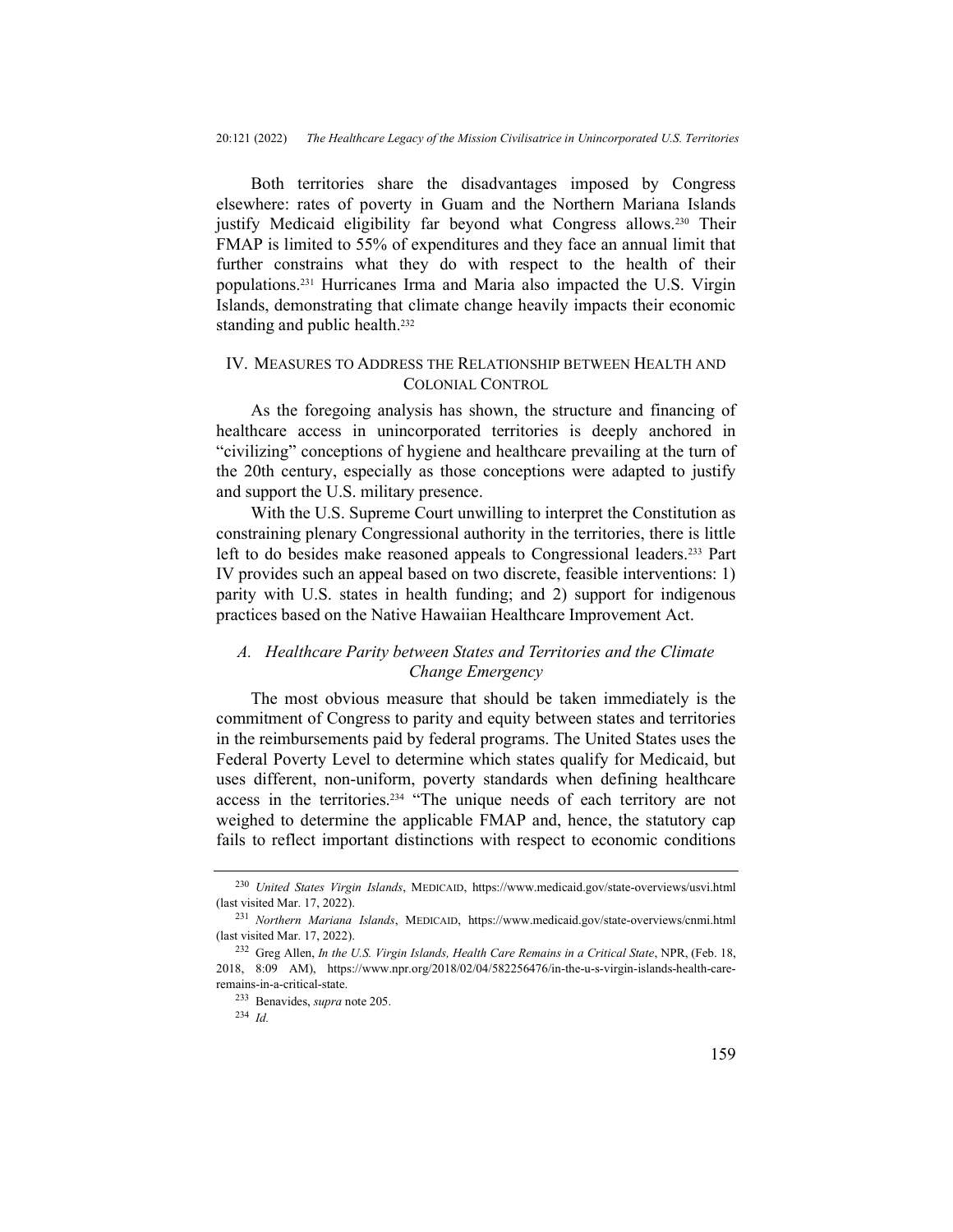and special health needs."235 In 2019, Senator Elizabeth Warren cosponsored legislation to achieve such parity in the Senate, but has attracted little support.236 Under this parity scheme, territories would be treated just like states for Medicaid purposes – they would receive high reimbursements based on the number of people living in poverty, and the reimbursements from the federal government would not be capped. The argument for healthcare financing parity between states and territories is intricately tied to the debate about the nature of U.S. control and the dignity of populations under its authority. It is an ethical and moral imperative, albeit not a constitutional one.

The U.S. Supreme Court and federal appellate courts have remained committed to the *Insular Cases* and the racial and ethnic subjugation those precedents necessarily engender.<sup>237</sup> As this Essay has demonstrated, U.S. colonial power utterly reshaped conditions in the unincorporated territories in the name of health and hygiene and destroyed, when they became threatening, indigenous approaches to care and wellness. The legacy of this colonial power has been an access and financing regime that permanently focuses territorial attention and imagination on preserving access to health, rather than the question of sovereignty as it might be presented on a level playing field.

The moral and ethical imperative is made all the more urgent by climate change. All five unincorporated territories are at high risk of adverse changes attributable to climate change. A recent report by the EastWest Center concluded that all infrastructure, sources of potable water, and disease prevention capabilities of American Samoa, Guam, and the Northern Mariana Islands are threatened by rising global temperatures and more severe weather events, which accompany climate change.<sup>238</sup> In 2017, hurricanes Irma and Maria devastated Puerto Rico's energy and freshwater infrastructure and killed 3,000 people.239 In the U.S. Virgin Islands, only 5

<sup>235</sup> Id.

<sup>&</sup>lt;sup>236</sup> For a summary of Sen. Warren's legislation, see The Territories Health Equity Act of 2019: Section-by-Section Summary, ELIZABETH WARREN: U.S. SEN. FOR MASS., https://www.warren. senate.gov/imo/media/doc/Territories%20Health%20Equity%20Act%20of%202019%20-%20Sectionby-Section%20Summary.pdf (last visited Mar. 17, 2022).

<sup>237</sup> See, e.g., Fitisemanu v. United States, 1 F.4th 862, 881 (10th Cir. 2021) (upholding Insular Cases and refusing to acknowledge American Samoan right to U.S. citizenship).

<sup>238</sup> VICTORIA KEENER, ZENA GRECNI, KELLEY ANDERSON TAGARINO, CHRISTOPHER SHULER & WENDY MILES, CLIMATE CHANGE IN AMERICAN SAMOA: INDICATORS AND CONSIDERATIONS FOR KEY SECTORS, at 3 (2021) (ebook); ZENA GRECI, WENDY MILES, ROMINA KING, ABBY FRAZIER & VICTORIA KEENER, CLIMATE CHANGE IN GUAM: INDICATORS AND CONSIDERATIONS FOR KEY SECTORS, AT 27 (2020) (EBOOK).

<sup>239</sup> GEO. WASH. U. & U. P.R. GRADUATE SCH. PUB. HEALTH, ASCERTAINMENT OF THE ESTIMATED EXCESS MORTALITY FROM HURRICANE MARIA IN PUERTO RICO (2018) 9, https://publichealth.gwu.edu/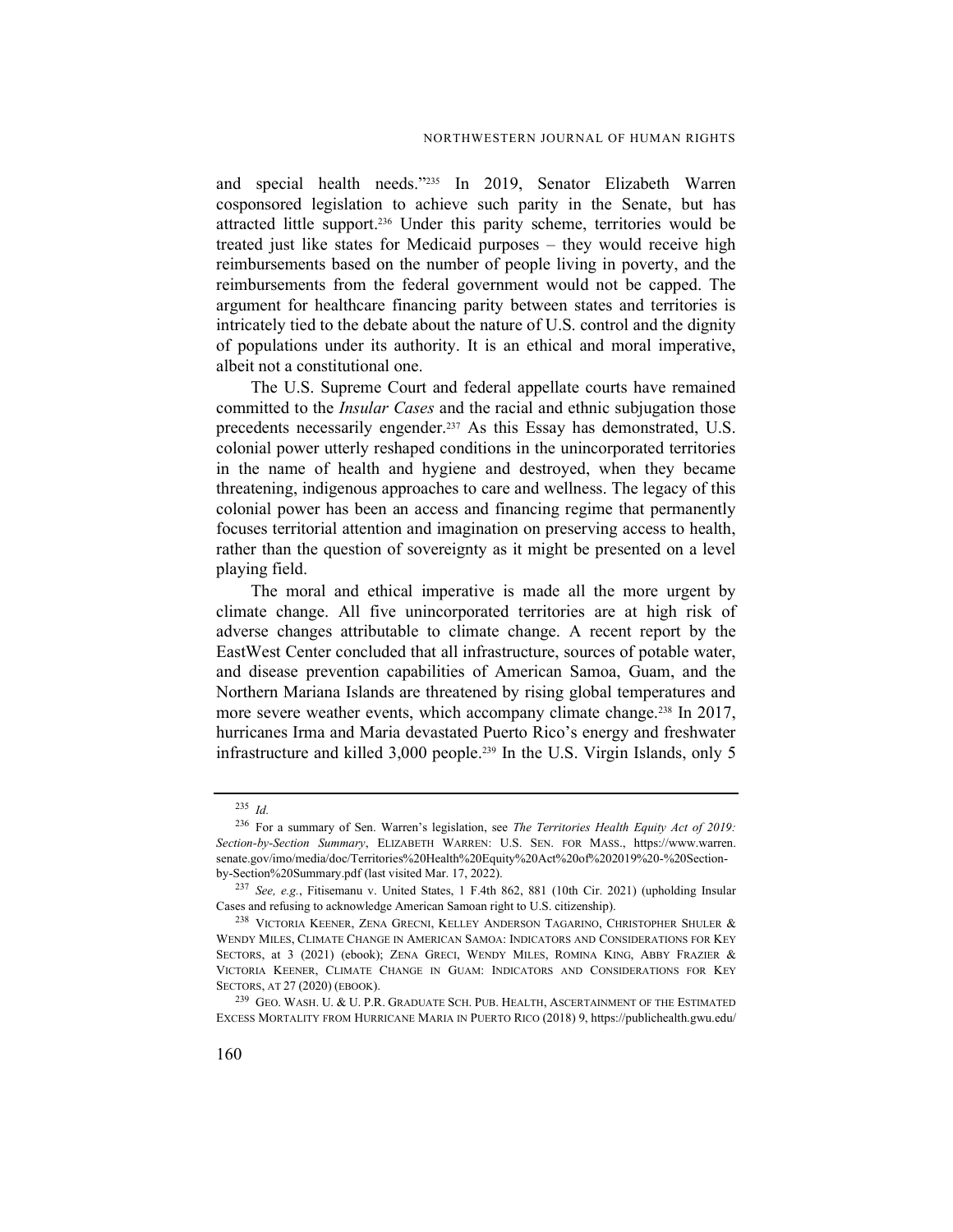deaths were directly attributed to the hurricanes, but the major hospitals on St. John, St. Thomas, and St. Croix experienced loss of power, collapse of a floor, destruction of a building housing its cancer center, and flooding of the emergency rooms.240 The islands are still years from recovery.

Moreover, climate change will permanently increase the territories' demand for public health care coverage.241 The U.S. EPA estimates that not only will warmer temperatures exacerbate health conditions for children and the elderly in the USVI, but that malaria, dengue, and yellow fever may become more common, along with food-borne diseases attributable to the favorable conditions for bacterial growth in fish environments.<sup>242</sup> In 2018, the fourth U.S. climate assessment concluded that in Puerto Rico, the annual number of days with temperatures above 90°F has increased over the last four and a half decades.<sup>243</sup> During that period, stroke and cardiovascular disease, which are influenced by elevated temperatures, became the primary causes of death on the island.244 The effects on agricultural, infectious disease prevalence, fire, and flood will be severe.<sup>245</sup>

sites/default/files/downloads/projects/PRstudy/Acertainment%20of%20the%20Estimated%20Excess% 20Mortality%20from%20Hurricane%20Maria%20in%20Puerto%20Rico.pdf.

<sup>240</sup> Muhammad Abdul Baker Chowdhury, Andrew J. Fiore, Scott A. Cohen, Clayton Wheatley, Barnard Wheatley, Meenakshi Puthucode Balakrishnan, Michael Chami, Laura Scieszka, Matthew Drabin, Kelsey A. Roberts, Alexandra C. Toben, J. Adrian Tyndall, Lynn M. Grattan, and J. Glenn Morris Jr., Health Impact of Hurricanes Irma and Maria on St Thomas and St John, US Virgin Islands, 2017–2018, 109 AM. J. PUB. HEALTH, 1725, 1732, (Dec. 2019).

<sup>241</sup> Benavides, supra note 205, at 176.

<sup>242</sup> U.S. EPA, What Climate Change Means for the U.S. Virgin Islands (Nov. 2016), https://19 january2017snapshot.epa.gov/sites/production/files/2016-11/documents/climate-change-usvi.pdf.

Certain people are especially vulnerable, including children, the elderly, the sick, and the poor. Rising temperatures will increase the frequency of hot days and warm nights. High air temperatures can cause heat stroke and dehydration and affect people's cardiovascular and nervous systems . . . The U.S. Virgin Islands' climate is suitable for mosquito species that carry diseases such as malaria, yellow fever, and dengue fever. While the transmission of disease depends on a variety of conditions, higher air temperatures are likely to accelerate the mosquito life cycle and the rate at which viruses replicate in mosquitoes. The warm marine environment of the Virgin Islands helps promote some water-related illnesses: Vibriosis is a bacterial infection that can come from direct contact with contaminated water or eating infected shellfish. Ciguatera poisoning comes from eating fish that contain a toxic substance produced by a type of algae found in this area. Higher water temperatures can increase the growth of these bacteria and algae, which may increase the risk of these associated illnesses.

<sup>243</sup> WILLIAM A. GOULD ET AL., FOURTH NATIONAL CLIMATE ASSESSMENT: U.S. CARIBBEAN. (2018), https://nca2018.globalchange.gov/chapter/20.

<sup>244</sup> Id.

 $245$  *Id.*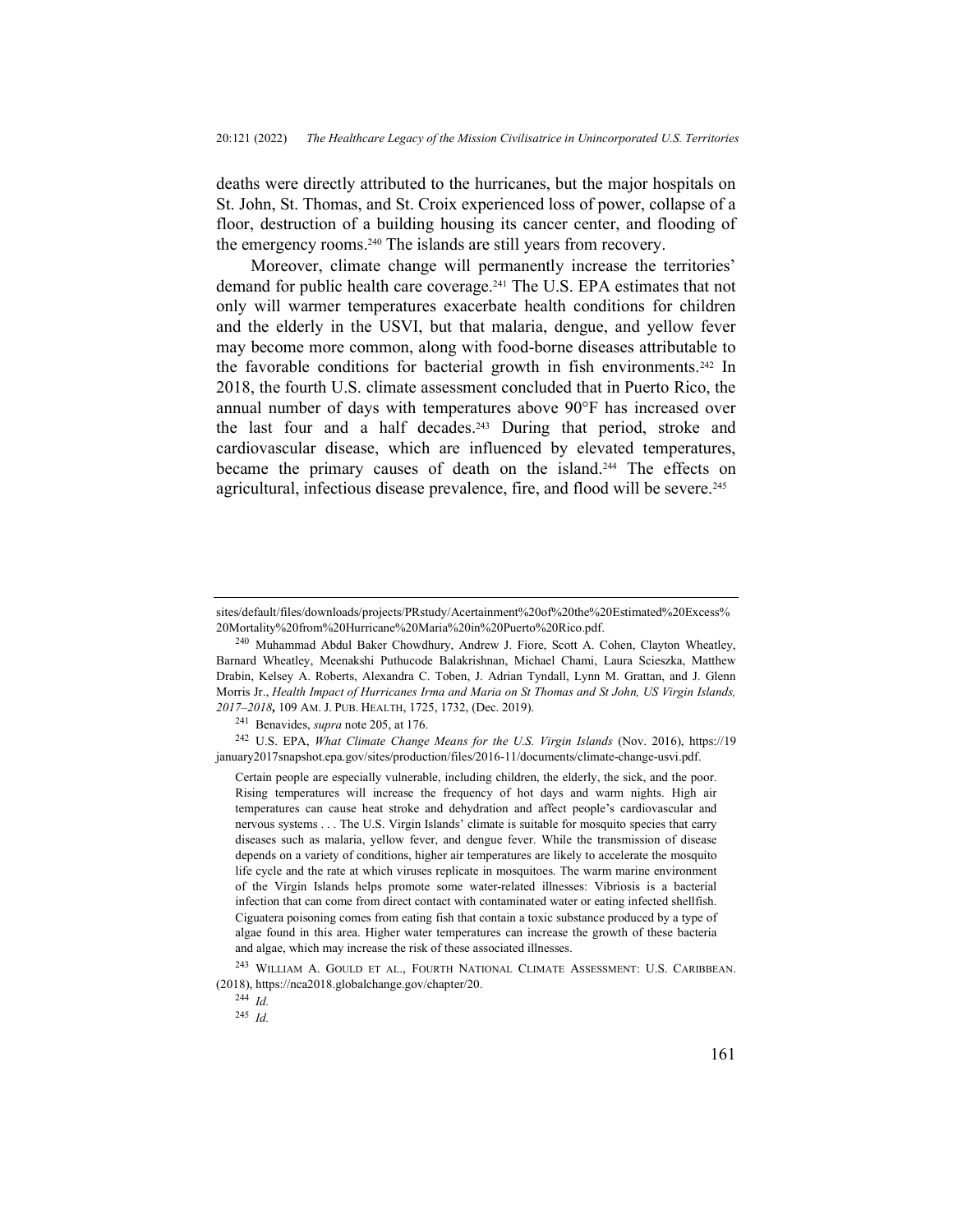#### B. Local Control over Healthcare Access Determinations

This Essay has also demonstrated the importance of revisiting and restoring indigenous healthcare practices that may better promote health at a lower cost than the interventionist and acute models of healthcare resulting from U.S. occupation. Such indigenous practices include Fa'a Samoa, pattera birthing practices in Guam, and local decision-making in Puerto Rico. There is precedent for Congress to invest in the research and reintroduction of these practices, certainly to the extent that such research may result in approaches to health that are not only culturally sensitive but supported by evidence.

In 1980, the U.S. Congress took this kind of approach with respect to federal health policy for Native Hawaiians. That Congress did so shows that meaningful representation in Congress matters. In that year, Congress authorized An Act to Establish the Kalaupapa National Park, which included the provision for a nine-member commission (including three Hawaii residents) to "conduct a study of the culture, needs and concerns of the Native Hawaiians."246 The resulting report identified disparities in infant mortality, life expectancy, cancer rates, and affliction with chronic diseases, which were much higher for Native Hawaiians than other groups.247 The Commission relied upon the participation of the Hawaii State Department of Health and private organizations formed to address some aspects of the Commission's mandate, such as Aku Like, to support initial findings and confirm data obtained from other sources.<sup>248</sup> The chair of the Commission was Kina'u Boyd Kamali'i, who represented the Ala Moana-Waikiki district before and after chairing the Commission, and served as trustee of the Office of Hawaiian Affairs in 1978.<sup>249</sup> The Commission gathered data not only from official and state sources, but also from long hearings during which Native Hawaiians could express their views.250 It therefore also served as a kind of truth gathering exercise about the history of U.S. federal presence in Hawai'i.

The result was an extraordinarily comprehensive assessment of the history and profile of health and wellness among Native Hawaiians:

<sup>246</sup> An Act To establish the Kalaupapa National Historical Park in the State of Hawaii, Pub. L. No. 96-565, 94 Stat. 3321 (codified as amended at 16 U.S.C. §§ 410jj-410jj–9).

<sup>&</sup>lt;sup>247</sup> DEPARTMENT OF THE INTERIOR, NATIVE HAWAIIANS STUDY COMMISSION: REP. ON THE CULTURE, NEEDS AND CONCERNS OF NATIVE HAWAIIANS (1983), https://files.eric.ed.gov/fulltext/ED 254608.pdf.

 $248$  *Id.* 

<sup>&</sup>lt;sup>249</sup> Helen Altonn, GOP Maverick Advanced Hawaiian Interests, STAR BULL., (Nov. 2, 2005); Manu Boyd, HE HALI'A NO KĪNA'U BOYD KMALI'I (2005) https://kaiwakiloumoku.ksbe.edu/article/ mele-he-halia-no-kinau-boyd-kamalii.

<sup>250</sup> DEPARTMENT OF THE INTERIOR, supra note 247, at 4-5.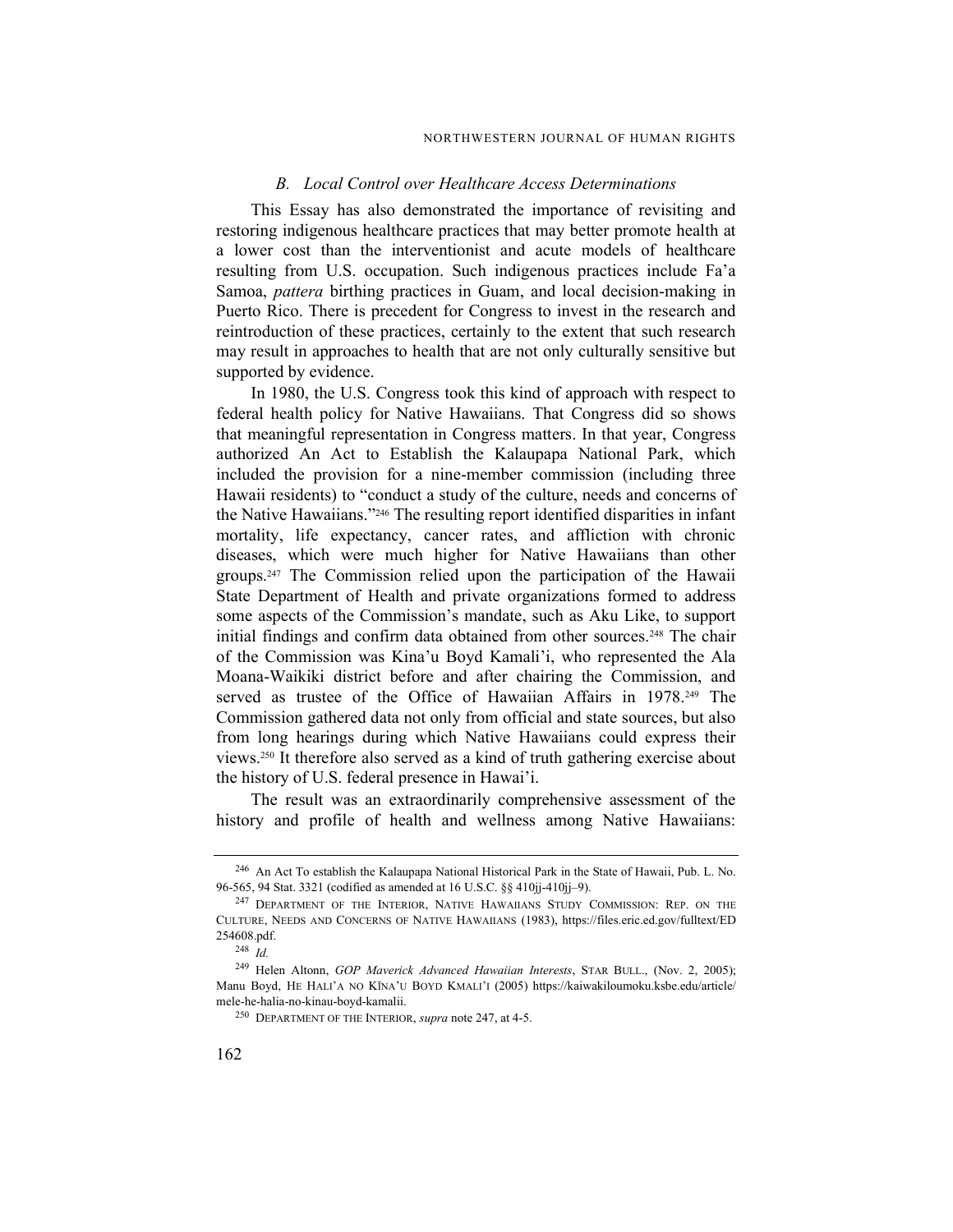sources of traditional medicine and healing, the effects of cholera, influenza, typhoid, and leprosy, the rise of heart disease beginning in 1930, and the corresponding development of a wide range of medical and health associations.251 The Commission's report was also extensive as to its study of diet, food, and related changes over time, emphasizing the cultural, health, and medical implications.<sup>252</sup> There was also a comprehensive assessment of mental health services infrastructure (including culturally sensitive treatment programs) and drug and alcohol abuse treatment centers.<sup>253</sup>

The Commission's findings led to the undertaking of the Native Hawaiian Health Needs Study (E Ola Mau) in 1985,<sup>254</sup> which in turn informed a tailored federal law aimed at improving the health of Native Hawaiians: the Native Hawaiian Healthcare Improvement Act, originally passed in 1988 to address the results of health studies conducted by the Native Hawaiian Health Research Consortium. The Native Hawaiian Healthcare Improvement Act established the Papa Ola Lokahi, an organization comprised of and led by indigenous members, to implement the law.255 In 1992 the Act was reauthorized with the additional inclusion of the Native Hawaiian Health Scholarship Program (previously authorized under separate legislation), and the identification of Native Hawaiian Health Care Systems to be recognized and certified by Papa Ola Lokahi.<sup>256</sup> Since 1990, life expectancy for Native Hawaiians has increased, infant mortality has edged downward, and the rate of preventative screenings has increased.<sup>257</sup>

As noted in the beginning of this Essay, there are important differences between the experience of Native Hawaiians and territorial populations, but there are important analogies between the position of Native Hawaiians, Samoans, Carolinians, Chamorros, and the practices in Puerto Rico and the U.S. Virgin Islands that predated U.S. occupation. Hawaii was also well ahead of all other U.S. states in terms of expanding

<sup>251</sup> See generally id.

<sup>252</sup> See generally id.

<sup>253</sup> See id. at 109-12.

<sup>254</sup> See NATIVE HAWAIIAN HEALTH RESEARCH CONSORTIUM, E OLA MAU - THE NATIVE HAWAIIAN HEALTH NEEDS STUDY (1985), http://www.papaolalokahi.org/images/pdf-files/NATIVE-HAWN-HEALTH-NEEDS-STUDY-Prelim-Plan-1985.pdf.

<sup>255</sup> 42 U.S. Code § 11704 (1988).

<sup>256</sup> Department of Defense Appropriations Act Pub. L. No. 102-396, §§ 4-16, 106 Stat 1876 (codified at 42 U.S.C.A. §§ 11703-11714); see also Davianna Pomaikai McGregor, NA KUA'AINA: LIVING HAWAIIAN CULTURE (2007).

<sup>&</sup>lt;sup>257</sup> Infant Mortality Rate, HAWAI'I HEALTH MATTERS, 2016, http://www.hawaiihealthmatters.org/ index.php?module=indicators&controller=index&action=view&indicatorId=1259&localeId=598 (last visited Mar. 10, 2022).